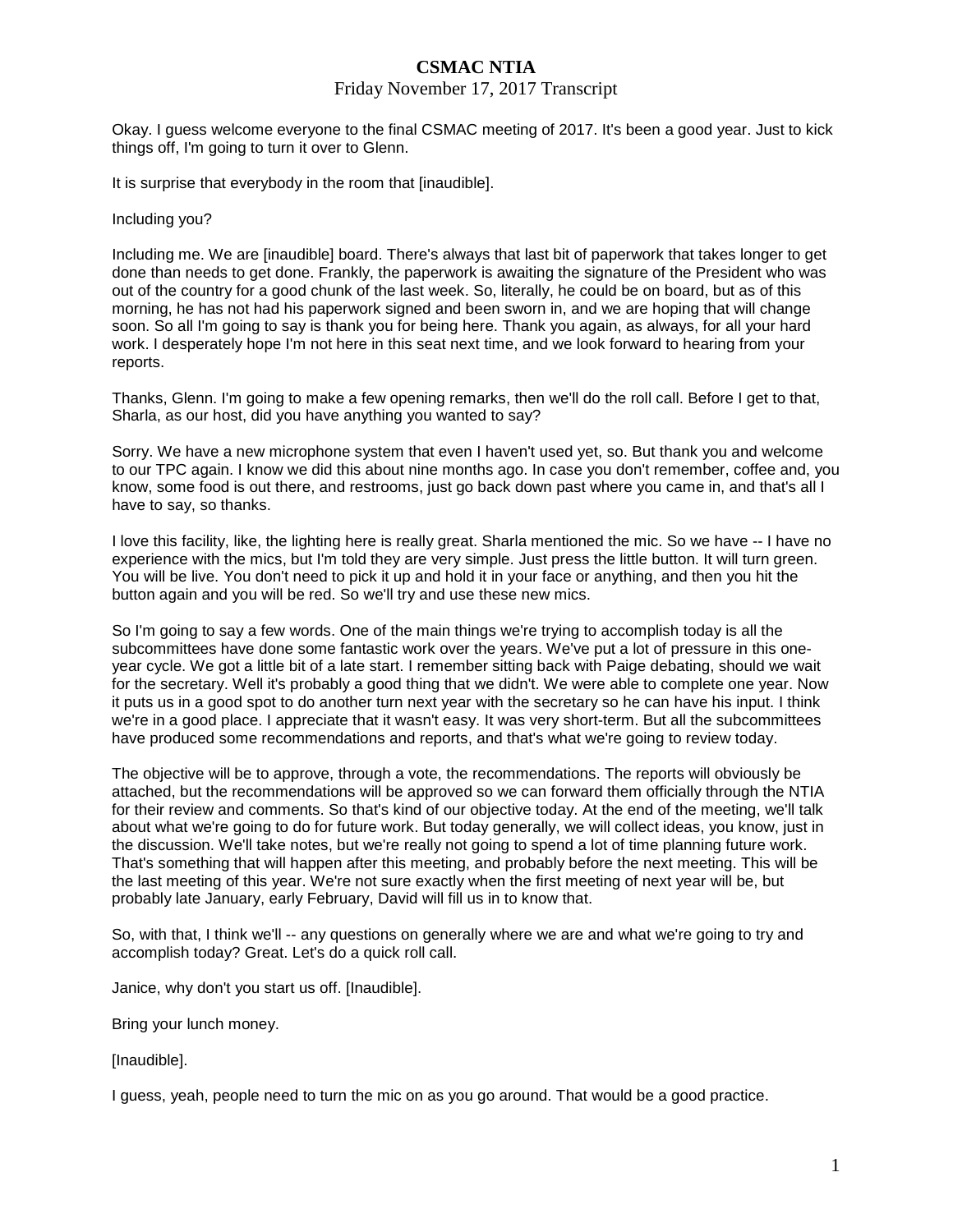### **CSMAC NTIA**  Friday November 17, 2017 Transcript

You want to do it together. Dennis Roberson here.

Robert Weller.

Tom Dombrowsky.

Sharla Rants.

Bryan Tramont.

Jennifer Warren.

Mark Lewellen.

Mark McHenry.

Carolyn Kahn.

Mary Brown.

Rick Reaser.

Chris Weasler.

Kurt Schaubach.

Audrey Allison.

Andrew Roy.

Paul Anuszkiewicz.

Mark Crosby.

Mariam Sorond.

Mark Racek.

Donna Bethea Murphy.

Steve Sharkey.

Dale Hatfield.

Carl Povelites.

Matthew Hussey, FCC.

Paige Atkins, NCIF.

Mark Gibson, CommScope.

Larry Alder.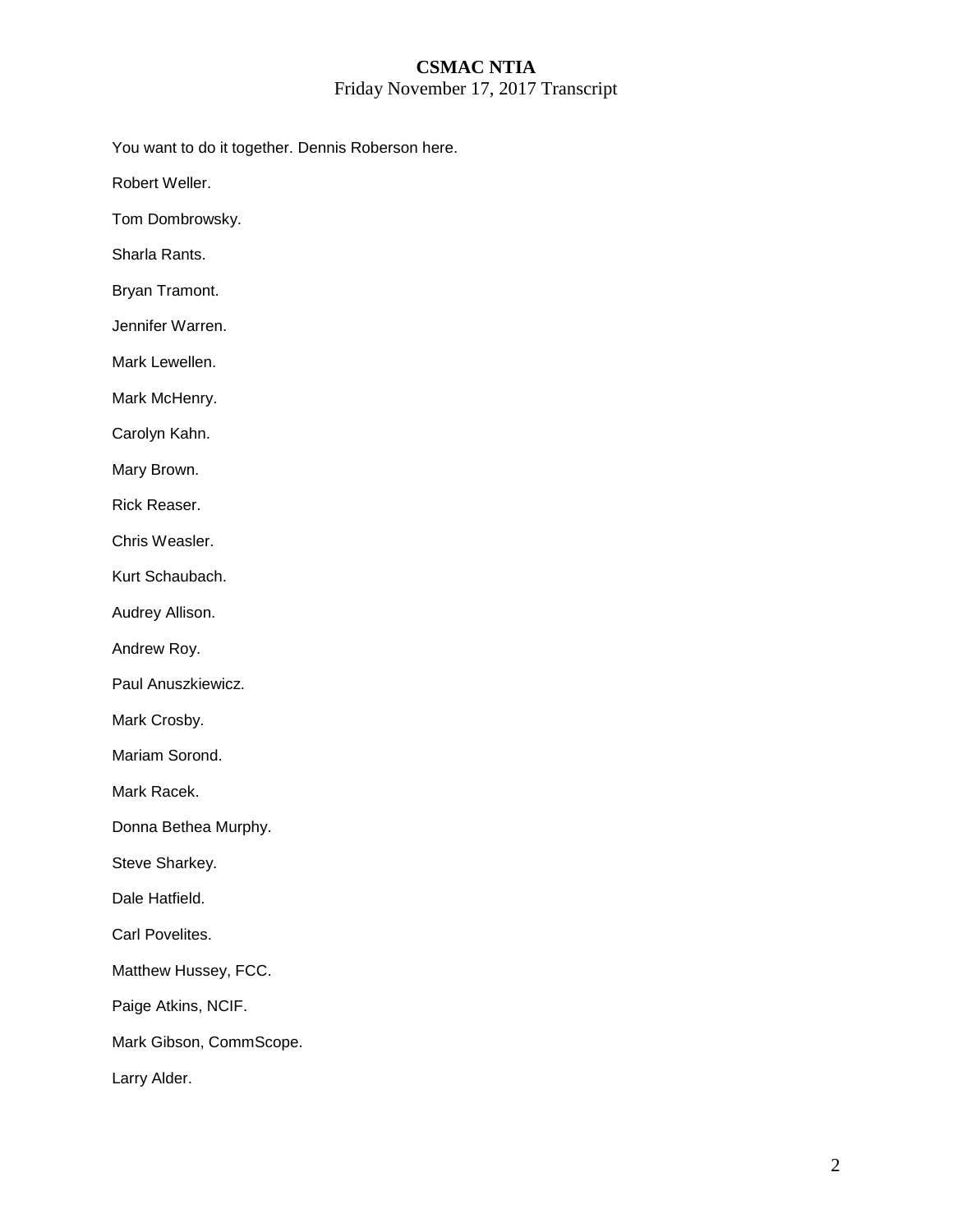### Friday November 17, 2017 Transcript

That was great. We all didn't say our affiliations this time, so it was new and different.

### Glenn Reynolds.

How about our guests? Well, yeah, I realized I forgot to. Okay, so on the phone, do we have any CSMAC members? Allen McKinsey, Virginia Tech. And any other guests on the phone that want to introduce themselves. So this is a great attendance, physical attendance today. That's fantastic. So, with that, generally agenda, we'll give our spectrum update. Matthew Hussy will give an FCC update, then we'll walk through the subcommittees.

We have about 25 minutes per subcommittee. We're hoping for a rich discussion. We're hoping to not have to cut people off, but we're hoping to also hear from a wide variety, so keep the comments focused. We want to hear them. Mark's going to lead us through that exercise when we get to it. So, for now, though, I'll turn it over to Paige for comment.

Good morning, everyone. It's fantastic to see such a full house for this last meeting of the year in coming to closure on recommendations. I'll repeat a little bit of what Glenn said. So, in Boulder, we were very hopeful we would have an assistance secretary in place for this meeting, and that we don't, we are very, very close, so that's a good thing. And we really look forward to leveraging [Mr. Reynolds] vast experience in spectrum policy as we move forward, and looking forwarding to his leadership and his engagement from a CSMAC perspective as well.

So, CSMAC really embarked on a very aggressive schedule this year, trying to perform an entire cycle within a one-year scope, which I know was very challenging for all the members, and I appreciate what each of you have done. And we're here at the last meeting, and even with the aggressive schedule, I know we're going to come out of this with very productive recommendations or ideas for further study, so it be a good discussion today.

And though we will hear some of those recommendations from the subcommittees, as Larry was saying, the real emphasis today is coming to closure as a committee, full committee on those recommendations for NTIA's consideration, and I congratulate you all in advance for a job well done, so thank you.

So, before we get into the heart, I'll do my normal spectrum update, and talk a little bit about what's been going on since the last meeting in August in Boulder. And I know Matthew Hussey will be talking briefly about multiple items, including 3.5 and Spectrum Frontiers, including an order that was adopted yesterday from Millimeter Wave. But I would like to touch on 3.5 a little bit, from my perspective.

So, we continue to make great progress on the technical aspects of sharing or rolling out the citizen's broadband radio service or CBRS and protecting the federal and non-federal incumbents in the band. NTIA continues to work very closely with the DOD, the commission, and industry to make this a success. It's very important to us. And this has been an incredible collaboration. I can't overemphasize that point. It wasn't always perfect, but we were able to identify the road bumps, address them, and continue to make progress and move down the road, and that's what it's all about.

NTIA and DOD and the commission are meeting regularly with WinForm as well to complete the standards and certification process for the Spectrum Access System, the SAS, as well as the Environmental Sensing Capability or ESC, which enable the CDRS devices. And the WinForm standards will help define the protection of federal radar systems, military radar systems. So, again, it's very important to us and the agencies, particularly the Department of Defense.

WinForm has committed to completing their standards and software by the end of 2017, just a little later than originally planned, and NTIA, in particular the Institute for telecommunication Science or ITS, our lab in Boulder, will then have two months to review the WinForm software prior to starting the SAS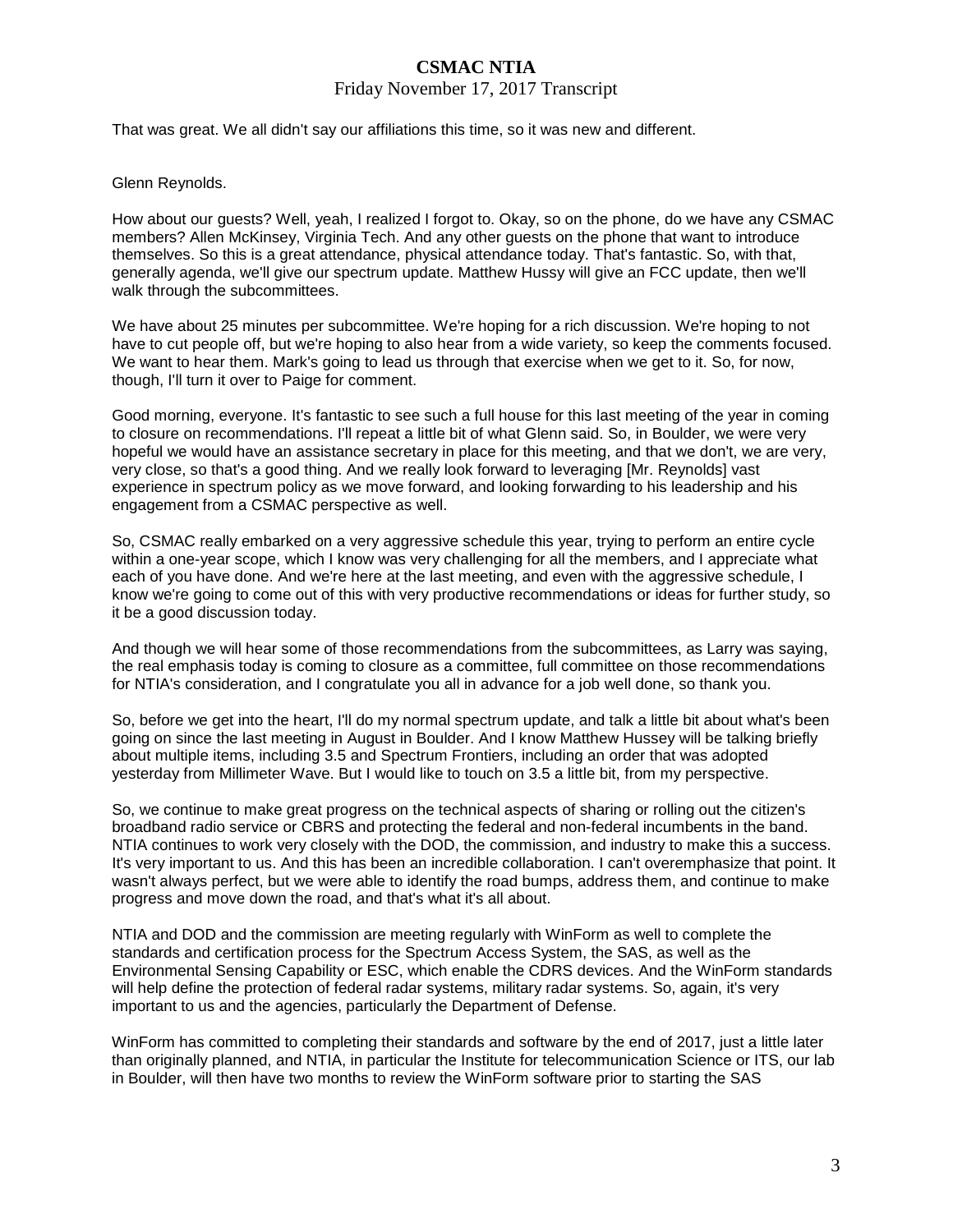#### Friday November 17, 2017 Transcript

certification process. And if all things go as planned, the SAS certification casting can start as early as March of 2018, so an exciting time.

And the ESC compliance testing will be performed and, hopefully, completed the same time as the SAS testing, so we would have both implements coming through fruition at the same time. NTIA also is in the process of publishing two technical memoranda related to the ESC compliance testing, and those will be incorporated in the WinForm standards, and, actually, the content of these memorandum have already been coordinated with and agreed to by DOD, as well as the Win participants industry. And we've talked about that this is really a complicated sharing proposal with the SAS and the ESC, but also this movement toward dynamic protection areas, replacing the static exclusion zones and that's, to me, one of the most exciting pieces as well. The DPAs, the dynamic protection areas, will only be activated when they sense the radar in the area. And this is really what I would call a great pivot point toward more dynamic sharing, particularly between federal and non-federal systems.

And NTIA is working closely with the ESC applicants and finalizing these DPAs based on their sensor locations, and NTIA will send a letter, similar to the memoranda we talked about earlier, to the FCC, that document the technical implementation for the DPAs. Again, that have already been coordinated and agreed to with the DOD, as well as industry specifically.

So, if you take a step back at where we were a few years ago, I mean, it really is amazing. I assume everybody remembers those very large exclusion zones around the coast inhibiting any real commercial deployment or value of this band. And now we've moved toward these dynamic protection areas enabled by SAS and ESC technologies to maximize commercial potential while still protecting the implements, and particularly from our perspective, the military radar systems. So, this is a huge step forward, and right now it's up to all of us to just bring this to reality, so it's great activity.

And the 3.5 model also demonstrates how you can start moving toward dynamic sharing without exposing sensitive information. So it's about the sensing component triggering the SAS and ensuring that there is not sensitive or classified information through that process. That's a great example of what we can do in that regards. But we also continue to expand our Spectrum compendium reports on federal government use of Spectrum in selected bands, and this is spectrum.gov, or you can also go to our website directly and gain access to these reports. And, originally, these reports covered 225 megahertz to five gigahertz. And this past August, we added reports to the six to seven gigahertz range, specifically 5925 to 7125 megahertz, and we are planning to add a report early in 2018 on 37 gigahertz, so we're starting to look at the millimeter wave bands as well. And we will follow that with new reports on the bands in the seven to ten gigahertz range, hopefully the first half of the year, and, again we're trying to continue to extend this information. And this is important so we can be more transparent and can enable discussions and assessments in terms of sharing techniques and sharing opportunities collectively as we move forward.

We also see -- continue to see the federal agencies seeking funds pursuant to the Spectrum Pipeline Act in 2015, which we've talked about in prior meetings, and this is to assess potential opportunities for making additional spectrum available for commercial uses, and there are some statutory requirements around that. The Spectrum Efficient National Surveillance Radar or as most of you probably would recognize SENSR, S-E-N-S-R, the SENSR program, involving FAA, DOD, DHS, and NOAA, has become relatively well known. That was the first pipeline plan approved, and that program is well underway and on track. And those agencies are exploring the potential to free up at least a portion of 1300 to 1350 megahertz by consolidating various radar capabilities and relocating those to alternate spectrum.

Now, in addition to SENSR, NOAA has obtained funding for a pipeline plan engineering study of potential sharing with their operations in 1675 to 1680 megahertz, so that is just now underway, and additional pipeline act proposals are either under review or are being developed by the agencies, so stay tuned, because there's more to come. And as I said before, we strongly believe the most effective incentives are the ones that can provide resources to the agencies so they can look at alternatives, they can look at more efficient technologies to accomplish their missions into the future. And I expect we'll see great benefits resulting from the Pipeline Act and the related agency activities.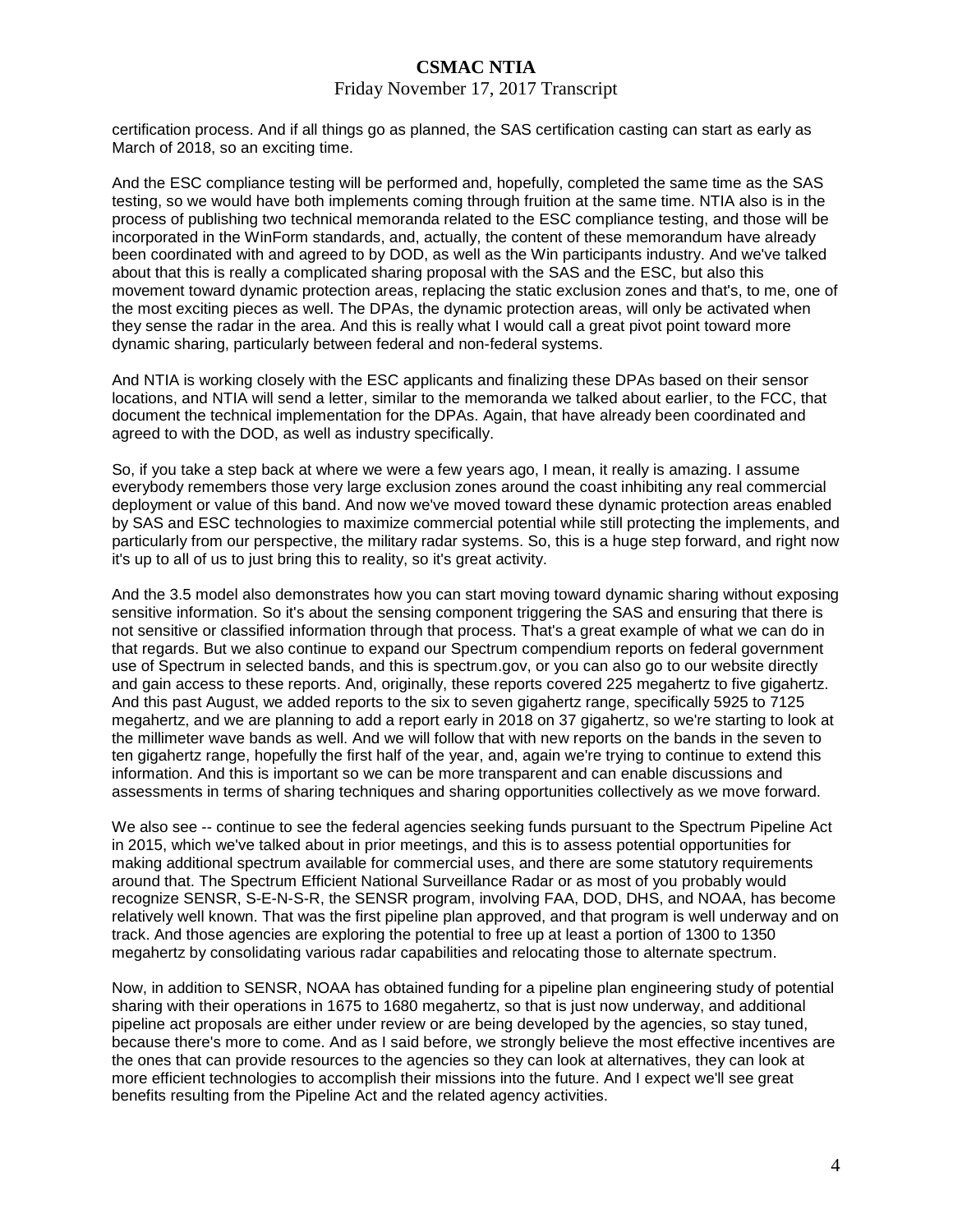### Friday November 17, 2017 Transcript

Now, the Pipeline Act has become a key component of a more comprehensive strategy and process that NCIA leads in collaboration with the federal agencies to assess, prioritize, and explore bands that may be suitable for sharing, or even relocation. We continue to leverage and improve our inner agency processes. This is the policy and plan steering group, the Interdepartmental Radio Advisory Committee, EPSG in Iraq respectively, that have proved successful in the past, and we are confident in these processes, complemented by the Pipeline Act flexibilities that we have with the Spectrum Relocation Fund that these will continue to bear fruit and, in particular, in the area of promising sharing technologies, as well as opportunities.

Along those lines, we are continuing to plan a couple of workshops, and we talked about these at the last meeting. One of them will be an interagency workshop to start peeling back enforcement, and then the second one is to talk about sharing, and some folks would use the term bidirectional sharing, in particular focused on how federal users could benefit from and gain access to non-federal spectrum from a sharing perspective. And we hope to hold these sessions in early calendar year 2018, so they're on the horizon, and it is related to a past CSMAC recommendation as well.

Meanwhile, NTIA has continued to study ways to increase the efficiency of federal spectrum use. ITS or Lavin Boulder has been working to better understand the technical aspects of Spectrum efficiency, including how to best define it in the context of very diverse federal use and how to develop tools that can be used by the agencies and others to make better decisions or more effective decisions regarding efficiency, and that work will continue into 2018.

We're also gaining a better understanding of how the agency's reach decisions about spectrum-based equipment acquisition and spectrum usage, and this helps inform us as we continue to look at options and potential effective incentives to increase spectrum efficiency, as well as maintain or enhance effectiveness over time, so these are very important elements to our future work in this area. I want to mention another initiative that we began this fall, which will be a significant undertaking for us over the next year or so. And that's performing a major review and transformation of the NTIA manual, also known affectionately as the Red Book. And we are planning to make it more accessible and usable through digital publishing and overhaul the content to make sure that it is relevant, accurate, and up to date. Though, the manual has been continually updated over many, many years, it still contains much of the original content from its inception in 1965. And through the IRAC, we've established an inner agency ad hoc working group that has begun to take a strategic look at the manual, in trying to revision it and remake it in the process. And for those that may be interested that ad hoc is titled "Ad Hoc 1965. And if you know Peter [Templeit] I think that was probably his idea.

So, we are looking at major changes to ensure that the manual best serves the community, including NTIA's need, but in terms of accessibility, as well as content, so we're excited about this. This is actually long overdue, and we hope to have a lot of the revisions in place by the end of calendar year 2018.

Now, finally, I want to shine a spotlight on the efforts of the many men and women across the country who responded to the extraordinary cluster of disasters that we faced this summer and fall, particularly the hurricanes. For its part, NTIA sent members of the Office of Spectrum Management's Emergency Response Team or ERT, in Texas and Puerto Rico in response to hurricanes Harvey and Irma to help coordinate spectrum use among federal, state, and local responders.

Our ERT members spent many weeks in the field, supporting FEMA's emergency support function for telecommunications recovery, helping federal agencies work to restore their communications, identifying federal first responders with communications equipment deployed in the disaster areas and assisting in frequently deconfliction among all of the players, and particularly between federal and local public safety.

And I also want to credit and thank the commission, the FCC, as well as industry. I think wireless carriers and others, along with all of the experts, other experts and technicians across the government and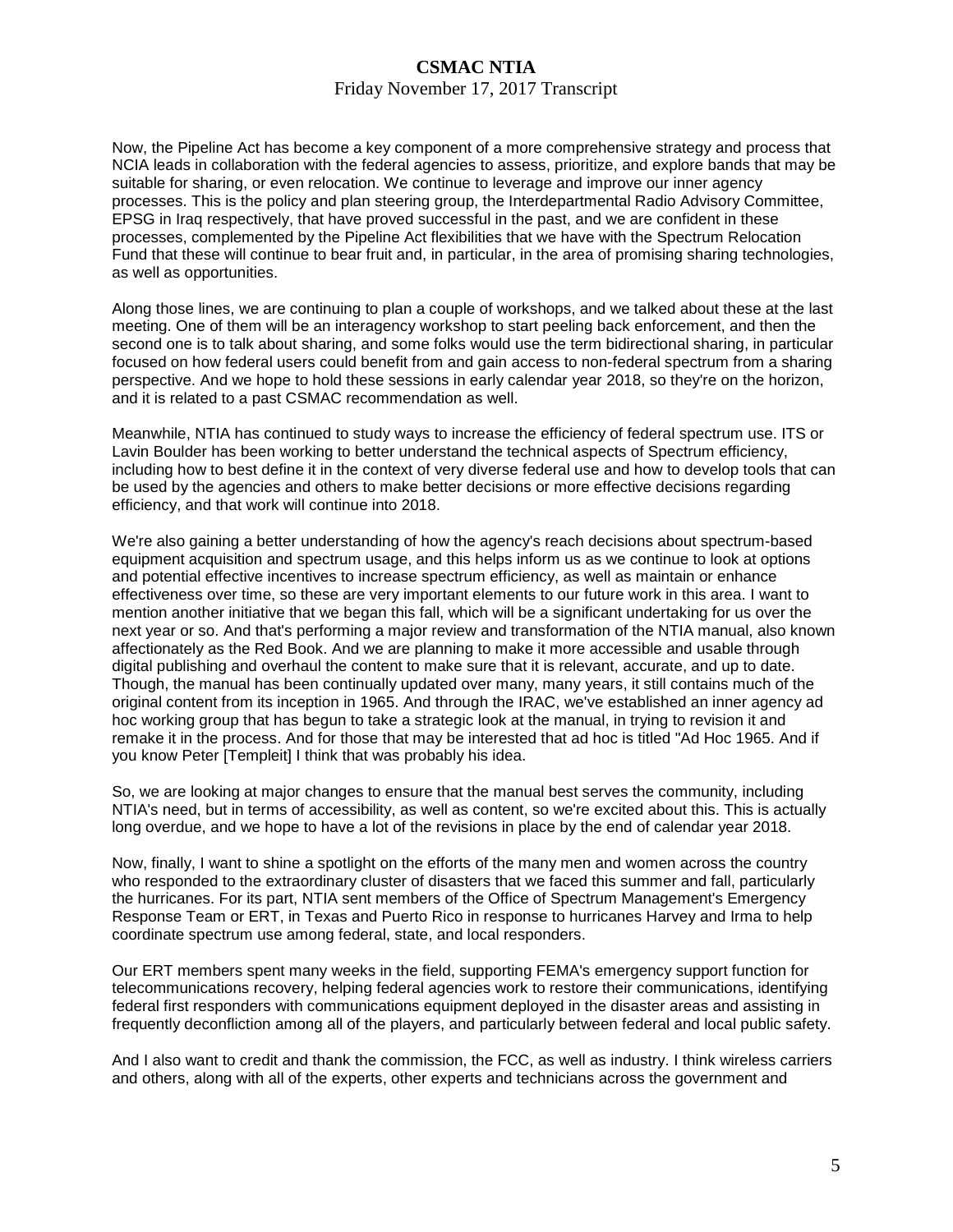### Friday November 17, 2017 Transcript

industry rose to meet the challenges in these hard times, and much activity is still going on, but it was a tremendous effort, everybody pulling together, as we normally do in times of disaster.

So, before I turn this over to Matthew, I want to thank you all again for your hard work. I know it's been much more intensive and much more work than perhaps was anticipated this year, and I just want you to know that your recommendations, your insight, your collective wisdom is very important to us and we take your recommendations seriously, as you have seen us adopt and move forward with at least some of the recommendations to help us achieve our goals. We will continue to need your advice and expertise, and I'm sure that when David Redl gets on board, he will be engaging SIRI and help guide the future actions of the CSMAC well.

So, thank you for your continued dedication and excellent work. It's been a real productive session and I'm looking forward to the discussion later this morning from the subcommittees, and then the robust deliberation across the company, so thank you.

We'll have Pat Matthew continue the update and add some.

Question.

Okay.

[Inaudible] the questions.

This isn't a question.

Before we move forward, could we have a moment of silence to recognize the loss of our new beau. Those of you who worked with [Bonu] or followed his career, he made Spectrum not just a business or a job, it was a calling, and most recently in connection with his calling, his company was in Puerto Rico at, you know, no commercial compensation, trying to bring service to the people there. So, if we could just take 30 seconds in his memory. Thank you.

I was meant to be a none but I just [inaudible].

Other questions for Paige and her remarks? What kind of authority -- did you have the biggest badge down there, I mean, when you needed to get things straightened out.

The national response framework is an established framework. The emergency support function for telecommunications is in support of FEMA. It's an interagency group. And, again, we typically are down there with the commission and the other agencies that are supporting that framework. So it's a very collaborative environment, and FEMA for that ESF function, they lead that for the national response. So it's not really a biggest batch kind of thing, if that make sense.

Yes. That sounds like a difficult task, depending on how many people show up and how many agencies, state, local, and government, federal.

And that's why it's so important to have, one, the framework in place and some semblance of structure.

Right.

But, also, that free flow of communication, particularly for us, we partner very closely with the commission, and that allows us to get a lot of things done, along with the agencies, of course.

Thank you.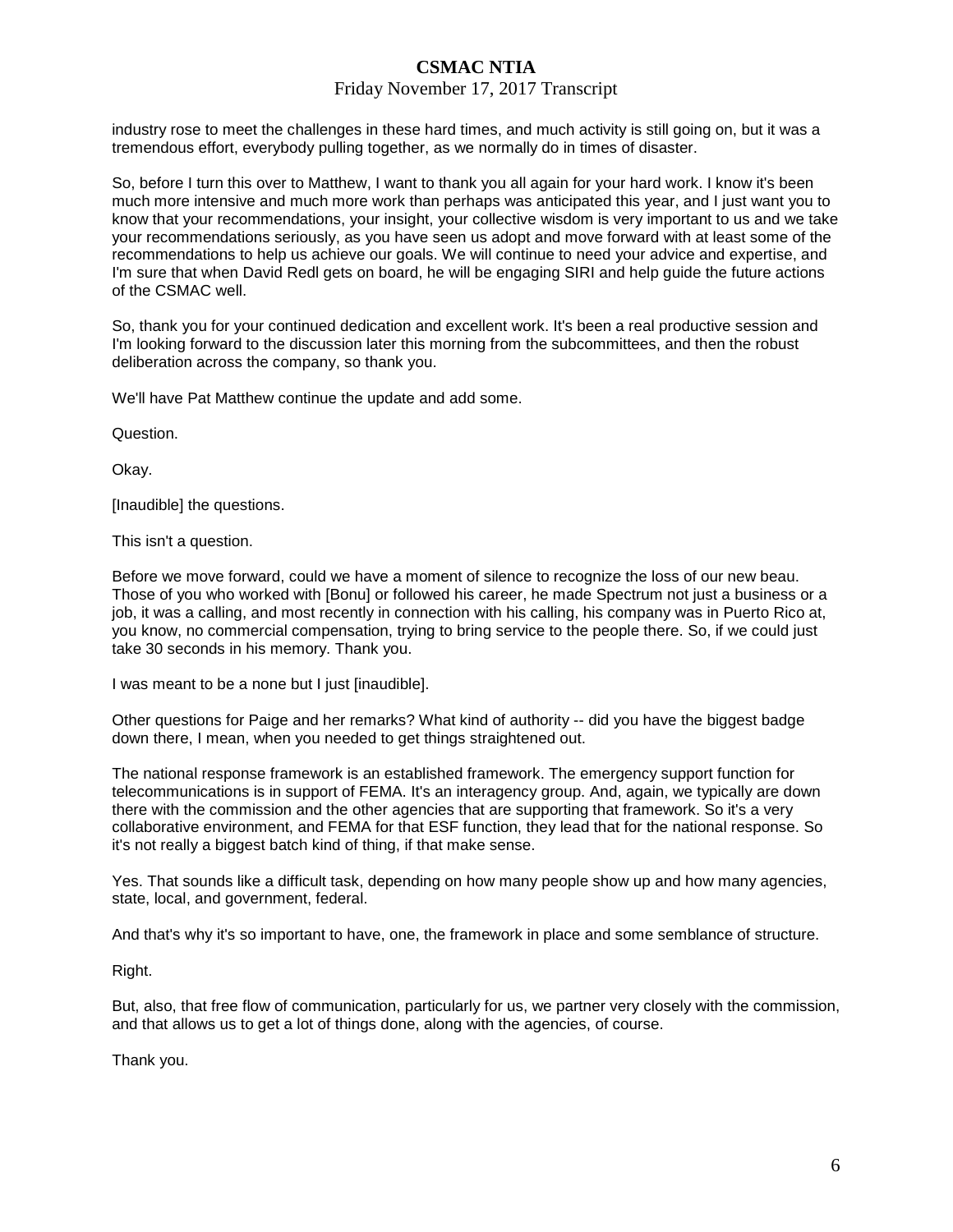### Friday November 17, 2017 Transcript

Thank you, and thank you for the report. Great news about the transformation of the Red Book. I know it's primarily your internal tool, but it impacts a lot of us who do, work for you. So, will there be any mechanism for feedback or suggestions from the private sector who also uses the Red Book. I think there's a great idea. I have not actually read the plan, the more detailed plan of how it will go forward, and John -- is John Aldon here? Do you have an answer to that, by any chance? John is intimately involved in this as well.

Well, at the point [inaudible] suggest another round of that and maybe include that in the plan. But we'll take that back.

I think that's an excellent idea, and we should follow up with that.

Rick.

So, my experience is that typically in Red Book changes, they actually go out in the federal register and they do ask for public comment. I've seen that in the past.

Yeah, but I think the idea will be more proactively working with industry to get input to shape before it gets there.

Well, we have a whole list of comments we'd love to give you.

I'm sure you will.

It's Ed [inaudible]. Bob [inaudible]. In fact, we'd love to help with that.

Great. Thank you.

On the same topic, I hope I will get hit with tomatoes from my colleagues, but you could even consider whether that's a task, you know, for this body. If you had a question, how can we improve the Red Book and make it more responsive to your needs and ours? You know, it may be something that there's a, you know, subgroup here.

The only problem I would have with that is timeline, because we're moving forward now, and I'm not sure the timeline of getting response from the CSMAC as a committee would fit, but we will definitely look at how we can best engage in district and get the feedback we need, because it really is -- we want to make this relevant and appropriate and useful for everybody who uses it, not internal NTIA or the agencies.

My informal view of the response, Michael, is your response would get voted down by the group.

But Michael personally will be happy to join and help in any way.

Yeah, you really need to be a Spectrum nerd to wade through that thing, but some of us are.

A real quick comment, I just wanted to pick on what you said about CBRS and sort of wave the flag. The engagement with the federal folks on this has been amazing, and think we can put some of that down for the work we did with AWS for CSMAC and how we worked through some of those things. Your team and OSM, you know, Edgar [Sela] and Bob [Sola] and all those guys, the guys at the navy and all those guys across DISA and DSO, it's really been amazing their level of engagement. I think whatever success we have, the successes we have will be largely based on this ability to engage. So I think that really is the beginning of a new era, if you will with Spectrum Management sharing with federal, is the ability to have these assets engaged and work together, so thank you.

Yeah, I would emphasize that it did start with the CSMAC engagement, with AWS-3, and this takes it to just another level.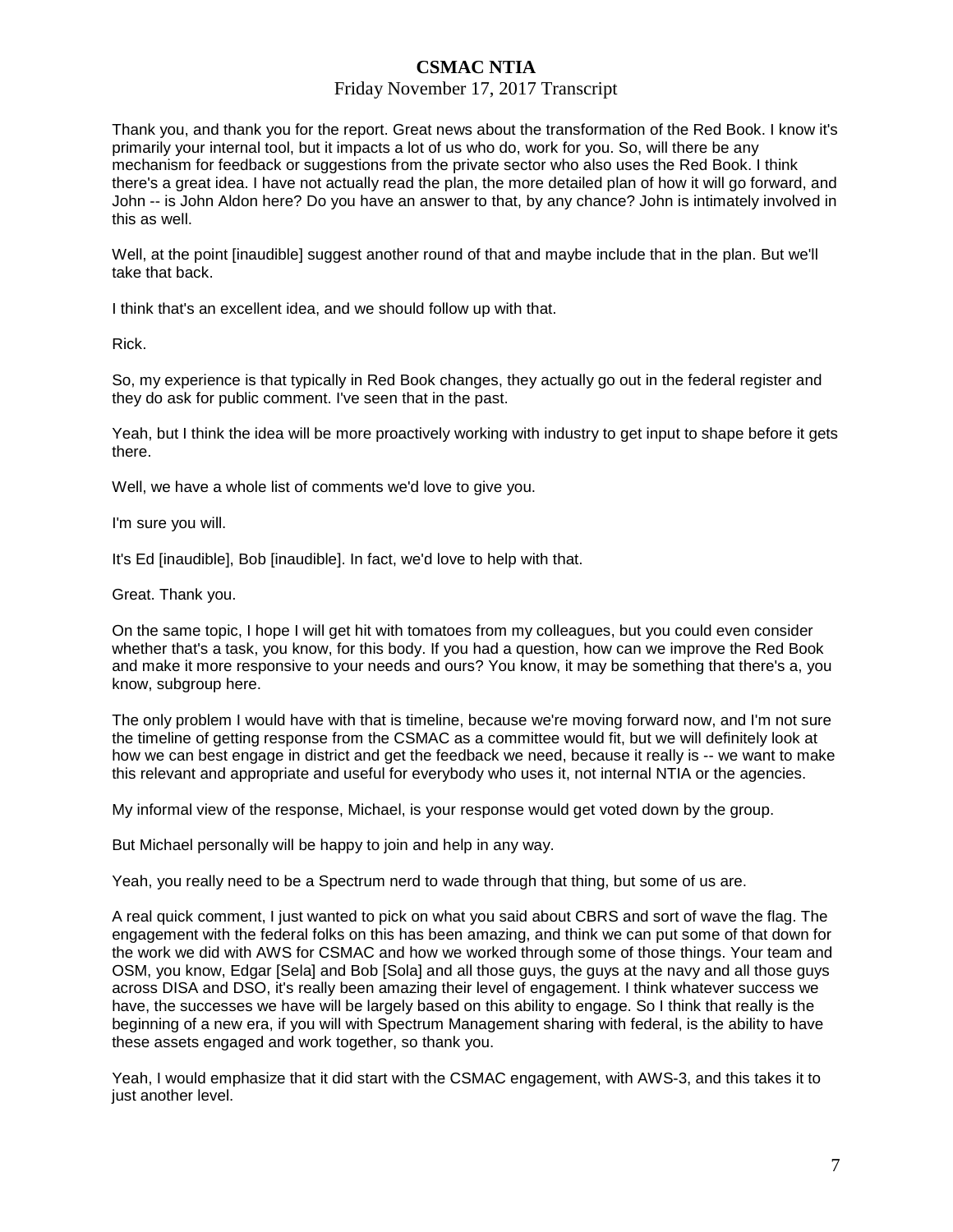### Friday November 17, 2017 Transcript

All right, well let's move to Matthew here for an update.

Well, thank you. First off, you know, as the FCC lays on and Rangam NTIA liaison for both the TAC and CSMAC, and we're not only -- I just want to remind that we're not just here to kind of inform of various activities, both groups are doing, but also to be a resource for all of you to help facilitate, hopefully, greater collaboration between the two groups and really work through some of the interesting issues today. So if there are ever any questions, items that you have that you want to bring to the attention of myself or Rangam, that we then bring to the respective bodies, please feel free to do that. So, you know, my door is always open for e-mails, always open, so please feel free to utilize us as a resource moving forward.

The next TAC meeting will be held on Wednesday, December 6th. I think the topics are still kind of being fleshed out and finalized. But just to give kind of a brief recap of the September 19th, meeting, some the key recommendations that the FCC has kind of taken up from the TAC that are pertinent to the CSMAC that the FCC will, in the near future, issue a public notice on the TAC Spectrum Management recommendations, as well as a whitepaper on interference resolution. Again, that's supposed to be sometime in the near future, but that is plan today be issued.

Also, the FCC -- one of the problems that the TAC has been concerned with is the rising voice floor, and so the FCC has taken, you know, the effort to test lighting and switching power supplies, determine, you know, the contribution of those to the rising noise floor, and then hopefully figuring out resolutions to address that. And then also, the TAC has also recommended kind of providing a balanced spectrum approach in the pursuit of freeing up, making more spectrum available. And one thing I'll touch on is that the FCC recently released an NOI on mid-band spectrum to try to do that to that extent.

And, in addition, you may have been aware, one of the recommendations that, actually -- well, one of the items that the TAC did was released a public inquiry, inviting comments about technical regulations and the process for adopting and updating them in an effort to try to remove obsolete or outdated regulations that currently are on the FCC books. The FCC actually released that on August 30th, and comments were due by October 30th. The FCC received about 32 filings in regards to that public notice, public inquiry, and the FC staff and TAC members are currently reviewing them, so that will probably be a topic of conversation at next month's meeting.

And now moving to the FCC activities, yesterday was kind of a marathon meeting compared to other ones, and one of the most prominent items that was adopted was the ATSC-3 Next-Gen Broadcast Television. I know a few people are here, very excited about that. But the commission adopted important work that authorized ATSC-3 on a voluntary market-driven basis. It also required broadcasters to continue delivering current D-TV service, as well as uphold public interest obligations.

And, also, last month was pretty busy as well, with Spectrum Frontiers. The commission adopted a second order and further notice of proposed rule-making to take further action to facilitate the development of advanced wireless service and greater more flexible access in spectrum bands above 24 gigahertz. And then as Paige was talking about 3.5, gigahertz, there was an NPRM adopted in October that seeks comments and proposes changes to the priority access licensees, basically makes adjustments to the licensing terms, expands the geographical areas, and also revises the auction rules regarding the [PALS].

And then in September, the FCC adopted a report order to update and streamline rules regarding NGSO operations to facilitate deployment, relax milestone rules and coverage requirements for nongeostationary satellite orbit fixed satellite service, so in order to give greater flexibility and to allow more innovation to occur in regards to the new systems being designed.

And then a little bit more detail on the mid-band NOI. In August that was adopted. The FCC seeks comment on potential opportunities for additional flexible access for wireless broadband services, in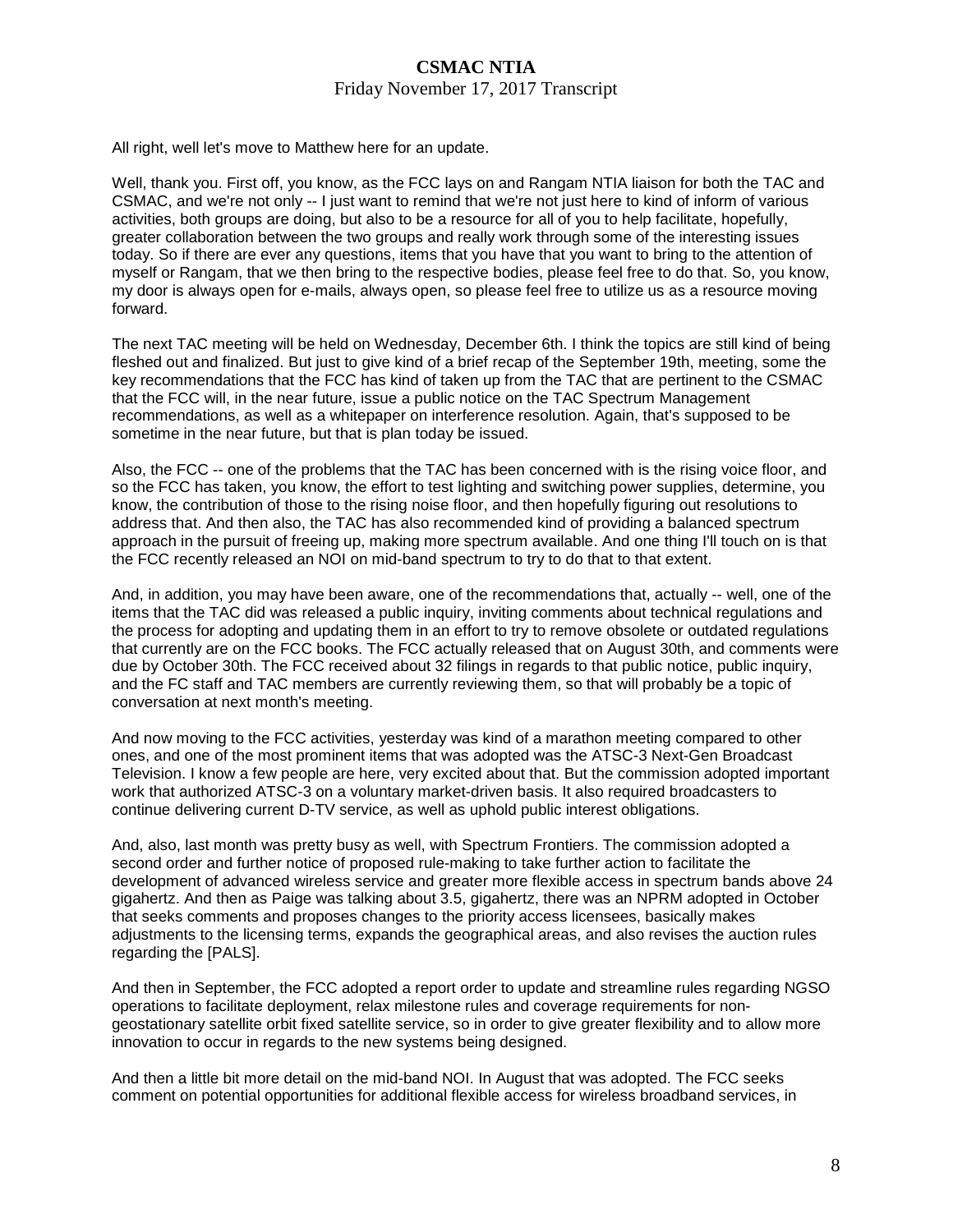### Friday November 17, 2017 Transcript

particular, for spectrum bands between 3.7 and 24 gigahertz. This evaluation will assist in establishing a comprehensive sound and flexible spectrum policies that enable innovation and investment to keep pace with the technology advancements that are occurring in the space, and, really, to main the U.S. leadership in deployment of next generation services. And, to date, we have received actually, over 170 filings for that NOI, which is great.

And then lastly, the 900-megahertz NOI was released in August as well, and it was basically to examine whether any rule changes may be necessary to appropriate -- may be appropriate to increase access to spectrum, improve spectrum efficiency and expand flexibility in the 900-megahertz band. So, one of the reasons is because that band was designated back in 1986, and it's just kind of a way to kind of see what new opportunities, what new technologies might be able to be utilized in the band, and so that's basically the update I have. Happy to try to answer any questions that any of you have.

The FCC issued notice of inquiry in the 900 megahertz. It's all good, man.

[Inaudible].

I still love you, Brian.

Got one eye on him.

Thank you very much. Really appreciate your [inaudible].

Oh, I had one more thing, because I know one of the issues is enforcement -- oh, there we go, sorry -- is enforcement also in September. I almost forgot to mention that the FCC adopted NPRM, basically in an effort to try to streamline, consolidate procedural rules in regards to enforcement, so there is continued tension and effort in the enforcement area with the FCC. And just to emphasize the workshops that I talked about on enforcement and what I hope on sharing those with the government collaboration commission as well.

Last call for questions for Matthew. Again, thanks, Matthew. We really appreciate having you here and hearing that update. So, with that, I'm going to turn it over to Mark here, who is going to walk us through the subcommittee enforcement.

Okay. Are there any special guests or visitors that we should acknowledge? Okay. Okay. Here we go.

We've got Carl.

Carl, yeah. [Applause].

Thank you. [Inaudible].

That's a good point. Thank you.

[Inaudible].

Okay. So we'll start with 5G. So, we actually have, now, about two hours for discussion. So it's about half an hour each for subcommittee report, which is good. But that doesn't mean we need to be loquacious. So let's keep our comments focused and move ahead toward resolution, and we'll try to do -- if we have to do any edits to the recommendations in real time, we'll try to effect that up here. Right now we have this set up, but I don't know if you guys can see this behind our heads. If you can, we can do this, and it will be, like, you know, CNN. If not, we can just move ahead. So let's try to move ahead. If we need to do this in real time, we'll go there. So, having said all that, 5G is up first. Mark, Mariam, go for it. That's it.

Wow.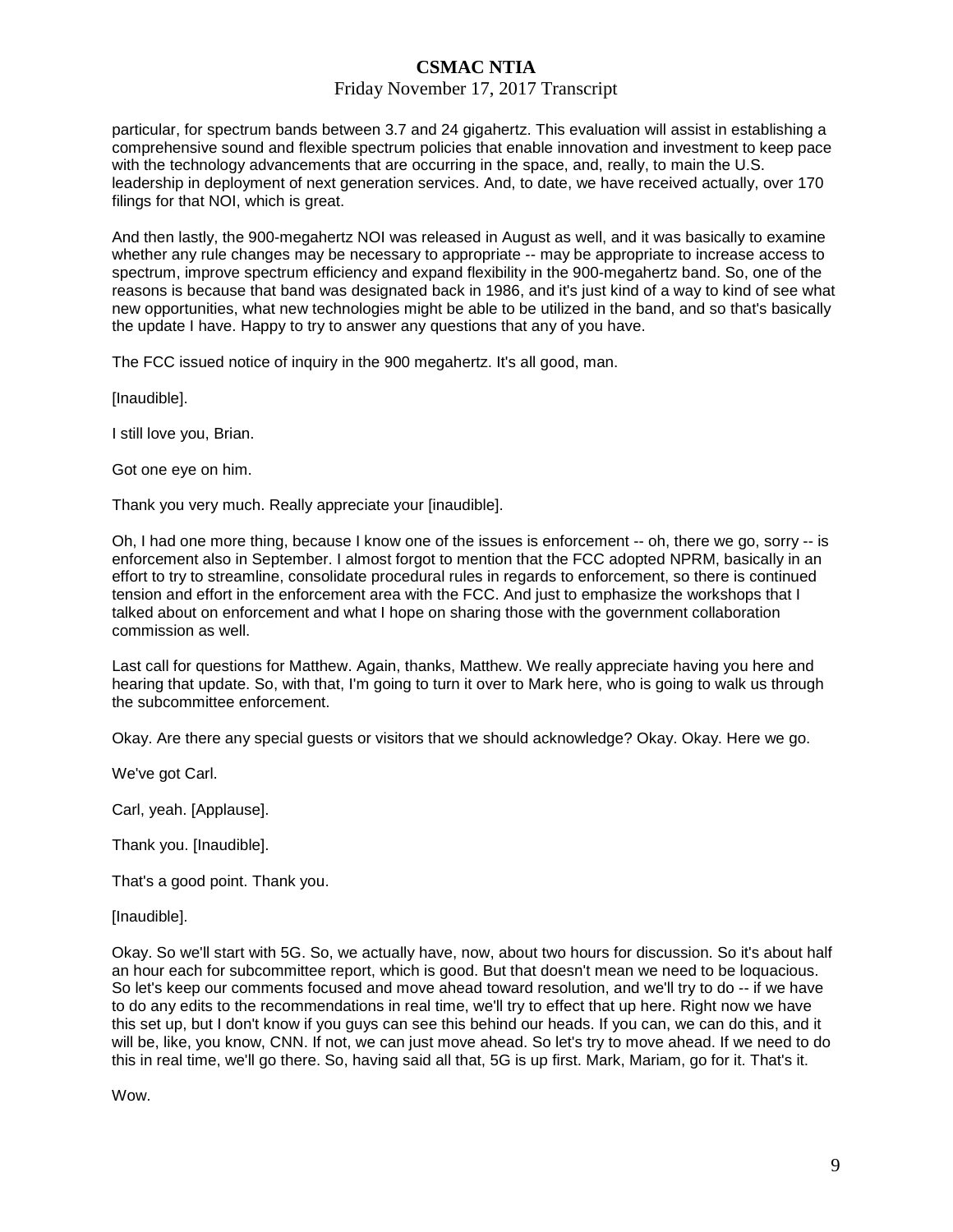### **CSMAC NTIA**  Friday November 17, 2017 Transcript

Wow is right.

[Inaudible].

I think that's it. We're going to put it here.

[Inaudible].

It's like Star Trek here.

[Inaudible].

Send an e-mail to help.

In the interest of time, we can go ahead and continue.

If we get this up, fine.

Yeah.

We haven't used something like this before.

Right.

So let's not let technology move away.

Yeah, the ease of technology.

Everyone should have this report out there.

Oh, there you go. Whoa, there we go. Wrong one, though.

It's the wrong one, though.

[Inaudible].

We have some views, but.

Why you start.

Yeah, go ahead, Mark.

Okay.

Yeah.

So we're only going to go ahead and talk about sort of the changes that we saw, at least in the beginning here, of our presentation in comparison to sort of the midterm type of thing. With respect to the subcommittee members, we did add some subcommittee members. So, you know, Robert Denny, NTIA liaison, joined us as well, and also Donna Bethea Murphy joined us as well. Apologize for all of the confusion about e-mail addresses.

We met eight times through conferencing. We had a significant amount of e-mail, especially towards the end. There was a lot of review of the document, so thanks everybody for their comments. We much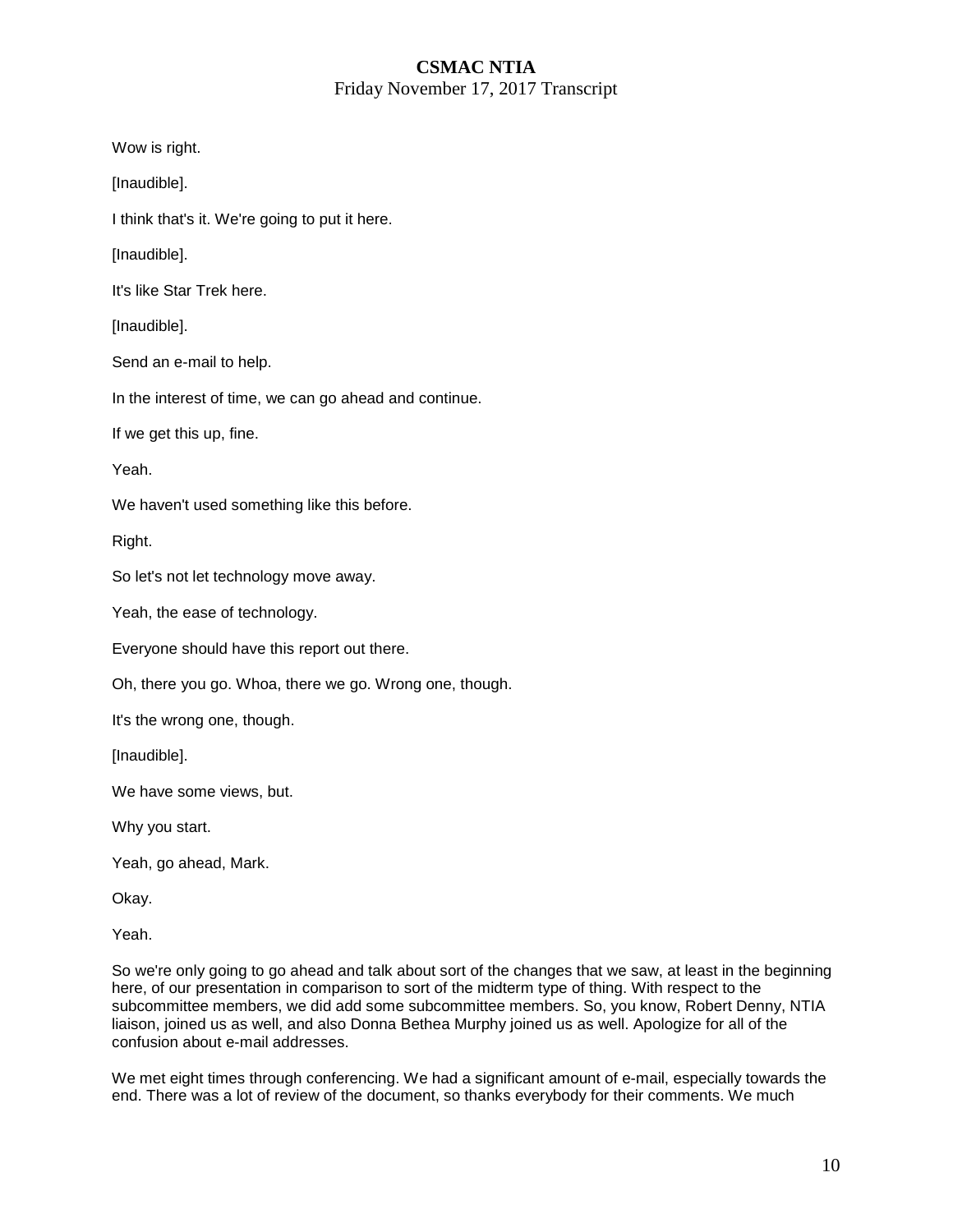### Friday November 17, 2017 Transcript

appreciated it. You'll see where, down on probably the next slide maybe, this is, you know, the study question that is everybody has that we went over last time. The way we're going to talk about this is that we have three recommendations. I'll turn it over to Mariam to discuss two of them. I'll take one on, but I want to draw your attention to the fact that in the report, we also have some recommended future items that we would like NTIA to take a look at as well. So we're not going to discuss those now, but if you can please go ahead and draw your attention to the report where they're documented. So, Mariam, I'm going to turn it over to you.

All right. So, first of all, I want to thank all the subcommittee member. I think there's a lot of good work put into this. I also want to thank Mark. It was a joy working with him on this subcommittee, so.

It's on.

Yeah, it's green. Is that good?

Yeah.

All right. So, with that said, we, as Mark highlighted, if you look at the questions, there's really technically five, counting the three subgroups. Some of these were in the form of basically asking questions, which the report tried to address, and some of them actually had recommendations as an output. So we categorized them into three recommendation buckets. One of the recommendation buckets would apply to two of those questions.

So, on the first one, if you go to the next slide, we talk about interference mitigation techniques to facilitate sharing. I think we just wanted to first highlight that this was a general question. It had a general response. And primarily because mitigation technologies need to be evaluated on a spectrum band basis, so they could be specific, so we need to include all the other factors and the use cases before going down a layer deeper on things.

And also, both receiver and transmitter characteristics are considered over here, and we've highlighted that need to be considered in order to get to that level specificity. With that said, going to the recommendations, on the first one, which is really the key one and the primary one, recommending that the NTIA really opens up a series of NOIs basically, to collect information on potential spectrum bands. Therefore, we could go the layer deeper on applying some of these and finding suitable ways of doing it. And this -- you know, the list could encompass multiple spectrum bands and it could be information about, also, their legacy wave forms and operations, and potential future operations, which would, therefore, you know, be able to address questions such as one, when it's asking what weight forms or technologies are addressed.

The second recommendation, we're also asking -- recommending that the NTIA request that the FCC consider a counterpart process on the NOI, with the commercial bands identified and consider these for, you know, bidirectional sharing. And also, then, going on to recommendation three, and these are really just -- we're trying to follow one after the other. These new technologies that are being developed in 3GGP, that can address sharing between federal and non-federal systems like -- there's a series of acronyms over here. I'm not going to go through every one of those, but the report has considered that. So, in conjunction with recommendation four, these approaches can be considered as a subsequent step, and these technologies can be considered in a subsequent step to enhance the release 14 progress that the 3GPP has already made. So the next releases of 3GGP would have room for such considerations.

We also are seeing the NTIA should evaluate the technologies that are outlined above, based on spectrum application and functional requirement, so, again, it needs to be one layer down specific. Recommendation six, we are highlights that in the past, we also recommended that a workshop on bidirectional sharing -- and Paige noted that that's in progress, so we're happy to hear that, and it's being emphasized over here. There also could be a workshop held on recommendation seven, with an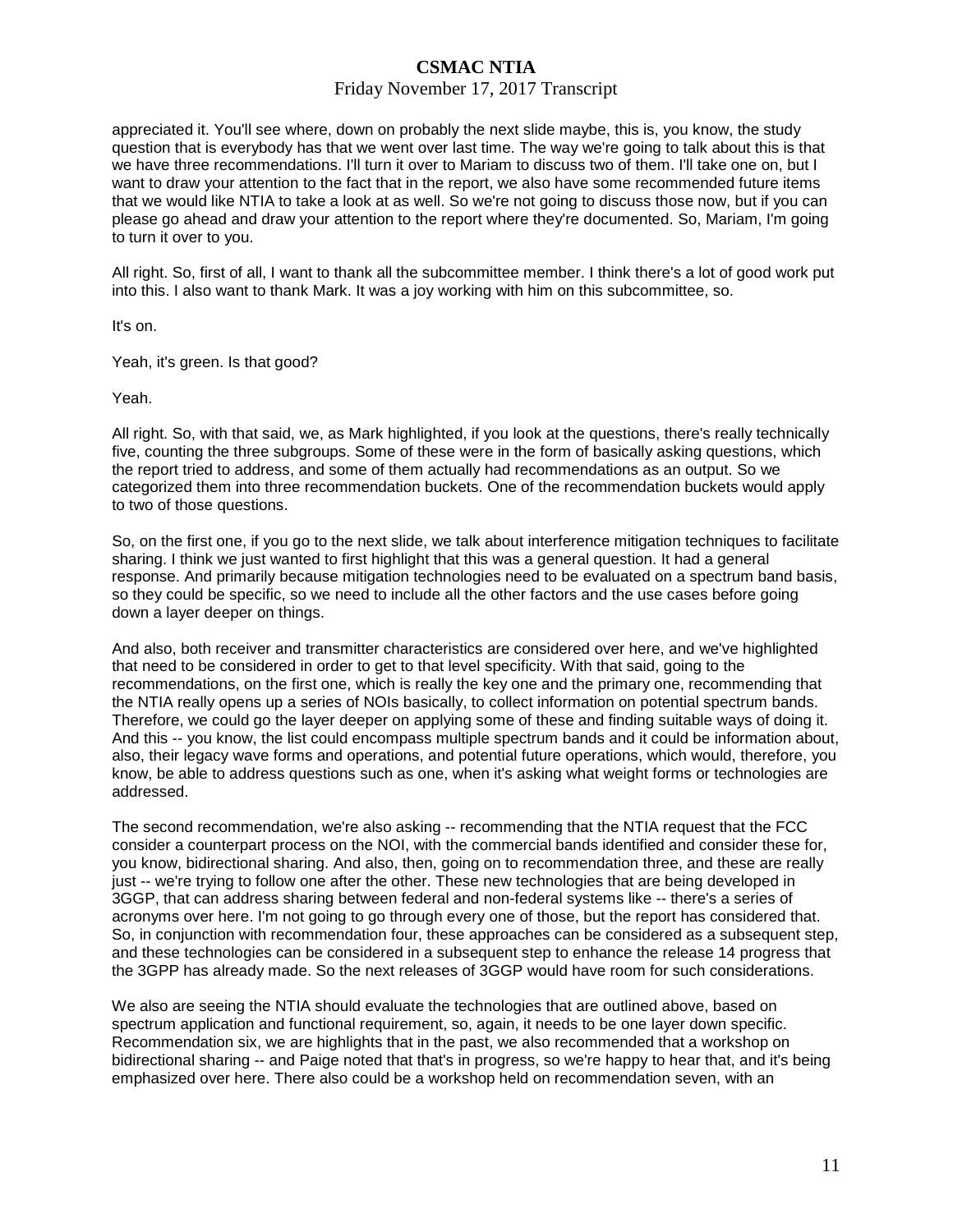#### Friday November 17, 2017 Transcript

objective to establish a platform for an industry-led consensus on solutions to fundamental questions on sharing interference mitigation.

And finally, recommendation eight, we're highlighting that there are no regulations currently for receiver performance. Basically, the way the wireless systems work, they have very stringent receiver performance standards, so we propose that the NTIA examine receiver technology and existing and future systems that could allow federal and non-federal systems to coexist with minimal performance degradation. And that pretty much sums it up, I think, for the first recommendation.

Second recommendation, Mark will do, then I'll do the third one again, and then we'll open to questions for everyone. Thank you.

Okay. Thank you. Okay. So the next one is on Spectrum Management automation. This is also in response to question number one, which is talking about, so what technologies might be included in 5G standards to facilitate sharing between federal and nonfederal systems? And 5G standards, also one of the considerations was the 3GPP, not the only standards that is considered but 3GPP definitely is in the development of 5G standards, and so we recognize that those CMRS and those technologies prefer a licensed dedicated regulatory regime; however, that's not always possible. The spectrum may be that the incumbent is very difficult or would take a very long time to be able to -- or impossible even to go ahead and relocate to another band, or there may not be technologies in place that would allow them to go ahead and move to another band or another technology. So spectrum sharing is definitely necessary.

And as we've heard, you know, Paige was talking about sort of the dynamic nature which this -- you know, for instance SAS very much has the capability to be able to provide this dynamic nature, dynamic protection. When the spectrum will be available, what spectrum will be available, where the spectrum will be available are all things that, I think, really go towards spectrum automation. The static form, obviously, this is not something that we necessarily need to have an SAS for. So it's very important that when we identify spectrum-sharing opportunity, that we actually look at sort of what are the technologies, what are the services, what are the use cases, what are the frequency bands even. Those are very important to identify what is the sharing solution.

And so, going now to the recommendation, which has sort of several parts. First is to monitor the activities, which is already happening. There is a lot to learn, but there is a lot of new as well in this process, and I think that to be able to see where this application or this opportunity can exist in other bands, we need to go ahead and monitor what is happening within the SAS and learn from those lessons, you know, make necessary modifications as we sort of learn some lessons there and incorporate that into this framework.

Also, there are opportunities as well, especially in those standards organizations that are discussing sharing to actually -- for NTIA to participate. Right now, sort of the main focus is maybe more of an intersystem-type of sharing within standards organizations. But I think that there's still an opportunity for NTIA to be able -- especially when there's certain bands that are being discussed, to be able to come in and to be able to recommend or participate in the activity to make sure that any sharing framework that is being discussed includes their interest as well, or even the opportunity to actually propose some sharing opportunities, or sharing frameworks, I think, is also an opportunity.

The third one is to, as we've seen before, is to, you know, open up one or more series of notice of inquiries, you know, to collect more potential information on opportunities, and possibly in other frequency bands. You know, I think this is probably something that, Paige, you were talking about that is, is that this could open up -- you know, SAS could open the opportunity to look at how this framework could be used in other bands. So, this notice of inquiry, we're following along with that, recommending that, yes, this is an action that we think that NTIA should take as well.

Also, there may be an opportunity to actually maybe work with the FCC. It sounds like that effort is already underway. We're not sure maybe what is the right mechanism to do that. We understand that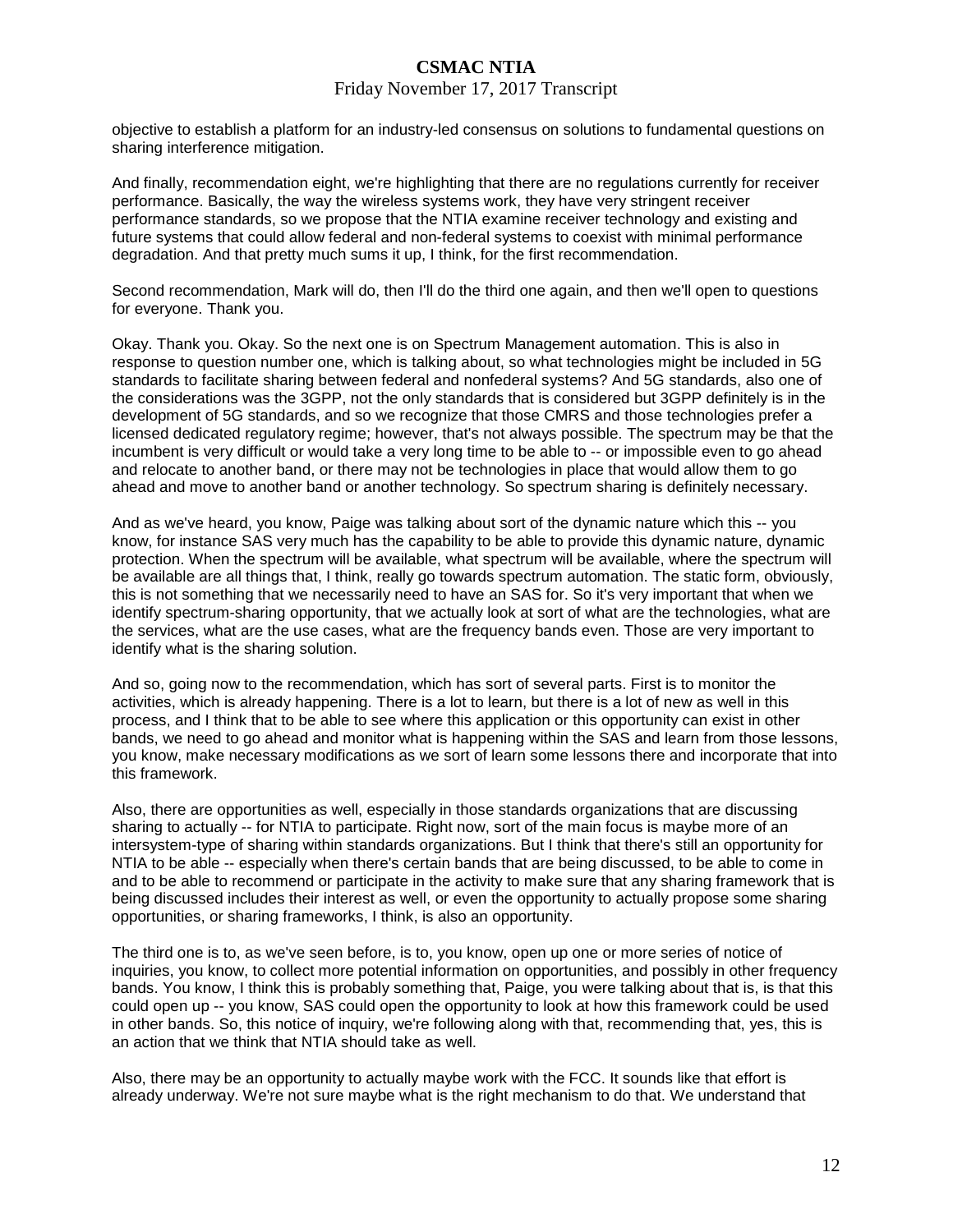### Friday November 17, 2017 Transcript

there's already an MOU that's in place. Maybe that sort of has the right sort of framework to be used for this establishment of sort of a formal working group to actually look at opportunities, because opportunities especially maybe when you talk about bidirectional type of thing, you know, the opportunities are going to be, you know, on the FCC side, but they also are going to be on the NTIA side. And to be able to go and head and get the best solution, I think, requires sort of both of the regulators to be there talking about, you know, talking about how they could go ahead and work together on this.

In doing so, I think also develop a list of legacy information, we saw that in what Mariam was saying in her recommendation as well, because as I was saying at the beginning, that, you know, every sharing situation is going to be and has to be looked at to identity what sort of sharing opportunities could present itself. But to do so, you need to actually identify sort of some information about the incumbent and the "sharee" to be able to determine what is the right framework that could go ahead and facilitate, you know, the best access to the spectrum, the most spectrum efficient solution as well. So we would say that, you know, that is something that we could go ahead and do, is start to go ahead and identify some information.

And the last part is, you know, this is more about sort of modeling. I think in many of the case, I this is sort of happening to some degree, and that is, is when we do our modeling, you know, we're not just looking at sort of when interference can occur, but we're looking at sort of the probability of interference. In other words, that, yes, there may be the possibility that interference could happen, but it may be in such a remote way, and that should be taken into account whenever we do sort of an assessment of spectrum or an assessment of interference, and not only just sort of look at the probabilistic sort of risk assessment aspect of it but also looking at it from the service perspective, because one type of service may actually need to be treated differently than another type of service. For instance, if we're dealing with public safety, then we need to sort of account for that in our model, and in our sharing solutions as well. So those are, you know, the parts of the recommendation. Now I'll turn it back over to Mariam.

On the file recommendation, first, I want to take this opportunity to highlight that we had this recommendation involved, thanks to Rangam and Amy and Bob, who have been great NTIA liaisons, helping us get to something that is more tangible. Basically, this is a question of the standards and how do we do standardization changes, and 3GPP IEEE or any other open source technology, probably the same challenge at high level needs to identified first, so the standardization efforts are long term. So for the NTIA to be able to effectively basically lead or guide the industry on getting results, there needs to be a long-term commitment. I think that's the first thing, because not only technologies evolve but also consistent and active participation are needed to drive things. So that's the first thing, before getting to the actual recommendations, we want to highlight.

So, now with that said, on how that's done and what are the resources and could groups like ITS be considered so that such roles can be fulfilled, or if the NITA increases their resources, here's, actually, some recommendations that maybe could be held immediately until that consideration is given on how to address a long-term solution.

The first one is to hold workshops to gather contributions from a wider group. So that includes the industry, manufacturers network operators, academic institutions, industry verticals, and research firms. These workshops could use also not only to gather information but perhaps promote industry-led activities, so it's a good step to get to the ultimate goal.

The second recommendation is also saying that maybe some liaisons with industry trade organizations that could be active participants could be established and that could be also another mechanism to get to the goal and GMN, 5G Americas or ADIS, and the final recommendation is, also talking on a different level of liaisons, with more through administration collaboration, so maybe the ITU CTEL or other such bodies. Now, some of the standardization bodies have direct liaisons with these groups already, but depending on the standard body, this could be done in two ways. So that's the recommendation. Thank you.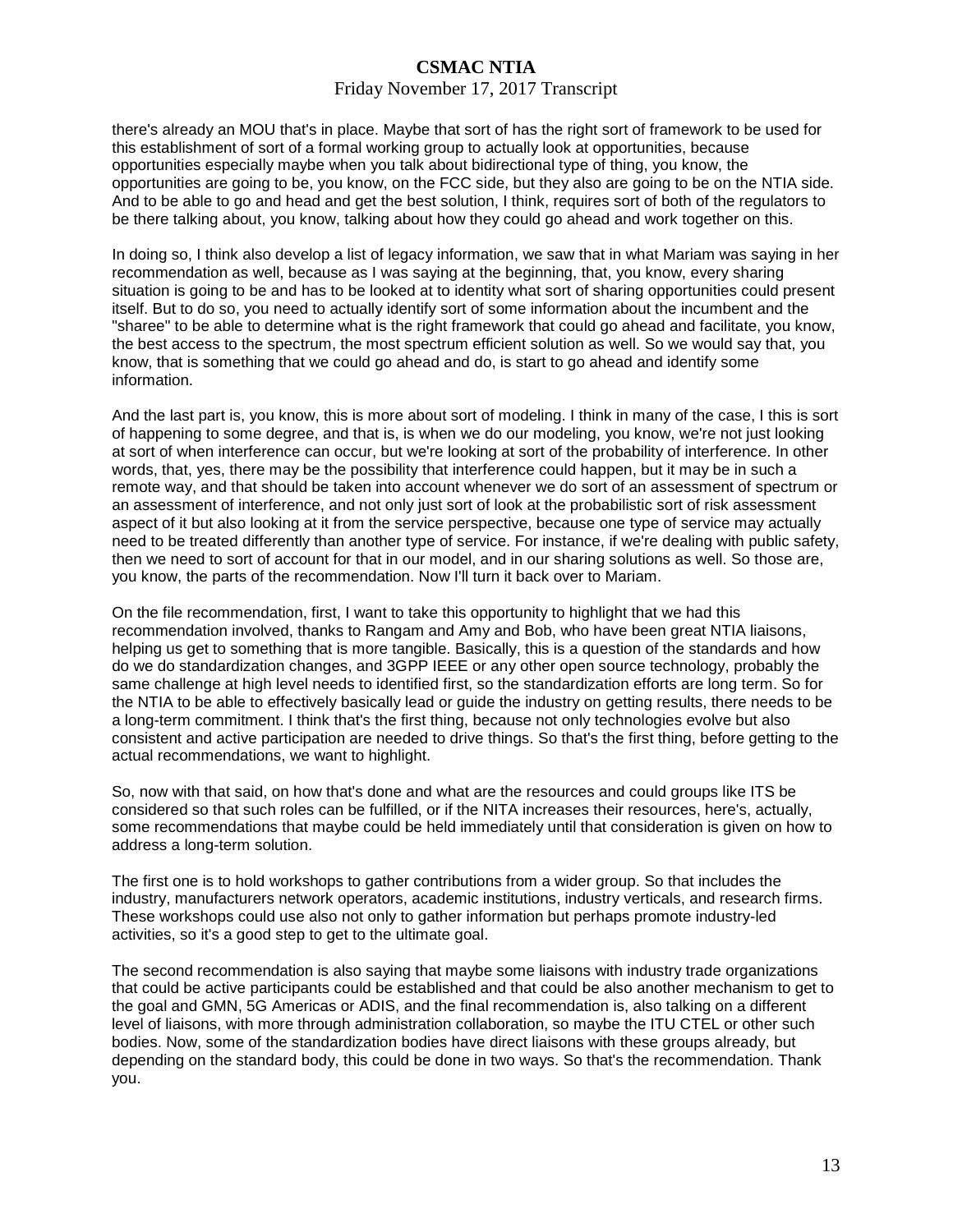### Friday November 17, 2017 Transcript

So that's quite a set of recommendations in a year or less than a year. I mean you guys were -- and I saw the traffic, so I mean an 8000-word report, 25 pages, probably two dozen recommendations, what do you guys do in your spare time? Anyhow.

#### You had spare time?

So we have about ten minutes for comments, questions, so any comments, questions? Really? Okay. Andy.

Thank you for the presentation and the information. I'm curious, in the discussion of wave form characteristics and the transform function, adjacent band issues, particularly with high-sensitive receivers, like radars, is always a whole landmine environment to get into. Curious about what considerations there were and discussions on the wave form to try to minimize adjacent band power from 5G? Because obviously trying to prevent that, that interaction with the high sensitivity receivers is quite key and can limit some of the preliminary systems quite heavily sometimes.

That's a good question, and I think that's what we were trying to say. I think the key in that question, is you mentioned "such as radar," which is where we were saying you need to pick a specific band and an adjacent operation and then find out what the interference mitigation technique is. That's what our challenge was, is that we couldn't exactly go into such specifics without knowing the use case. It makes a difference if it's radar, if it's satellite, if it's something else and your adjacent band dictates what interference mitigation technique is. So we kind of -- if you look, we've done a lot of general categories if such things could be used. But we're definitely recommending that it be taken to the next level to be able to address a specific question like that.

Okay. Thank. We'll do Jennifer, then Michael.

So, Jennifer Warren. In light of that response to. [Anjo], can you help me understand, then, the recommendation of Page 5 about sharing [inaudible] can be considered for standardization. I mean, you didn't mean standardization applicable in lots of different areas. Can you just talk about that. Because, to me, as the non-engineer, when I hear that, to me, that means it can be applied in lots of different places because you will standardize it, as opposed to a standards organization being involved. Which way did you mean that, or did you guys mean that, Page 5 recommendation two, the second line. Page 5, Jennifer Page 5 recommendation to -- I think we measured in --

That's what happens when you have that many pages and recommendation.

It's standards. I think we meant standards, but not standards --

[Inaudible].

Uh-huh. Oh, this one?

Yeah.

Yeah.

So, what was envisioned is that the -- you can, like in 3GPP you can introduce study items and work items within 3GPP. And NTIA already participates within 3GPP, so the idea is that they can participate in and have the opportunity to raise a sharing situation and have it addressed by 3GPP.

May I do a follow up?

Go.

And then I won't ask anymore more questions of this group.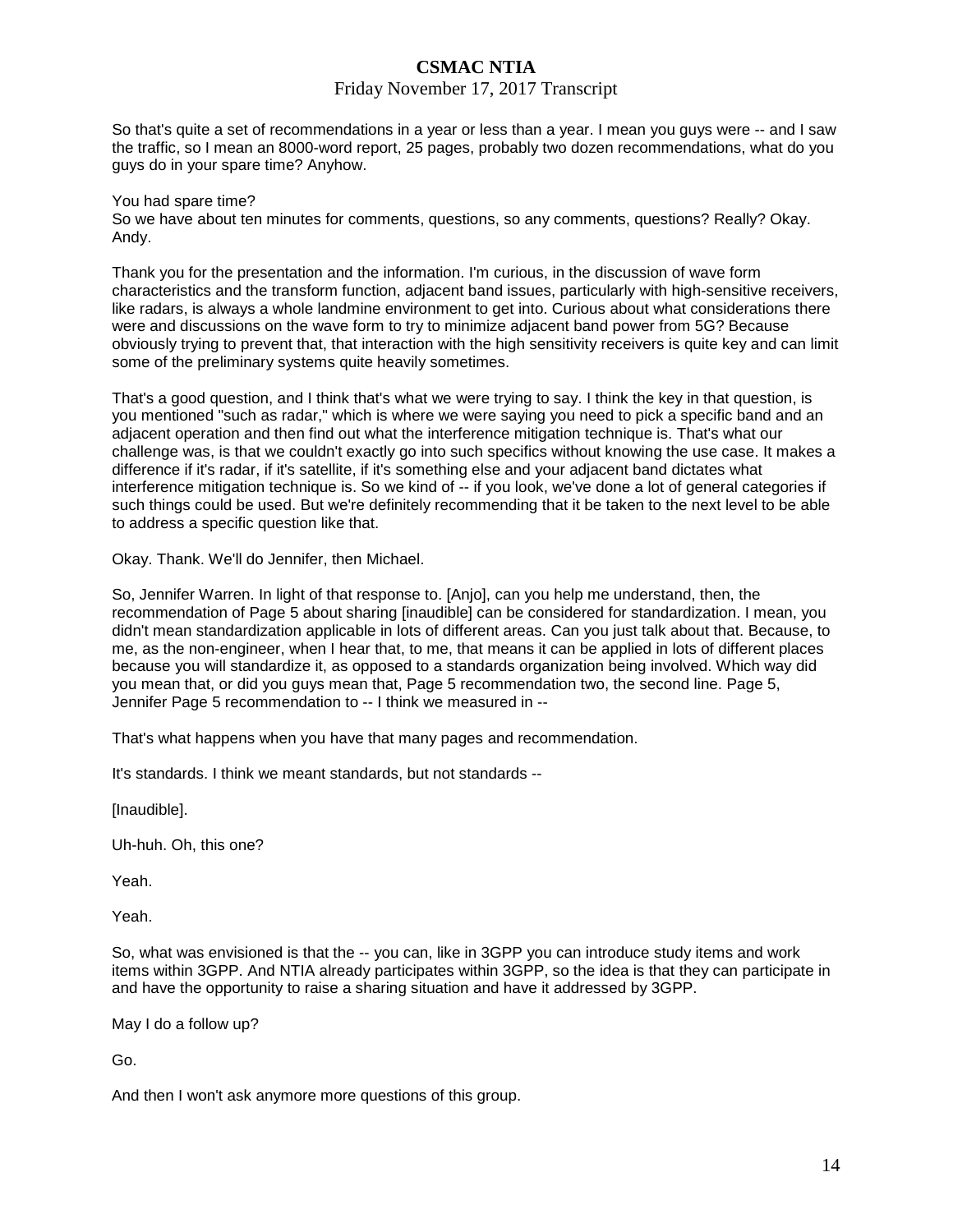### **CSMAC NTIA**  Friday November 17, 2017 Transcript

### [Inaudible].

So I'm just -- I'm paying attention, so I'm trying to, then, understand. So we standardize the sharing scenarios, and then I look at Page 6, number three, and it talks about, you know, developing a unified view on spectrum sharing through ITU or CTEL. And I know that many of us that do international work have not always been able to have the U.S. Government, particularly the FCC, support having sharing scenarios actually in embedded within ITU work, saying, no how sharing scenarios is a national decision, not an international decision. So, can you help me understand how those would work together. Because I think if you're going to standardized it, then you would want those sharing scenarios to actually be reflected in the spectrum allocations that 5G pursues, yet I don't understand that we have widespread wireless industry support, let alone USG support. So help me understand how that recommendation all works, thanks, and I'm done.

Yeah, I think ITU could handle that one.

I think just to highlight, the first question you had on standardization is more like I think mark was trying to highlight groups like Win Forum or things like sharing is being considered, so just to give a context of what that is, versus when you turn into the other one that you went to, that's more highlighting groups like 3GPP. So there's kind of a difference over there, where Win Forum is solving a specific use case for a sharing scenario, versus 3GPP is not doing anything unless someone tells it to do something; right? Because it's such a wider group, and it's such a -- you know, it's 100 percent consensus.

In order to have an active work item to be able to go into sharing, there needs to be somebody proposing it, and others actually agreeing to it. So where the ITU comes into place is that perhaps -- I completely recognize your point or how is the administration led, is that perhaps, from the ITU side, there could be sort of a liaison asking 3GPP to do some work. That's what we were suggesting. Not the other way around, where, you know, you go to 3GPP to ITU and say, consider this sharing, because ITU is already doing whatever it's doing on sharing. But the whole answer over here is that if you want to get 3GPP-like industry organizations, maybe you could go through ADIS and go through IT. They need a liaison and sort of a proponent of this work to start sharing things.

So does that mean a little work and recommendation to make it clear?

Yeah.

Okay. Can you guys think about that?

Okay.

No matter how you entered it.

Sure.

Okay. So, we've got Michael and then Rick and then Dale. Michael you're up.

Okay. So I may give you a bit more work along the same lines, to extend Jennifer's question. It's unclear to me -- I mean just so that it's clear about the scope of the standardization, are you talking about standardization across federal uses? So, for example, that the military should standardize all of its radar, or that -- you know, is this across federal uses or is this just for the slice of federal activity that has a commercial counterpart, and then you want the federal government to standardize to the industry? Because it's not clear if we're talking, to me anyway, the scope of the standardization isn't clear in terms of whether we're -- because it seems like the biggest opportunities, in terms of spectrum sharing, typically, as we saw in CBRS, are these bands where you have noncoms, such as radar, but if we're going to, you know, be asking the government to standardize across, you know, radars for example, and,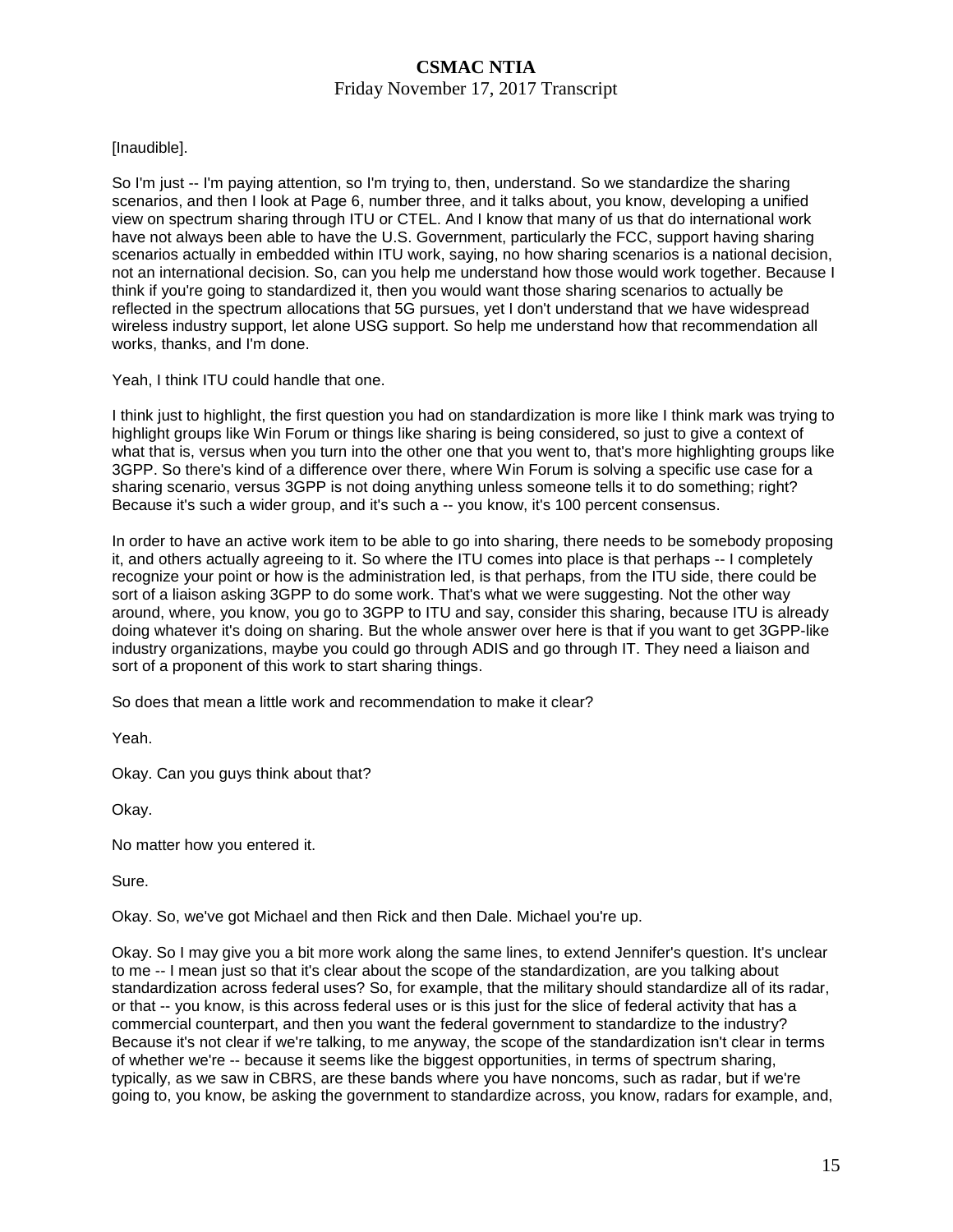### Friday November 17, 2017 Transcript

you know, that has been a problem this 5 gigahertz, as you know. There's short pulse, long pulse, all this. That seems like a bigger -- a much bigger deal or a different beast than saying to the extent that the federal users have come coms that are similar to commercial, they should standardize between federal and commercial, so just looking for clarification.

Okay. So I think it depends. So, I mean, so, really, if you look throughout the report, the question you're asking is general, and it depends on which aspect you're talking about. As far as standardization changes, the questions and answers were geared for commercial standardization changes, because the question is under 5G. I'm not -- you know, at least I'm not aware of a federal initiative on developing 5Gtype sort of systems on federal, so it can't apply, in that sense, to federal radar or anything like that, because to my knowledge, if they do have standardization bodies and they're doing 5G, we personally don't have any knowledge of that. So I think it's definitely -- we're trying to be clear that it's answering the 5G question that's being developed by the commercial industry.

Okay. Briefly, just briefly, federal 5G systems.

No, commercial 5G systems. So strictly commercial 5G systems when we're talking about industry bodies such as 3GPP, not standardized federal systems; right?

Okay. You good? Okay. Rick, and then Dale.

So, I was kind of curious about the receiver standards recommendations, which, I think, is a very good idea. The Question I have is, have you thought about how that might come about and then how you develop those things and how you enforce them or somehow encourage people to use receiver standards? Would that be part of an equipment authorization process, or what's the thinking on that? But I think it's a very good idea. The question is how do you come about developing those things and how do you get people to actually do it?

So it is one of those things I think that you're pointing out very correctly. It's good idea. A lot of folks, a lot of industry, a lot have been talking about it. It's being done in other parts of the world; right? The Europeans specifically have a lot of receivers. I know Dale has been talking about receiver approval for as long as I've known him, so it's one of those things that -- I apologize, we keep highlighting, but you're asking a really good question. How does it happen? I think it needs to be a very, you know, joint collaboration between NTIA, FCC. It involves the different regulatory bodies to be able to get this moving. And there are some good efforts, I believe, on the TAC and the NTIA maybe could consider, you know its own efforts. But I'm not sure how to answer that that would actually help.

#### Dale.

[Inaudible]. I'm not anxious to see the government get involved in the details of actual receiver designs. That's the reason that my colleague, Pierre De Vries and I have pushed this idea, you know, of the harm/claim threshold idea, the same in Europe, in the UK the Spectrum user writing. There is, on Page 25 of our full report, mention of going in that direction to keep government from getting into detail and design. I mean, I think this industry's changing too fast. You send a receiver -- set a receiver saying today, and tomorrow it's going to be different. I think that's a tremendous challenge. And I think the harms/claim threshold approach should be given serious consideration.

Thank you. I had that same thought, too. Any other comments or questions? Great. Right into time. All right. Thank you. That was a very comprehensive report. Little tweaks, but I think otherwise it's in pretty good shape. Yes, ma'am.

[Inaudible].

That's it. Yeah, that's all I saw.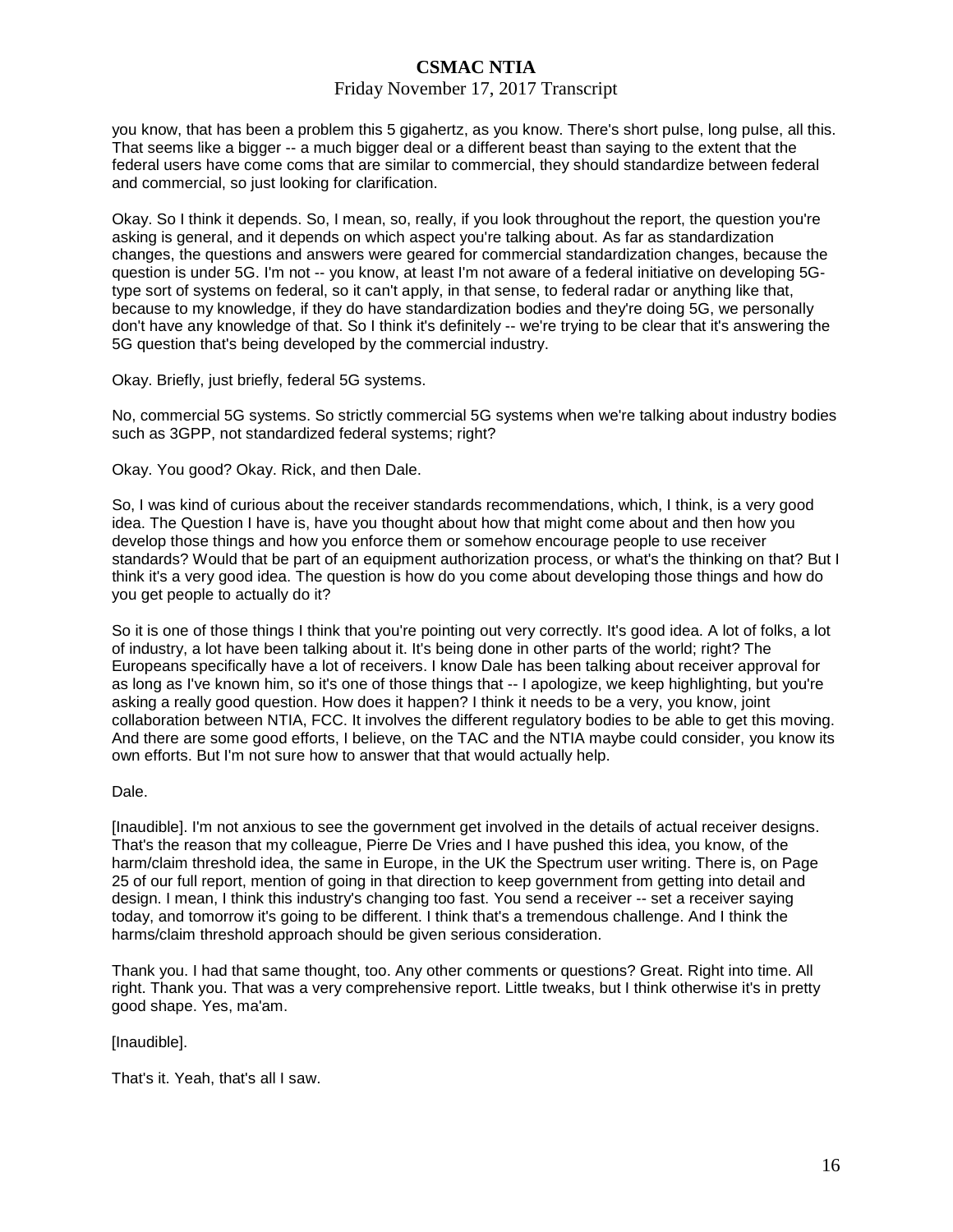### **CSMAC NTIA**  Friday November 17, 2017 Transcript

[Inaudible].

We're not voting today, or are we?

We are.

Oh. Okay. Sorry. You know, I lost track of the meeting going around in this memo.

[Inaudible].

Could I just -- it's been so long, I've forgotten, does it have to be unanimous?

I've forgotten. Can it be minority? I've just forgotten. Well, we'd like it to be unanimous. It's actually consensus, I think, by virtue of the bylaws.

Is it consensus?

But, yeah, let's see what happens.

We have options to deal with.

Yeah. So, okay, all who are in favor -- well, actually I need a motion, so.

I say we adopt and recommend.

Is there a second?

I would second.

Any other discussion? Okay. So, the movement is to adopt the report as written with the tweaks we're going to see. All in favor say aye.

[Group] Aye.

Any opposed? Any abstentions? Okay. So we have two abstentions until the tweaks are done; okay? Good. Thank you. Now I know what we're doing. Okay. Key characteristics, which is -- is it Tom and Charlotte?

Yes. We're going to tag team. I'll do the first part, and I think the way we put this presentation together was to sort of walk through what we did, including the questions up and running.

Okay. One second.

All right. I'll wait. I'll wait. But while we doing that, I can give you a little background, which is, so in the report though, the sort of PowerPoint report, that really summarizes the lengthier report, so if you're not seeing everything you want to see in the PowerPoint, go look at the lengthy report, because what we did try to do is answer each of the five questions that was presented to the group in more detail. The PowerPoint just tries to get the sort of one-paragraph summary for folks to see.

Yeah. And the report -- if you remember from August, the report was nearly finished in August, so it supported -- we just felt like it wasn't ready for prime time, and we did do some additional work on it after August.

Yes. So here's the slide. So there's our members that participated. I just wanted to express, at least for me, and I'm sure Charlotte agrees with me, the appreciation for our group, because we had five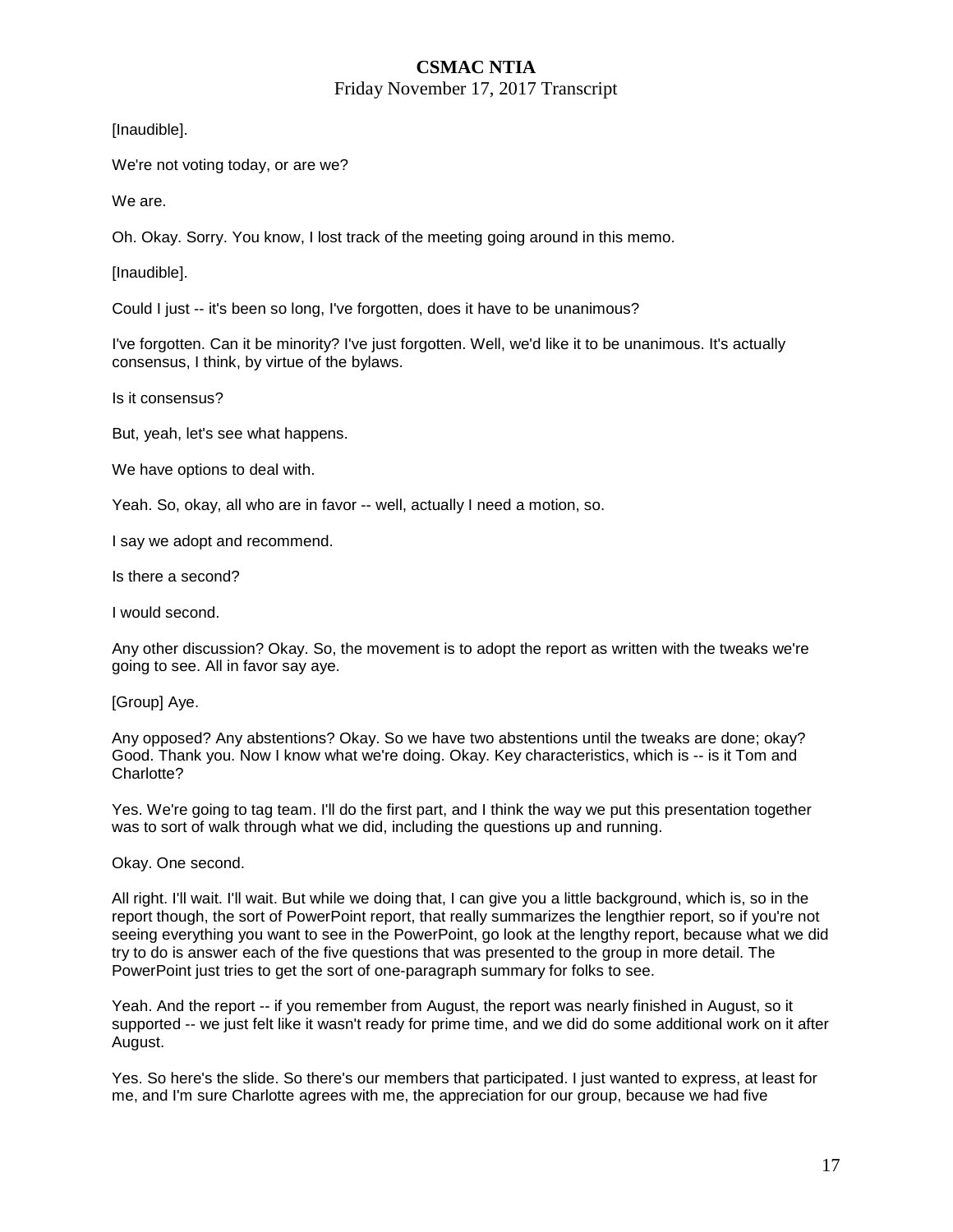#### Friday November 17, 2017 Transcript

questions, and what we did is we delegated to members of the group to draft answers to the questions. So, if folks have more detailed questions about some of the responses, we may point you to the people that actually drafted the answers to those questions. So, if you can go to the next slide then.

Like I said, we had the five questions. We did answers for each of the questions, and that's in a more detailed report that's also included in your materials here, and we have four recommendations that came out of those responses to those questions. The way we're going to handle this is I'm going to try and sort of quickly walk through the questions and the high-level summary of the responses, and then I'll kick it to Charlotte, and she'll go through the recommendations, the goals to have more discussion about the recommendations, and then the questions and responses if we can. And, frankly, I think wait to the end for herb's questions as well for the whole thing, and it will go quickly.

So, really, question number one was what the subcommittees charter was all about, which is what are the key characteristics. And we really found out that propagation and coverage, capacity, continuity, international harmonization/scale, and incumbency issues are sort of the big five issues, if you will, and I think we had general agreement across industry groups that those were the five issues. What we could not give an absolute answer to were some of the things Paige asked for, which is how do you prioritize those, and, frankly even among same industries, it's hard to do that, depending on the use case. So, really, what we wanted to provide back is it is very highly dependent on the use case and on the industry and what you're trying to do in terms of how you prioritize those five things. But there was agreement that these are the five things to look at when you're trying to look at the key characteristics.

Second one is a little bit more of an eye chart up there, but really about talking about contiguous versus noncontiguous spectrum, and rather than going through all that answer there, I'll just say this, that there's a strong desire to have contiguous spectrum. There are technologies that allow you to use noncontiguous spectrum. But, in reality, if you can have contiguous spectrum, that would be a much better, greater use for folks to actually get better use and efficiency out of the spectrum, and that particular response has an appendix, and there's a lot of sort of back-and-forth discussion of beta 211-type technologies, satellite technologies, and LTE-type technologies.

So, on to question three, which is really when we're talking ability low, medium, and high, what do we mean, and frequencies, and that's everybody who is a spectrum geek, like some of us on this committee, knows that that depends on what they were talking about low, medium, and high. And our friends at the FCC have set a new bar for what mid band is. I'm not sure everybody on our side of the table agrees what mid band is or isn't. So, really, the response to this question is that it depends on the eyes of the beholder, and it's subject to change and its dynamic, and it also depends on the industry to some extent. So, that's sort of the quick answer to question three.

And on to question four, which is, you know, channel bandwidth as a function of that sort of low, medium, and high, and, really, our response to that is channel bandwidth is not going to depend on what frequency band is. Channel bandwidth is actually a physics problem. So whatever bandwidth you have really dictates what your capability is going to be on the application side.

Onto the last one, Larry. And then the last one was really about maximizing the potential for sharing between federal and nonfederal and how to get more common technologies to help that sharing. And, really, we kind of listed, again, an eye chart. Apologize for sort of the five key different things that we had in response to that, in terms of how you develop trust, how do you get information sharing, how do you support deconfliction if you're both trying to use the same asset and that sort of thing. So, again, if folks want to see more details, that part of the response is very detailed, and there's a lot of information in terms of issues you have to think about when you're looking at spectrum sharing. And with that, I think I'm going to kick it to Charlotte, because I believe we're now up to the actual recommendations that came out of the Q&A.

So I feel like we -- I'm not sure how well we did our job. We had far fewer recommendations than we did in our five-team committee.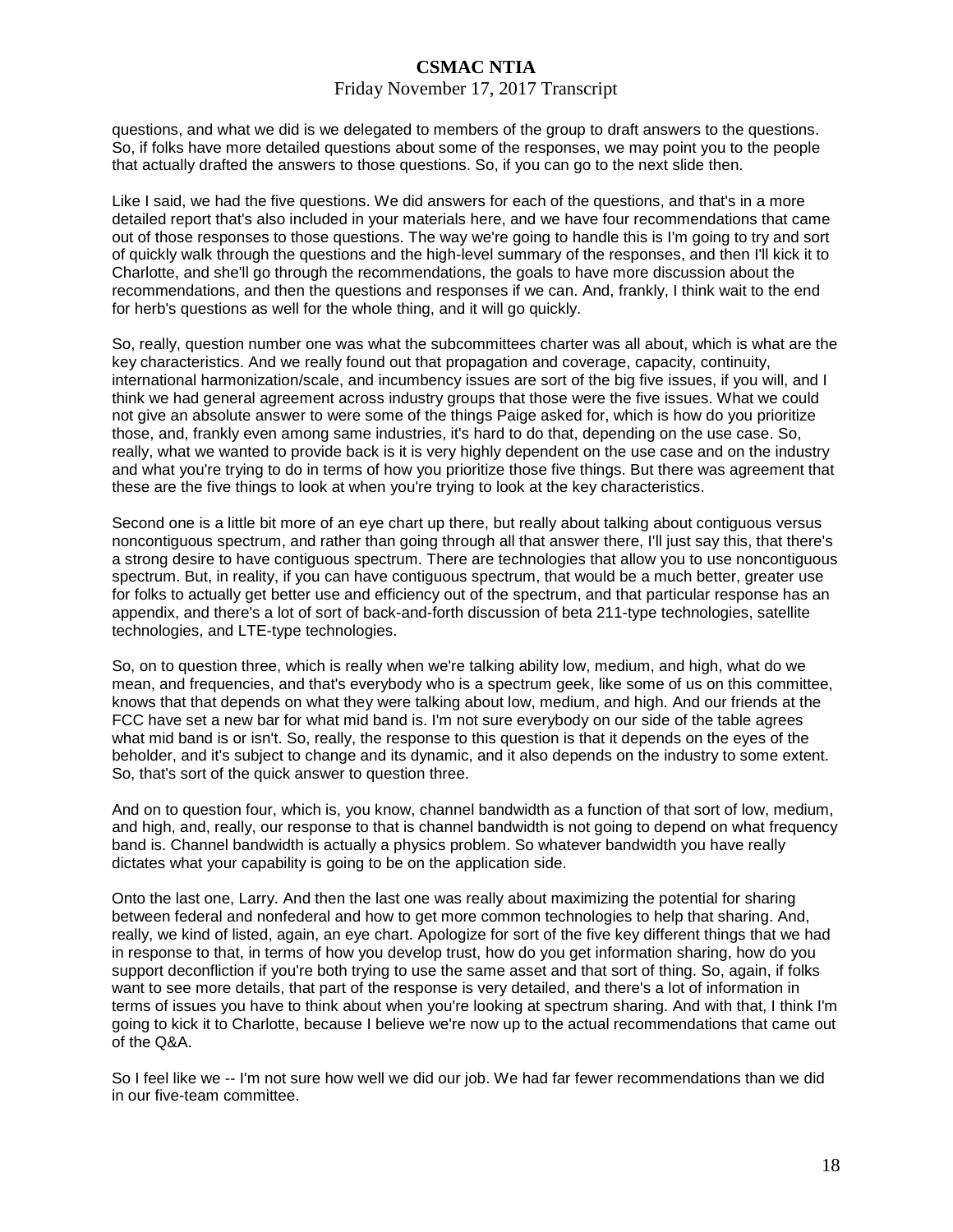### **CSMAC NTIA**  Friday November 17, 2017 Transcript

We didn't try really hard. I'm sorry.

We only have four, and, in fact, three of these are exactly what we presented in August. But happy to go back through them. The fourth is the only new recommendation that we had. And the first is fairly obvious. What we recommended is that NTIA actually look at the five key characteristics when it is evaluating bands and look at the five characteristics that we identified in our report. And, you know, again, just noting that the relative priority really does differ from industry to industry. I mean it becomes quite obvious when you're -- you know, Jennifer and Audrey and others were talking about the satellite industry, you know, how important international harmonization is versus it's important in the wireless industry but perhaps a little less so. It's also important in the license industry. I'm looking over to Mary, because the three of us actually worked on the second part of the question, and those issues all permeate. But it was really impossible for us to give anything other than a recommendation that you look at all these five.

And then, to the extent that it does come up, when you're looking at key characteristics and you know, you know, which industry or where, you know, what you're actually trying to accomplish in terms of making available spectrum, you know, then you might be able to look at those. And that actually leads into recommendation four, which I'll get to in a minute. But we did make a recommendation based on that particular issue.

The second recommendation really talks about contiguity of spectrum and the -- you know, in this age where we're all talking about aggregating different bands and being able to do carrier aggregation in ways that allow us to create larger bandwidths out of multiple different bands. What we did -- and, again, this is was the group that I was alluding to earlier, that Jennifer, Mary, and I actually looked at through, you know, going back to our different industries and looked at the issue of continuity. And we were relatively - it was interesting, because a lot of the answers were very similar, and, you know, Tom went through those a minute ago.

But our end result and recommendation from the subcommittee is that it is very important, and it would actually be good even to be looking at, if you're looking at key characteristics for commercial spectrum, that you investigate where it may even be contiguous to existing commercial spectrum. So that was the second recommendation. As I said, you know, it was one we gave to you in August.

And then the third recommendation is that you not rigidly define bands. Although what we did provide in the report is just, you know, a framework of sorts, we where we kind of looked at, you know, where you might actually consider what's low, medium, and high in this day and age. But that will change as those of us who have been around for a few years know that that, you know, as I've said before, you know, I think high band, we've all talked about millimeter wave as being a hide band, but, you know, mid band went from being around, you know, two gigahertz, to now it, you know, depends. It could be -- yeah, it could be all the way up to 24 gigahertz.

And we talked about this last time, just to remind people; is that when you that I can a mid-band that goes from -- you know, in the commission's case from 3.7, we actually put it a little bit higher at 6 gig hertz, which is something what consistent with ITU as well. You know, 6 gigahertz to 24 gigahertz, a huge difference in what you not only see in terms of incumbency there, but obviously in all the propagation characteristics and other things. So it's, you know, useful, probably, for you to have it as you're thinking about it, but also, be prepared to have a change. So that's our recommendation, is don't be rigid, so.

And, again, now on to the fourth recommendation, which is really a recommendation to direct us to do additional work, which is to develop a methodology or rubric framework to identify federal bands for potential commercial federal sharing, and it would involve, you know, primarily probably the first recommendation, just in terms of the characteristics that we identified here, but to kind of help go further into that. And I know that a couple of folks on the committee, we had sort of talked about it a little bit offline might -- on the subcommittee itself might actually have some thoughts on that last one, but just sort of further conversation, but basically that's it.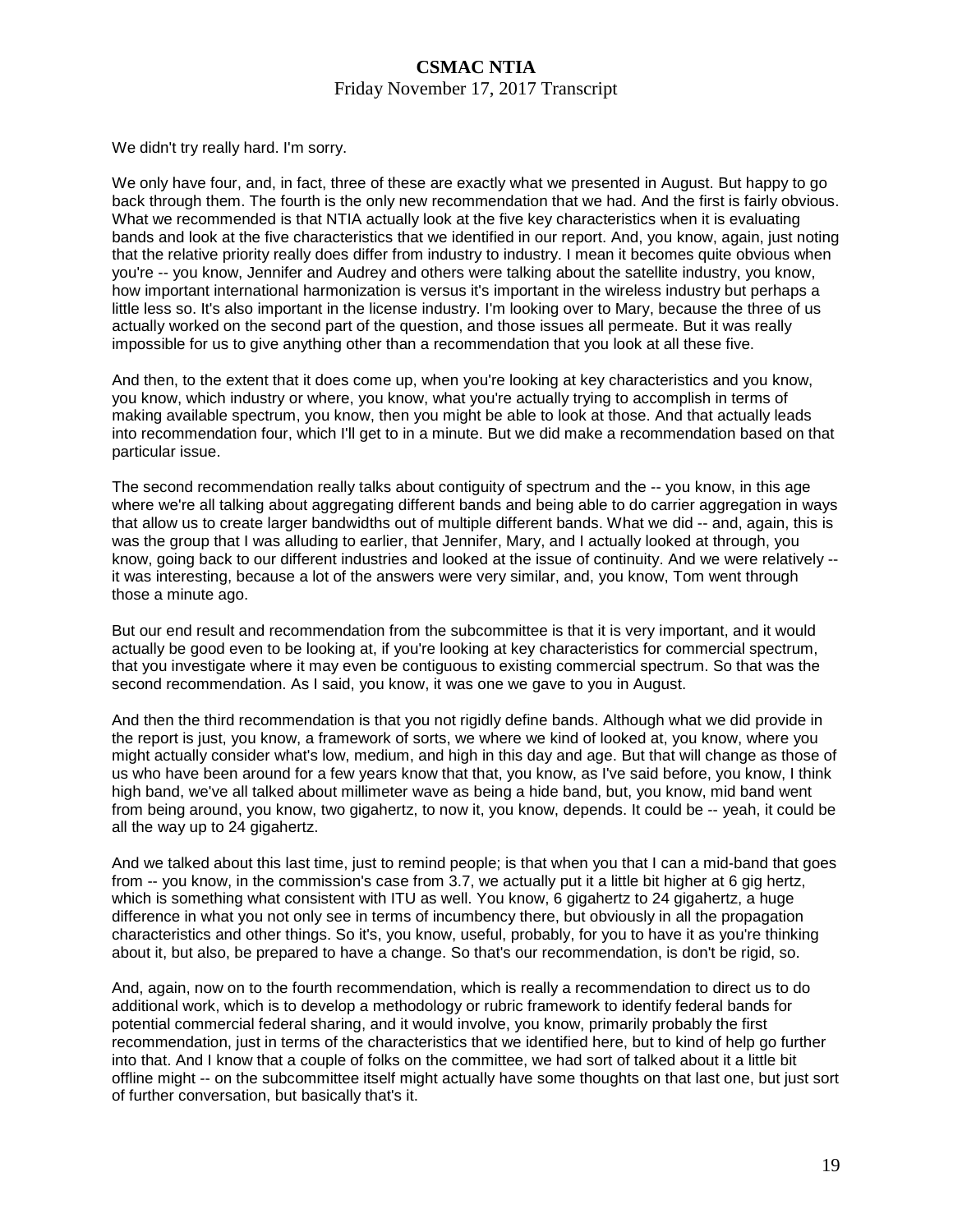### Friday November 17, 2017 Transcript

As I said, the only new one is recommendation four. You've seen the other three before, and just leave it open to the full committee and maybe I don't know whether any members of the subcommittee -- Carolyn, I know you had some comments. I don't know if you wanted to mention them now.

You want to go ahead, Carolyn.

So just one comment, kind of a broader picture with regard to the scope of the question, and also recommendation number four, is just to keep in mind, this is just one part of the problem. There's also - you know, consider partnering and leveraging federal user inputs to get their insight into how the bands are used by the federal user to be able to assess compatibility for federal/nonfederal sharing. So just to keep in mind that part of the picture.

Yeah. And we agree with that. I think, actually, this fourth recommendation sort of dovetails nicely with what the 5G group was talking about as well. And, frankly, to Paige's earlier comments, talking about AWS-3, in our mind, recommendation four is sort of building on the AWS-3 type of collaboration. The idea would not be to have just the folks from CSMAC thinking about this but to have actual interested stakeholders from the federal side engaged to talk about what we'd have to do on particular bands in terms to actually encourage and have sharing habit.

Okay. Thank you. Any other -- Anna was up first.

I guess I'd make two observations. [Inaudible].

Hang on. Can you turn on your mic.

So, recommendation one, you know, with all the good work that went into it and I appreciate it, it's largely common sense. We've always known this; right? It's nice to wider band rather than narrow band. It's nice to have contiguous. I think that kind of brings us to the second question. We live in the real world where spectrum is congested and contested, so that's great. We should always go back to those rubrics. But I think it somehow -- if there's any implication that people haven't always been considering this, and working hard to try to make it happen, but the reality hits, I think that implication is incorrect, which kind of gets me to jump to recommendation four.

As someone who's lived in both worlds, commercial and federal, it's, again, a little bit naïve to suggest one studies these federal bands and comes up with clear-cut answers, because those of us who've been dealing with this see the domino effect. It's everywhere. You know, you move a federal user somewhere else, and that implies that, you know, some need to adjust in that band, which then take it to the next band. And there are serious attempts to develop very sophisticated, you know, computer-based technology that enables you to address some of that domino effect, but in real-time, you know, it's always changing. So I just kind of put those two observations out there, because if there's any implication here that, you know, this isn't already happening, it's misguided.

And the other observation I would make is to repeat what I said out in Boulder. We live in a very, very dangerous world, and our adversaries, unconventional, as well as conventional, are very, very clever at using commercial bands as attack modalities. We see that, and using very sophisticated possible new satellite constellations, et cetera, et cetera. So, again, I think these are good recommendations. It's not really necessarily easy to translate them into the real world, where we have to, on behalf of the security apparatus of the country, realize a lot of our systems probably ought to be hiding in plain sight. So just kind of a bit of a reality check. There's nothing wrong with these recommendations, but that's just kind of a step one.

Do you guys want to comment on the comment?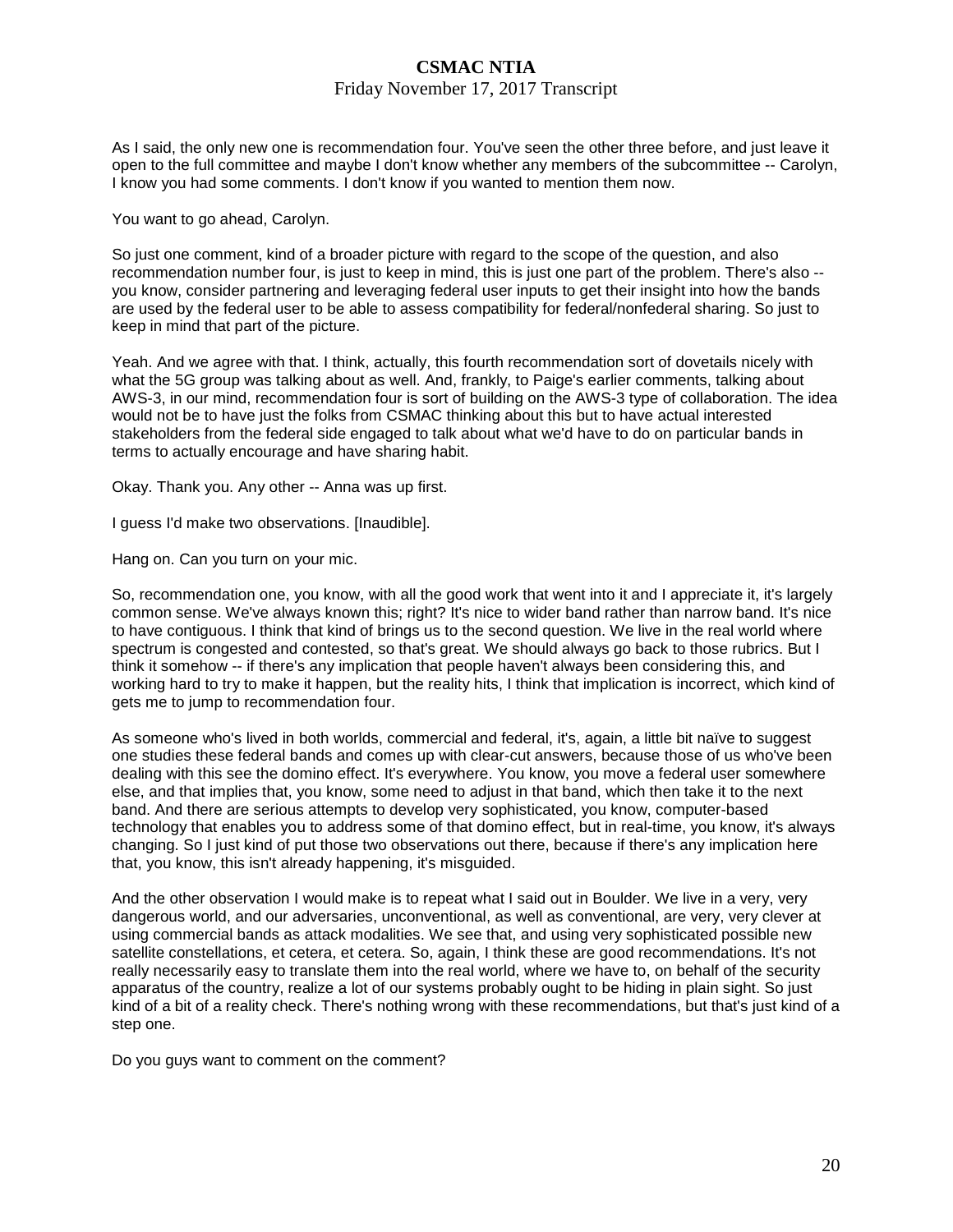### Friday November 17, 2017 Transcript

I mean, we certainly didn't have any implication about people not doing this already. It was just trying to be responsive to the question.

#### Right.

Which is, what are we looking at for key characteristics? And certainly not saying this isn't exactly what everybody's doing. However, that's just sort of where the group came out on a consensus of what the issues were and how we should look at it. And in terms of sort of the recommendation four, again, I don't think the goal was to try and create something that was rigid, just to steal from recommendation three. I think the idea is we need to start at least talking about it. I mean, we're having great conversations at 3.5. We had a great success at 3WS-3. We should continue to try and work through that in other bands and other places, and it's not going to be a one-size-fit all, so I do agree with that. And if you have some recommendations that we hav4 to change that to make it clear that it's not a one-size-fit all, but that it's very going to be very deterministic and, frankly, the 5G folks talked about it a lot, and I agree with that, which is it's going to be very specific to whatever is happening in either adjacent band on the same band to actually create these rubrics. You can't just sort of have a black and white, this is how we do sharing for everybody and everywhere.

I think those are --

Go ahead, Janice.

Those are very fair points, and I didn't mean to suggest there was anything misguided about these recommendations. But when you look at four, "recommends that NIT consider directing CSMAC to develop a methodology to identify federal bands for potential sharing." That's a very high-level recommendation. When you get one step down and into the domino effect, at least it needs to be somewhat intimated. I mean, AWS-3, there's a classic example. You know, you we recommend moving something. Well, you know, now AWS-3 is being very actively pursuing, you know, going a little bit higher up in the band that was supposed to be a no-fly zone, you know, five years ago. So the domino effect is real, and at least sort of hitting that is a reality check, I think should be done.

Okay. Thanks, Janice. The order I saw of these were Bob, Paul, and then Jennifer.

Can I actually -- yeah, as co-chair, the one thing that I wanted to say is, while I, you know, hear everything you're saying Janice, and think there is nobody in this room who doesn't deal, on a daily basis, with the reality of these things, I do think that even though we all know all these things, it's actually good to have, as a group, come to a conclusion that several different industries look at the same things, and, you know, I'm not suggesting that we couldn't have all figured that out some other ways, but it's, in my view, this is actually not a bad thing to have, you know, before NTIA, you know, completely acknowledging that this is not an easy thing to do; that this will, you know, this will require all the types of things that you talked about. But, you know, again, as Tom said, we were answering the question, and I actually think, to me, it was instructive. You know, working with several of my colleagues, and then, you know, hearing what I actually thought I already knew, but that we all look at this in very similar ways. We just sort of balance it slightly differently. And to me that was an interesting outcome of this.

#### Okay. Thanks. Bob.

I'd like to commend the work of the subcommittee. And following on to Janice's initial remark, recommendations one and two, they may be common sense, but I think writing them down gives great clarity to that common sense, and I think those two recommendations probably do have, and will continue to have, some good shelf life.

Recommendation four, I guess I could say a lot, but I could just summarize by saying the devil's in the details there. I wanted to talk a little bit about the response to question five. Information sharing among users has -- federal and non-federal users has proven to be a critical and potentially substantial obstacle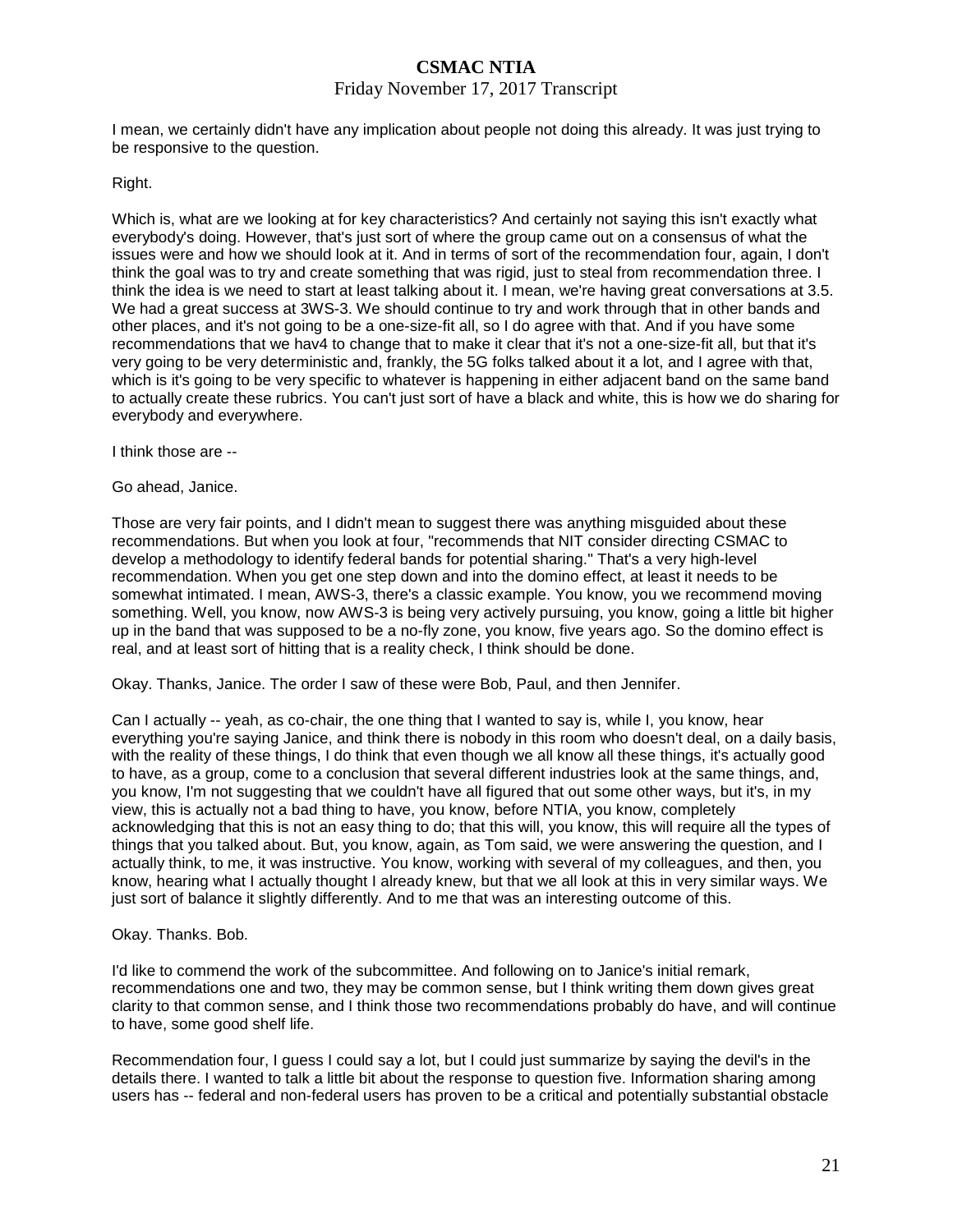### Friday November 17, 2017 Transcript

to sharing. I could give some examples, but I'm sure everybody in the room has some. I think Mark mentioned in his subcommittee report that each sharing situation is unique and needs to be studied with specificity. So I guess I would have appreciated an additional sub-bullet in the response section that information sharing is a key component to facilitate trust between operators and users. That's all I had. Thank you.

You guys want to comment?

No.

Can you make the bullet he suggested?

I mean, that would just be a change to the report. It wouldn't be a change to recommendation. You're not suggesting a change to the recommendation.

No.

Yeah, I think we could do that. I don't think it affects anything.

All right. Paul. Nice to see you here, Paul.

Hey, I made it. Traffic's good. I made it. First of all, thanks for the presentation. And I know you've already stated, Charlotte, when you were presenting for the recommendations, that, yes, you guys didn't get to trying to rate the different areas of characteristics that you should look for for a new band, and how you all worked together across the different groups. But I want to challenge you in a little different way and see what your committee might think; okay?

There's been technological changes, and so you make -- sometimes the statement is made a little bit broadly. It's always more efficient if I'm broader band; okay? And so there's always a trade space that goes on, and we all know that, so it's not like it's anything new. But it would have been interesting to state like we're seeing roughly this much of an overhead, so this is the kind of gain you might get because of the experience of the organization of the committee member, if they could have actually brought a little bit, because that actually would allow and help other people to say, well if I give you 20 percent more spectrum, but it's not contiguous, is that better than giving you 20 percent less and making it bigger. Not making the decision from the group but maybe giving us a little bit of a hint.

Well, and, also, if you give spectrum that is close -- not contiguous but closer in proximity --

Right. So the frequency, the filters would --

You know, multiple bands versus a couple of bands.

Right.

I mean, I think there are a lot of things that would go into that, which I think is somewhat reflected in the appendix. But we didn't put percentages on it. We didn't say, you know, this will give you a 20 percent gain, because I'm not sure, you know, in conversations I've had at least internally.

Because the only reason I bring it up, and we've all lived this. I mean, this is like preaching to the choir by the way. But it's 20 years ago -- 10 years ago, we said, oh, band aggregation, what's that. And so you have to have a contiguous because there's no way you can get instantaneous, you know, capabilities up to a certain point. But now we do band aggregation. And then what's the trade space between instantaneous capacity, okay, versus overall capacity? Those kind of things, I think, are really important for when the government is trying to figure out what bands to try to shift around and alike. And I just think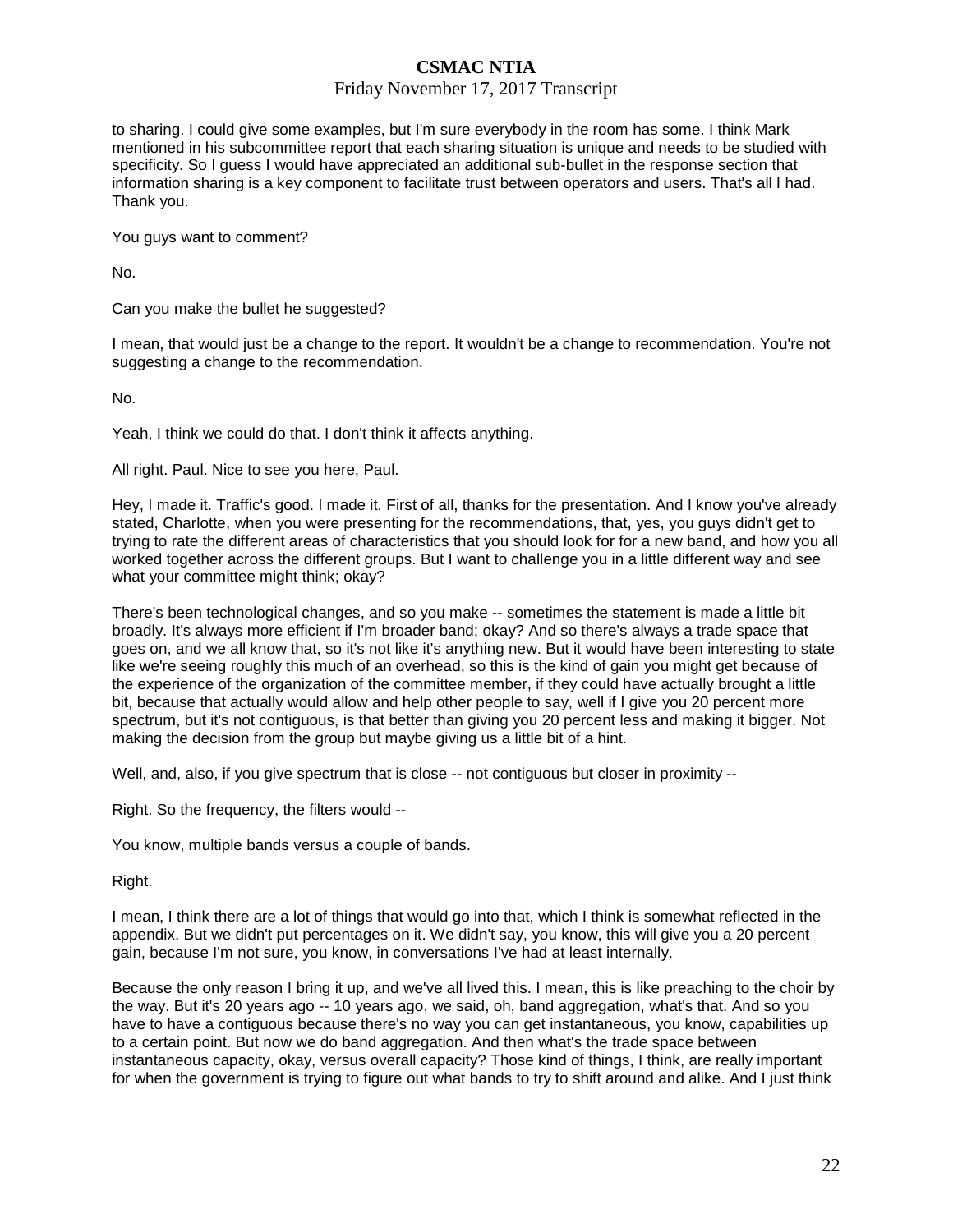#### Friday November 17, 2017 Transcript

that with the experience level between, you know, the different groups in your committee, I don't know if - if it's in appendix, then I apologize. I haven't read it; okay? And I'll now go take a look at it.

Yeah, we did make -- we did go into our engineering teams, on behalf of LTE 802.11 and satellite, and asked them to make a series of declarative statements about the benefits of larger channels, and also the reduction in engineering complexity associated with contiguous versus noncontiguous. And in the appendix, you see those declarative statements that we pulled out of our engineering teams. The statements that you are seeking may not be there. These are not considered to be, by me or, I think, any of my authors, to be the complete universe of statements you can make about these problems from an engineering perspective, but they were intended to be representative. So, we did make a stab, within the timeframe that we had, to try to get to very specific statements from the three different technology groups about those two issues, benefits of larger channels, production, and engineering complexity.

So, would you think, as a committee, would it be a good -- do you think it would be a good recommendation to actually ask to go back at a CSMAC just to look at those categories sometime in the future and ask a question, how do you quantify some of those pieces, parts, so that you can actually build on that for, I guess, some of your recommendation number four in a sense? If you can't do that, when you get to recommendation four, it gets kind of difficult.

Yeah, Paul, there's probably more work that could be done in this area.

Okay. Good.

And I think, in particular, you bring up an interesting point, is, you know, I am sure that internally when we look at these things, we do exactly the kind of analysis you're talking about, because that is -- you know, it's a cost benefit analysis. So, but I would actually not want to add it to, you know, this particular recommendation and have it be, as you suggested, future work. I think we'd all like to be able to close this one down today, so.

[Inaudible].

Yeah.

But you should look at attending sites of qualitative.

Okay. [Inaudible]. I'm very quantum.

[Inaudible] then Larry.

Thank you. A little late on her offer for comment. But I think in recommendation four, and even throughout, one of the things that's lost, that's clearer and was in what Charlotte said was that this reflects multiple technologies. This is not as in, like, the prior question response just about wireless technology. So I think that that's lost in, actually, how it's up there, because we're so used to everybody, quite honestly, being about 5G and wireless, that we're not reading wireless, satellite, et cetera -- broadcast, sorry, unlicensed, you know, being incorporated there. And I don't know if that, for purposes of everybody here, needs to be reflected there, or just understanding that the report itself embodies that, so I just wanted to emphasize that. And then I do, of course, agree with a point that Janice made, which is there's always go to need to be that national security lens and implications. And, you know, the hiding in plain sight bit, you know, I agree completely with what Janice said on that. So, thank you.

Okay. Larry.

Yeah, first of all, I thought very good recommendations. Kind of responding to Janice's point, the five characteristics, what's interesting, we got the best minds together. We couldn't come up with a sixth;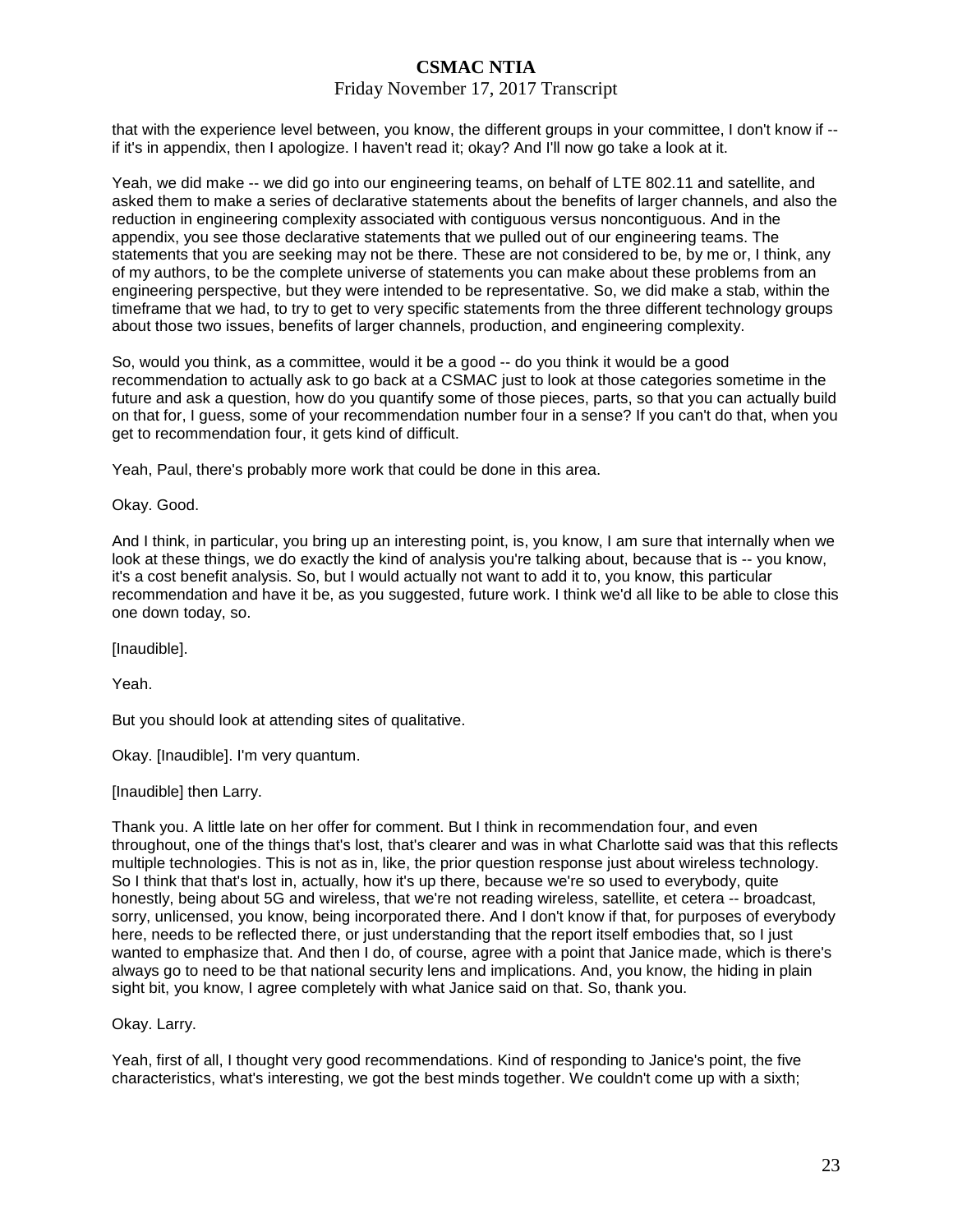### Friday November 17, 2017 Transcript

right? That's interesting; right. I think that's an interesting thing. So, my comment actually doesn't really apply to the recommendation. I am very support of [inaudible].

I did have a question about number four. I did read the report and I apologize if I probably should have probably brought this up earlier, is you say the channel band with this kind of independent of the high, medium, and low. I think technically there are some issues around that. It's very hard. There's something called your fractional bandwidth. It's very hard to build a 1 gigahertz receiver at 1 gigahertz of bandwidth, where you can build a 1 gigahertz receiver at 90 gigahertz. So I just want to make sure we're saying something that's incorrect.

No.

No.

No.

Absolutely not. And Dennis and Paul worked on this, and there's some good detail in terms of talking about the differences in each of the bands, and sort of breaking it down by band, even though we have a blanket statement that says channel bandwidth and channel bandwidth, channel steering, and all that. But, at the end of the day, when you look at what Dennis and Paul put together, it's more much more detailed and nuanced.

It's just a summary.

Exactly. Exactly. A choice of summaries.

And we're not voting on the summary.

Yes. We have two more. Is that Audrey or Kurt? Audrey? Okay.

Thank you very much. My point only goes to something that's in response to question four in the report. It doesn't impact the recommendations. So, would you like me to hold my question?

Yeah. Actually, in the interest of time, can you go wait and just communicate directly to the chair.

Okay. I know we're already tweaking the report for another issue, so this is another tweak.

Okay.

Okay. Thank you.

Dale, turn your -- there you go.

Just another hot button of mine, of course, is the jamming issue, and it's not clear to me. And we just saw what Amazon, the door unlocking thing for your house, where they can deliver and unlock your door. And it turns out there is a jamming issue apparently. And what scares me is some of these things, where you're saying let's put all things close together may make it easier for the jammer. Now this is an area where I don't have any expertise in term of what the military is doing and so forth. But I didn't see resilience in here mentioned as much as I would like to see. In other words, how do these recommendations impact? Is there a tradeoff here -- certain tradeoffs that would impact resilience or robustness?

Any thoughts on that or --

You know, I have to admit, Dale, that I don't think folks raised resilience in terms of looking at key characteristics because I think folks were more focused on what are the sort of characteristics for use, not characteristics for people to stop my use, to put it sort of bluntly. And I think that's not a bad thing to sort of add in, in terms of discussion, but it's not something that we talked about in the subcommittee.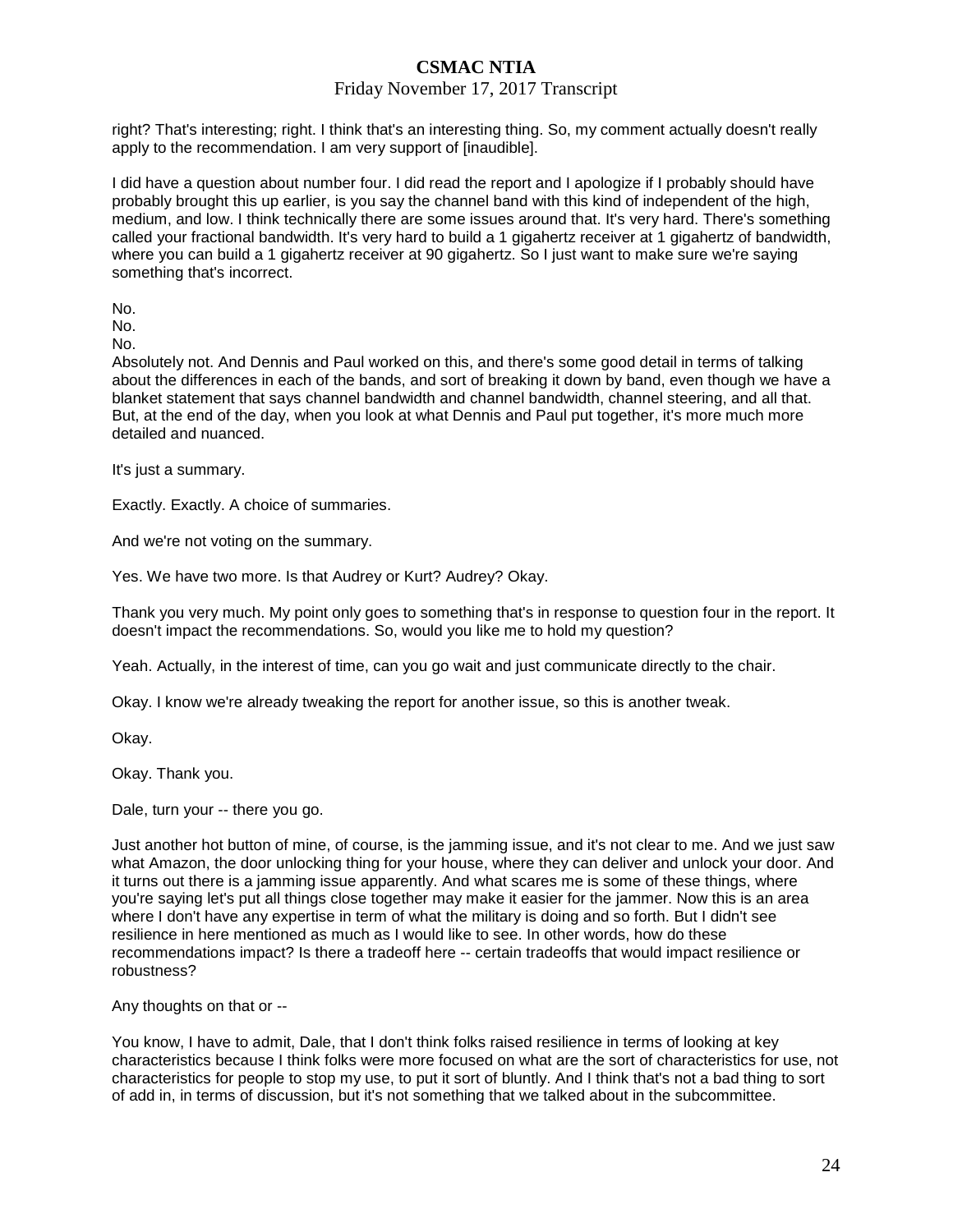### Friday November 17, 2017 Transcript

Okay, I'll make one comment and pass it to Paige and you. The thing I think is good about the report is, while Janice might say, you know, duh, and I agree --

Encapsulated [inaudible].

She did it in a very kind way. I think it's a really good description of why those are key characteristics. And it's good to see written down in recommendations. I mean, to the extent that we can use this as a touchpoint for rule-making or anything else going forward, it's really good to have because it explains why these are what they are. So, you know.

Just a very quick comment. So, going back to the genesis of this question, it was wrapped around -- you know, I've mentioned our interagency process; part of that is we have our own group work that we're using to assess and prioritize bands, largely also addressing the national security issues, the [inaudible]. And so the intent of this particular topic was really to help feed that process so we could refine it over time. So, I just wanted to make sure folks didn't think that we were void and you should come up with something new, because really, to give us pieces so we could enhance and refine our rubric as we move forward.

Thanks, Paige. Okay, could I get a motion? Can I get an amen? No. Can I get a motion? Mariam and -- Miriam can make the motion. Paul can make the second. And the motion is to approve the report as presented. Any further comment? With some tweaks, yes. The recommendations with some tweaks. Thanks. This is [inaudible]. Okay, all in favor of approving the recommendations as presented, say aye.

Aye.

Any opposed? And any abstentions? Okay, we're batting a thousand. Thank you. Okay, next one is enforcement, and I think that is Mark and Paul.

Thank you.

Mark Crosby and Paul.

I'll start, then I'm going to turn it over to my wingman. Thank you for showing up today.

I was going to come a little later, but I did catch up.

I was getting a little nervous, where the hell are you; right? And he responded, he said he's in an Uber at 395 -- on 395, "I'm on my way." I go, "Good."

Good ahead and get started Mark.

All right. Listen, we were told obviously to put on the slide all the recommendations. And I looked at this and said if I did that, we'll have 45 slides and you won't be able to read it. So, we condensed it and kept the recommendations in the slide at a high level. There's a lot of detail obviously in the report. And so - and actually this report is an absolute group effort. Everybody contributed. The names are on that one slide, of the participants, but I'd like to highlight Bob Weller did a lot with addendum one and taught me how to do contents on Word. That was really good. And Rick Reaser, who did the enforcement cycle, was great, and helped with the questions for the SAS; that was very significant. Of course, Dale, who always sort of keeps you straight going, these are the questions we need to answer for us to keep going. So, those are pretty much in recommendation five. So, it was all good.

We didn't really start with looking at the questions and go, okay, this group, you take this question, you take this question, because I think we sort of looked at it and go, "What do we know today and what don't we know," because I think we had to look at that before we could provide meaningful recommendations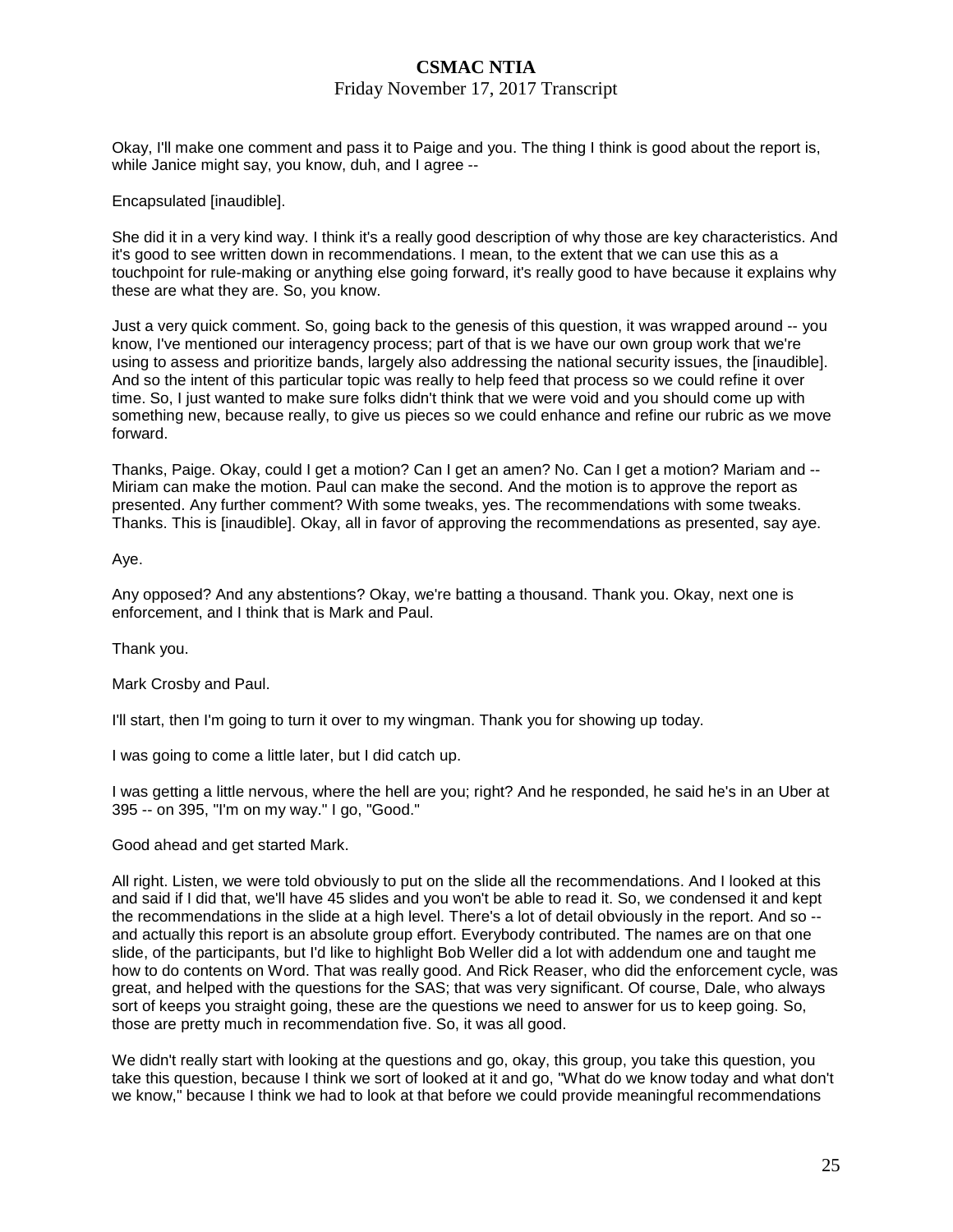### Friday November 17, 2017 Transcript

back to CSMAC and NTIA. There was some discussion about a kill switch. I'm sorry, Mark, it didn't make it in there, but there was great discussions on a kill switch, who can use it and, you know, when and under what circumstances. And I think maybe we'll talk about that at a -- in the future. But this is -- since it is a very collaborative effort, when there's questions, I would absolutely welcome obviously the subcommittee members of the thing to weigh in and help us, you know, respond to those questions. So, and thank you for the NTIA advisors who always, at the very propitious moment, I would get an email, "Have you thought about?" And I'd go, "No, but I guess I better." And so it was always excellent. So, thank you very much. And now I'll turn it over to Paul for --

Oh, okay, I get the content part.

You get the content part, yeah. Yeah.

[Inaudible].

Excuse me?

[Inaudible].

Yeah, finding slide.

Finding slide.

And the question -- well, I probably should have said why we didn't answer some of those questions.

Yeah, we didn't answer -- yeah, what we did there in that first slide was actually indicate, of all the different things, some of the things that we didn't actually get to with the shortened schedule, but we tried to highlight what we actually accomplished. This is a brief version of the findings slide. I'll kind of walk through a little bit of these findings. The findings, I actually tried to bring you a backdrop of why we had the recommendations that we had.

The first one, in a brief way of saying, is that most companies, you know, hire consultants to go out there and try to find and identify interference, and the reason that's made a comment like that is because it's a complicated process, and so it's just not a very simple thing that you can go and determine these things. A lot of groups do not have the resources to be able to do this, and so they have to go out and hire individuals who are experts in the area to do interference hunting and actually try to do some localization and the like. So, that kind of leaves you a backdrop that we'll get a little later as to this whole process of doing enforcement and understanding and characterizing the environment actually has gotten a couple of us, like Mark and I, employed for a long time, but it's a hard problem. It's not something that you just simply just go off and do in a moment's notice. And so the idea is that -- is at least to understand that [inaudible] I think the entire group was very much on board on that.

The second one is that when you're looking at interference, or at least looking at types of interference for doing automated enforcement, what you actually see, it breaks down into three basic categories, and those basic categories actually impact you and how you can actually automate any kind of -- an enforcement mechanism. One of those is an intra system, where the system itself is interfering with itself. And so, therefore, it's sort of like an ecosystem contained to itself, and the question is who's actually responsible for that, how is that actually being developed, and alike.

The second aspect is proximate, which is a very, very short range, and maybe only a single device interfering with something else. That's actually -- interference hunters have to worry about that a lot when somebody complains that they're having interference here and they have to find out, like, is it everywhere or is it just there, how do we get access to that location, where it is, you know, and how do I actually determine all -- basically more of that is access as to one of the limitations associated with proximate. And, therefore, one of the things we say is, for example, the exquisite sensitivity, like tower top antennas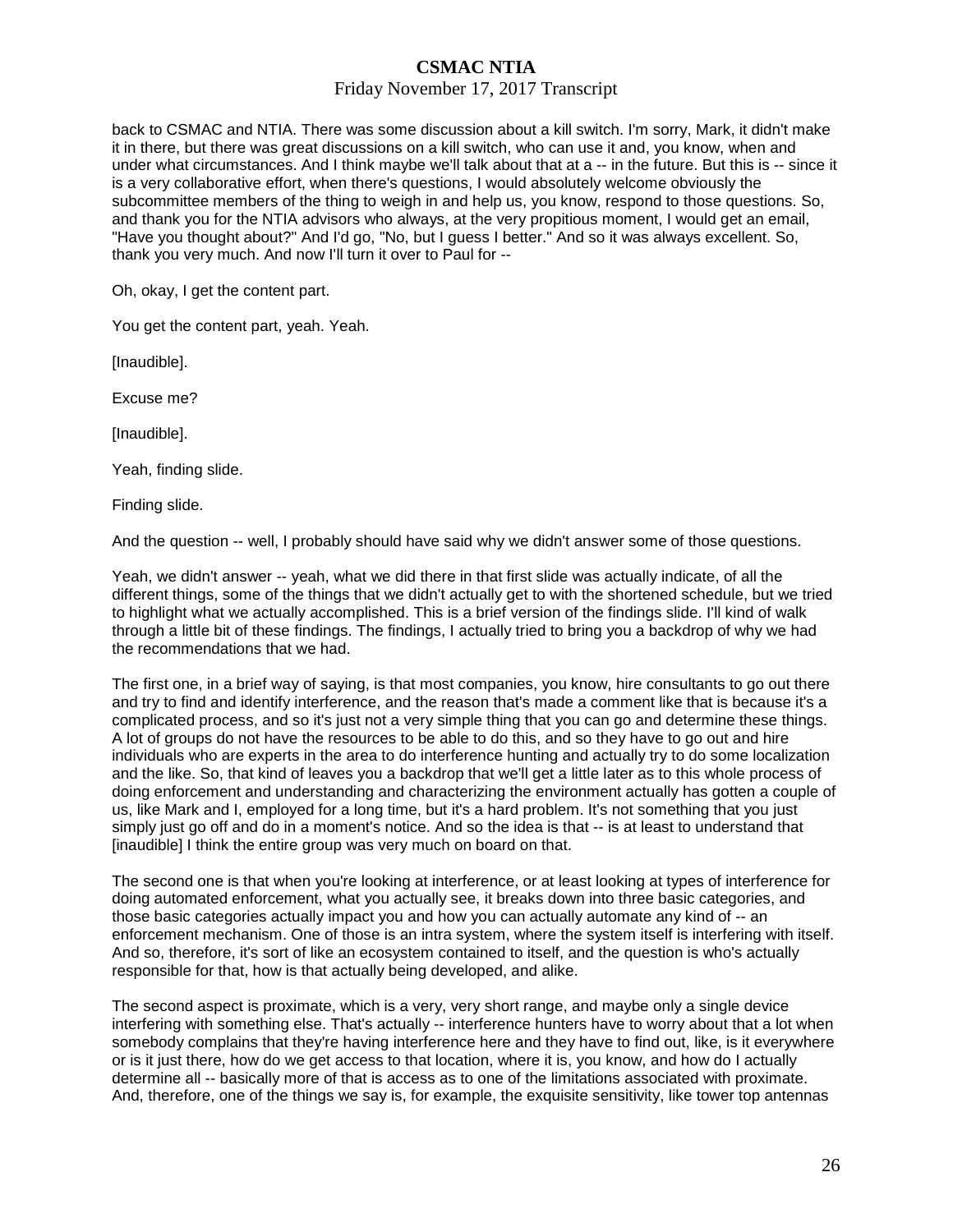#### Friday November 17, 2017 Transcript

with low noise amplifiers, often means that interference, a lot of times, is not visible to external users, and so, therefore, even though that person is being interfered with, you may not be able to hear it yourself because you don't know the system.

And then the last one, which is actually one of the easier ones to try to do, because it's usually strong, is widespread interference. You have a lot of cases that are going on, a lot of issues. You can actually have a lot of evidence associated with that and actually try to work with it. So, that's actually one of the areas actually saying that it breaks down. It's not just simply one type of problem, it's actually multiple problems that you have to deal with.

The third finding was that everything that's automated at the present time for making measurements and trying to do characterization and trying to figure out actions have been very primitive up to date. I mean, you're seeing things that actually are in a variety of industries. The Wi-Fi industry actually has a variety of techniques that they use. The cellular industry also has some techniques, but it's generally limited to the waveforms that they're working with. And they're hoping that they're actually going to see some characteristics associated with those waveforms. Well, if somebody's using another waveform to do the interference, it gets very difficult. Now you don't have that match filter that's built into your detection system to go off and try to find the source of interference. And so, therefore, the automated systems would have to be much more complex, they have to be able to handle all types of interference, not just signal energy but actually the waveforms themselves and trying to actually get that kind of sensitivity.

The third is that 5G is both -- in two ways, is providing an opportunity, meaning there's lots of bandwidth, theoretically, around to try to pass information around, but it's also creating a huge number of complexities that would have to be addressed in any automated system. So, if you want to use it just for saying, "Hey, 5G's around, I want to be able to pass information around about interference cases and be able to collect together," yes, there's advantage there. But a big disadvantage is it's going to be very much localized, there's going to be a lot of directionality associated with it, there are multi-antenna systems that are out there that are going to make it very difficult to determine where it's coming from or even to be able to pick up some sources of interference. I could be interfered with and Mariam right next to me would not be interfered with just because of the way the multi-antennas system is actually operating, and so then how is she going to actually help me to determine who's doing the interference to me. And so that actually creates a lot more complexities.

And -- but another finding, which was kind of interesting and comes a little back to where we didn't get to the kill switch, but it actually says that modern spectrum systems use multiple bands in general; okay? There are still places that are single band, but for a lot of systems there are multi-band systems, which gives you the opportunity to think about a little bit more -- look at different mechanisms to actually go after stopping the interference. When you only have one band and you want to say that band is interfering with me, then if you actually do something to tell them to stop their services or whatever, that has an impact to their entire service. If that's only a fraction of their entire service, then you may have other opportunities than what you do automated enforcement. And so, therefore, it's sort of like a risk-benefit, how risky or how much information do you need to know to be able to do something should actually depend upon what the impact of you being wrong in that enforcement mechanism. So, that's actually what those findings mean. So, now I'll move on to the recommendations. And there's a lot more detail in the report.

The recommendation, the first one is that, as we all probably know here quite well, it's not a panacea. Right now, automated enforcement is not here right now. It's going to be manual for a long time just because the technology to be able to keep pace with all the changes and the characteristics of the waveforms or in the environments is such that we may be able to automate some pieces but to get the whole picture is going to be very difficult for all bands; okay?

And so the idea is we encourage NTIA to basically to establish capabilities and processes of piece parts, okay, that may be able to be pulled together for an automated system. Don't think you're going to pull together an automated system from the get-go. Maybe what you want to do is if you look at how to detect or how to characterize interference sources or how to localize those interference sources, or how to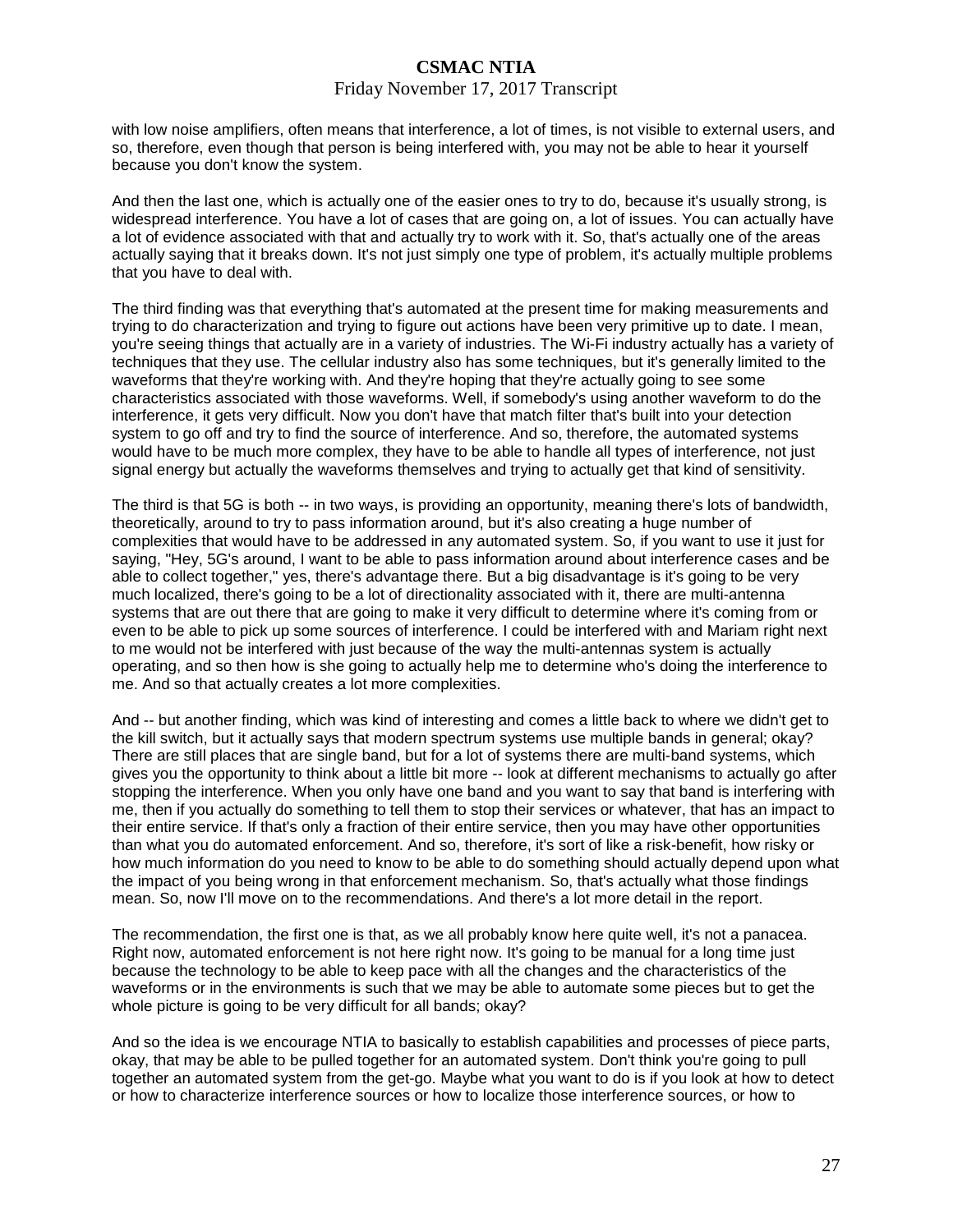### Friday November 17, 2017 Transcript

actually look at the impact of actions. That would be a good starting point to actually build upon to build an entire system in the future. So, what I'm trying to say is even though it's not a panacea doesn't mean you should sit and do nothing. You should be starting some pieces parts, and then we can build on those later, because it's going to take a while.

We actually included three recommendations for NTIA in the details.

Yeah. The second recommendation is that -- go to that -- is obviously, if you want to do automated enforcement, you're going to have to come up with some kind of -- not using a standards group but a "standard," in quotes in a sense, for interference detection, classification, logging, report generation, because that's how it's only to get out there and be able to be used is when people actually have the same kind of mechanisms. It could be done with XML in the sense that you have a little bit of flexibility. It doesn't have to be this is how the report should be done or this is how everything should be done. It should have -- I can have some flexibility but you're going to have to come up with some kind of standardization, especially in a sense of what do you mean by interference detection. It somebody detects something that's considered interference, what information are they going to provide, how much information are they going to provide, you know, what kind of calibration are they going to use in a sense to provide that stuff.

And so -- and a subcategory to that is to do that you should base -- one of our strong recommendations right off the bat was you should develop a machine-readable report for interference detection, because once we can start -- this is those baby steps that we're talking about. If you can start at least having a machine-readable report, then you can start bringing more people involved and they can start looking at those reports and looking at techniques and whatever to use that. That's, like, the first step. If you can't even say what it is and report on it, you'll have a tough time to actually enforce it afterwards. So, that's our -- a very, very strong recommendation that we had, which is to look for that machine-readable report.

The third is there's been a -- as we said in our findings, there's a lot of interference hunters and people that are high on the outside to look for interferers and trying to locate them and characterize them alike. They have a lot of lessons learned. There's a huge group out there that should be, in some sense, leveraged so that you're not building your capabilities and your understanding on how to -- some of the tricks of the trade, okay, or engineering best practices in the sense of doing interference, hunting and interference, localization and alike. And so the FCC has looked at some of this before in certain cases, I'm going to give you a couple examples of those. We're looking at NTIA is that what you want to probably do is find a mechanism in which you can somehow codify those reports that have been out there and saying here's how some people have done this before, and that will actually help others who do not have the resources to be able to look at, okay, number one, what are the best practices that have been done out there, how did these people find these things before, and they can leverage that knowledge base, and even that knowledge base then could be leveraged eventually in an automated enforcement mechanism.

And the last -- I mean, the last -- and the second half of this recommendation is, if you were going to do this enforcement, who is going to pay for the enforcement activity? And so we made a suggestion -- a recommendation that, hey, should investigate -- you know, if you have an automated enforcement, is that going to be the users who are going to be -- the license-holders are going to be the ones, or is it going to be the agencies who are sharing going to be doing, is it going to be both of them, is it going to be the government who's providing this, is it going to be a third party.

### Carriers. Carriers.

Carriers? So, who are the groups that should be paying for this? And that was -- we just kind of kicked that around, like, you know, we're not going to even try to figure out that problem. That's --

No, but it's a very critical question, and not going to happen unless there's funds devoted to it.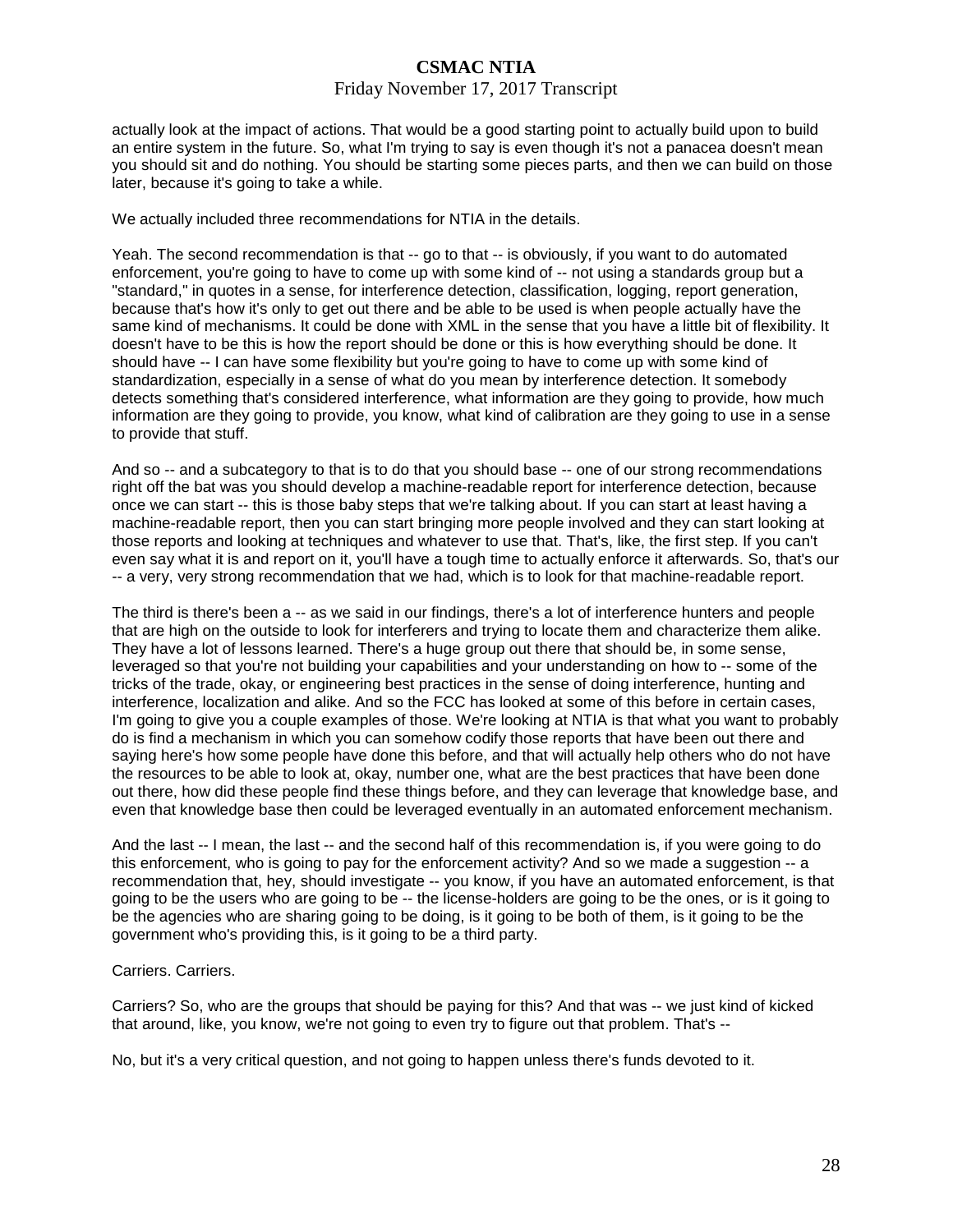### Friday November 17, 2017 Transcript

Yeah. Recommendation four is we came up with, in a sense, and this should be no surprise, and Rick was actually very helpful in pulling this together. In some sense, it's almost like the old -- if you go on the DOD folks and the old military folks, it's the OODA loop, which is equivalent to a detection categorization, how to act and how to report. So, those kind of actions, okay, are the enforcement processing stages. And what we should do is analyze those and look at what the best cost-benefit is and which stages to try to go after first, meaning if everybody knows what they need to do and it's the act is the biggest bang for their buck, or is it better to try to build a detection system up there first as you're automated. So, we talked about the having to do it in pieces parts. Now this is actually asking the question look at the cost-benefit ratio and ask the question where can you get the best benefit for the system.

And of those different categories that we talked about, localized interference, global interference, you know, or intra-system interference, that's something we should be taking a look at. And doing that will actually bring up an ability to actually understand what kind of architecture should be looked at for shared spectrum bands, and that should be something that needs to be investigated, in a sense of an architecture. We were talking about trying to put an architecture together, and it's like, well, there's too many moving parts. Until you've actually figured out what the cost-benefit ratio is, that actually will tell you what architecture you want. This is too difficult to say you're going to build a generic one from the group up, from the first step.

Finally, recommendation five is there's some -- every time you do enforcement, every single time that any group, at the FCC, NTIA, carriers, users alike, they come up with almost exactly the same questions that we're going to have to address if you're going to do any kind of enforcement mechanisms in the automated enforcement. How are you defining interference; okay? What are you going to do once you've detected it? How are you handling it; okay? How do you deal with externally-generated interference that differ from unintentional interference; okay? Are you going to handle those two things differently? Are you going to handle them always the same way?

And then what is the chain of custody issues, in a sense, of interference, who is handing off to whom, what information, how is that going to be protected in case there's, you know, a [indiscernible] operational capabilities and the like? How do you actually have that chain of custody of the information? It's almost like -- I mean, remember, enforcement is just like a police action; right? It's a chain of custody. And how are you actually going to encapsulate that and maintain it? And so that's what we kind of came as a group. I think I leave it up to the rest of the group. If anybody else have some comments along on the subcommittee.

Go for it, Rick. You're first. And then Mark.

I just have one little -- I should have made this editorial during -- when we were in the process, but I wanted to clarify that that's really the Mark E. Crosby Memorial Kill Switch, so.

Moving right along, Mark.

Mike, Mark.

So, the value of the kill switch is mostly is a pause switch to detect who is causing what, and to detect and localize it. In the footnotes on page six, it doesn't make that distinction. So, I propose we add some more value for the kill switch or the pause switch to detect localized --

That's the Mark A. Mc --

I'll take over.

Yeah, Memorial Pause Switch.

Just a question, you know, the term "kill" is pretty intense.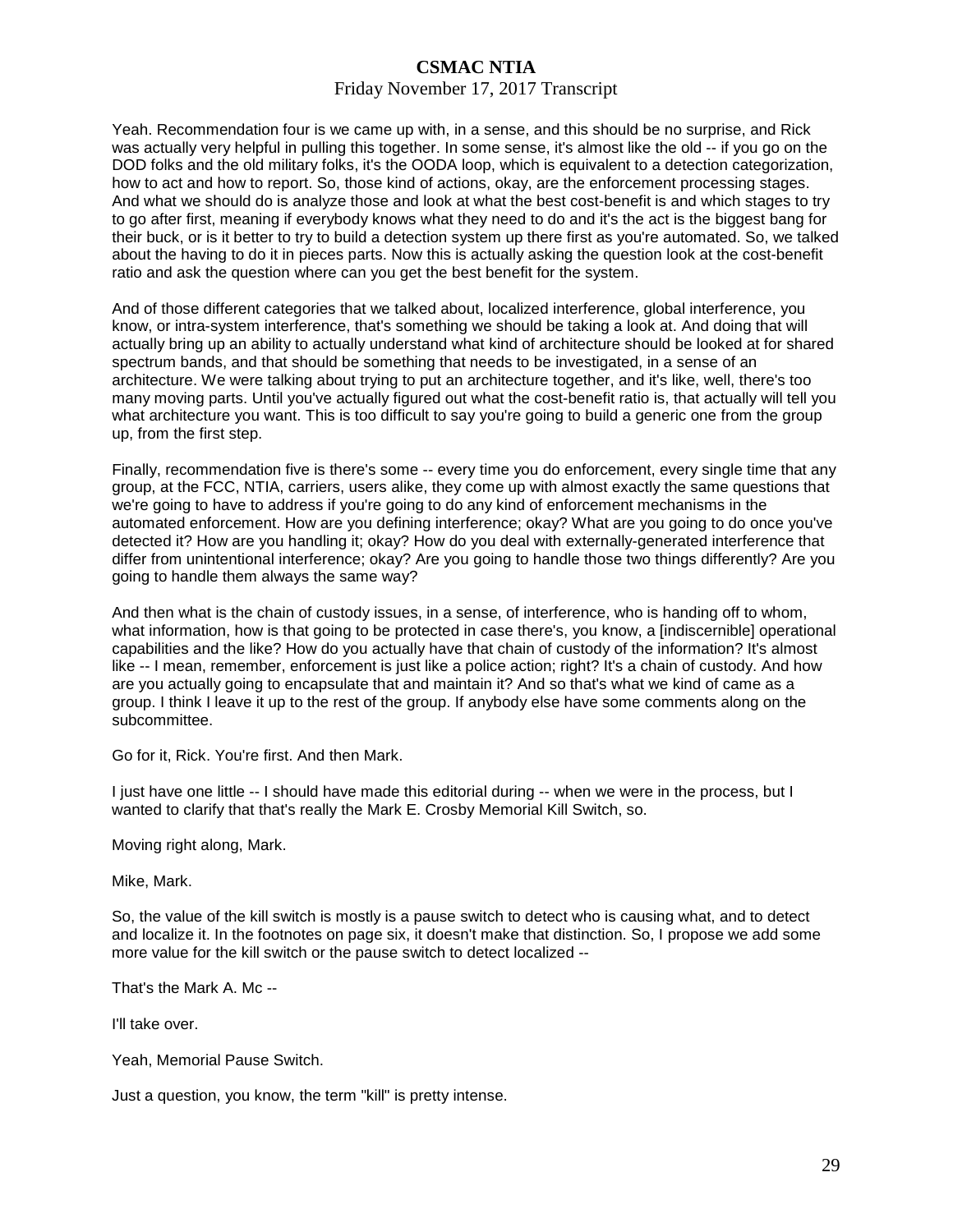Friday November 17, 2017 Transcript

Yeah, I think it's the wrong name for it. "Pause."

"Stop buzzer," does that mean the same to you all?

[Indiscernible].

Okay.

[Inaudible].

It does. It does. It does. I mean, it goes into robotics as well, but okay. Mike.

We'll share.

Okay. I have one.

[Inaudible].

Just, yeah, a question. I thought the addendum two with questions for SAS administrators regarding automated enforcement is extremely helpful. This seems like a very valuable part of your report, but a question is if all of these questions that you highlight were taken into account by NTIA with FCC, for example, would that take care -- would that then turn the SAS into a complete system for automated enforcement, or is the value of the SAS primarily preemptive and then you would still need, you know, additional measures?

So, part of that is to think about whether, when we have database management, does that double as a complete enforcement system potentially?

I don't know if we can answer it with a high degree of specificity. However, it's a good start. I -- Rick and a couple others in the committee came up with these questions, and they were, like, really key, I thought, to taking our subcommittee to the next level, because SAS is going to have, I think, a huge role in automated enforcement in the future, but I -- you know, we discovered -- I had some great conversations with several, three actually, and they're very eager to get to these answers, but they're -- it's not the time yet; right? So, that's why I said they're so critical, let's make sure we have them as an addendum because I think that's, like, another level we have to get to some -- maybe not all of them, but there's very critical questions, and I think then I think it helps answer your question.

I want to add one other thing. In AWS-3, there's also the RFIMS, Interference Monitoring System, that they're trying to develop also there, and that's another possibility of a feedback mechanism, you know, that could be used for a -- it's both a feedback mechanism but it could be considered an enforcement tool.

I'll make a comment as a [inaudible]. I see Kurt's tent up there. There needs to be a bright line, I think, between what SASs do and what constitutes actual FCC enforcement. And we talked a little bit about this, because I think I helped with these questions, and I'll just leave that at that. And I think, you know, this may be subject of future work. I'd be interested in seeing how that comes together, but, I mean, SASs obviously don't have the wherewithal and we're not collecting data sufficient for evidentiary proceedings, and you guys made that mention. So, nor do we really want to get into that realm, I think, and maybe I don't want to steal Kurt's thunder, so enough said. But, anyway, Jennifer and then Kurt, and then Larry. Any of you.

First of all, I think it's a really good report, and I thought you guys did a great job. I have one observation in this -- perhaps here, no, it's just an observation, is that implicit perhaps in all these questions, which are really good questions, are there are also going to be scenarios where interference to particular federal agency systems will not be reported for a variety of reasons, and that can't be discounted as they're not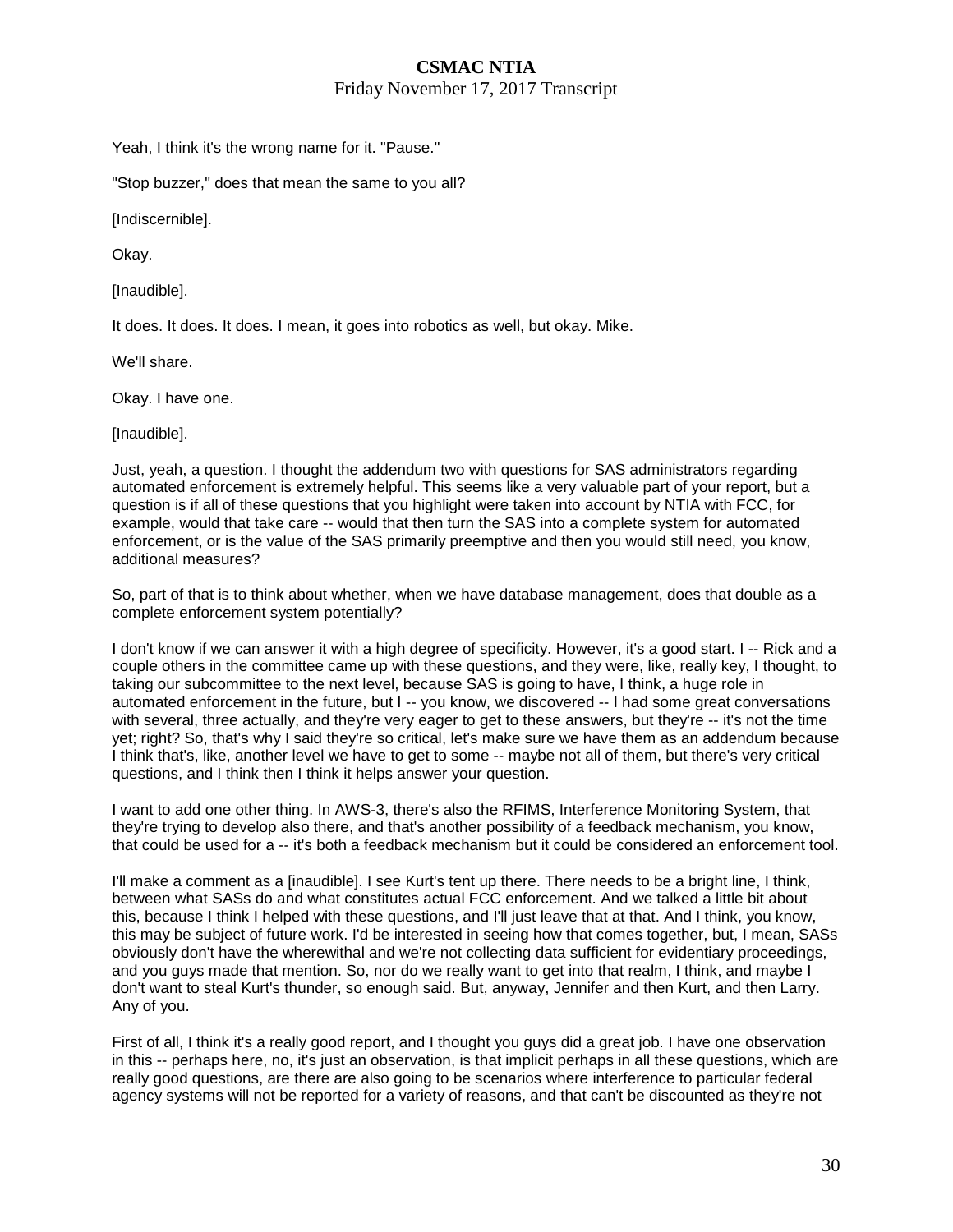### Friday November 17, 2017 Transcript

being interference, and that's beyond, you know, sensitivity for public information. There's other reasons for that; right? So, I think somehow implicit in all this, there needs to be that layer understood, and that's all I wanted to say.

That's great feedback.

It's great -- and it's also -- but they have that problem even today, even without any sharing or anything.

Absolutely, it's just enhanced.

Kurt.

Yeah, thanks, Mark, and thanks to the subcommittee for its contribution. I would just like to underscore the point that Mark made with regard to enforcement and the need for a very bright line between what, you know, a SpectraMax system or similar database technologies could do or provide versus, you know, making sure that, you know, authority to conduct enforcement isn't somehow subjugated to those entities. I think one of the things I'd be curious if the subcommittee discussed was, you know, with regard to a SpectraMax system or database technologies, the fact that a closed loop operation, in fact, maybe obviates the need for or reduces the requirements around enforcement, that, you know, having knowledge of uses and the fact that systems actually have to, you know, check in and coordinate with these databases would be potentially an aid to, you know, reduce the potential for, you know, as I said, some of these enforcement incidents.

Thanks, guys. You just nod your head until you agree. Okay.

Yes.

Agree.

Thanks. Larry and then Dale.

Given that you said it's not quite the time for these SAS questions to be responded to, but may be in the future, I was wondering if it's appropriate to actually add that officially as a future recommendation, because I don't see it in your recommendations? That way we don't -- it will appear on the list of - checklist that the NTIA will --

What do you mean, like a recommendation six would be --

No, just five, add a bullet recommending a -- because you say you have recommendation for future work, calling that out specifically would be merited.

Okay. Thanks, Larry. Dale. Push your -- can you --

As usual, I'm a little slow. I don't understand what you say there's a bright line. I don't quite understand what is meant by a -- I kind of think you want a fuzzy line actually, because you want information coming out of the SAS system that you could combine with information from other sources. So, maybe, just so I understand --

That was my comment, and I'll elaborate. I think, you know, as we get into this realm of automated spectrum management via SAS or something that looks like SAS, there is a necessarily the -- as we talk here about the need for enforcement, I think that -- and, again, this is as a SAS provider, we -- maybe it is a fuzzy line, but I think we need to have some rules engagement with respect to the information the SASs collect and how that can be used for the type of enforcement actions the commission goes up -- goes after that end up in notices of apparent liability. I think it is -- if I'm collecting data from a SAS that's going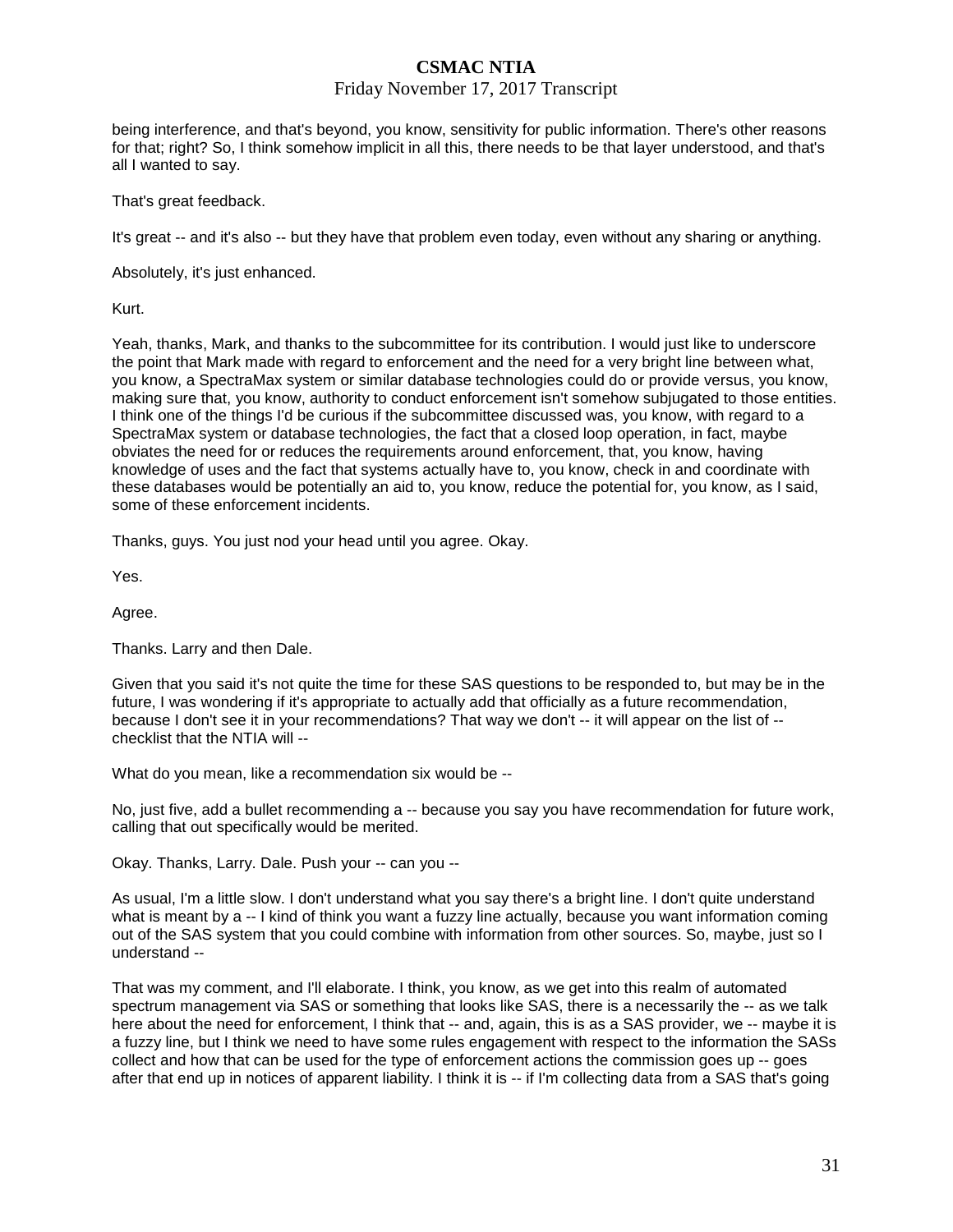### Friday November 17, 2017 Transcript

to be used in some sort of a proceeding, there will be a higher standard that's going to be put on the collection of that data, and that's going to incur costs and issues with its uptake.

And so I think -- and we're talking with the commission right now -- well, not right now, obviously, but we're going back and forth with them on how this gets rolled out as to what their thoughts with enforcement are. And so we'll see. You know, stay tuned, I'm sure you'll see it in the press, but that's why I say at least until we understand better that engagement, we need to at least understand what commissions are going to do with the data that the SAS provides and what they can't do with it, and what, you know, what that means. So, that's what I meant by bright line. Does that make sense?

Could I -- could I just add one --

#### Sure. Sure.

The -- I'm still concerned about this external interference issue, especially when the external interference maybe intermixes through Intermod or something like that with what's happening in the system. The other thing, I think there's a tie here also to the rising noise floor, at least in the lower bands here, that the interference that you're getting may be from a whole aggregate system of sources, and that may be causing your system failure, and that's sort of a different problem, I think, than looking for sort of coherent signals out there. Yeah.

#### Kurt.

I was just going to add, Dale, to your point. I think the spectrum access systems or database technologies can help improve the accuracy or efficiency by which the information can be, you know, collected, but I don't think it -- you know, I think that's the point about the bright line as well, at least from my perspective, that it doesn't change really the rules and responsibilities of the parties, you know, with regard to the use of that information and, you know, ultimately what the commission or others might do with regard to enforcement.

### Go ahead, Nancy.

Well, I wanted to compliment the report. It, I think, advances the ball. We had -- and also comment that we had a prior round on enforcement where we talked about the difference between setting up steps in advance of an event, and then the post-hoc I guess is the term you'd use technically for after-the-event enforcement. So, at risk of seeming overly rigorous, you know, you see cases such as Singapore, where the rules of the game are really clear before anything ever happens. And it then limits the need for enforcement. Now, we don't want to be Singapore, but I do think the idea of retaining -- obtaining data and potentially using it if there's an offense afterwards is a good thing. We're at a very complex environment and the -- there are a limited number of bad actors, but there are some, and you don't want to leave it out there that it's going to be very hard for the FCC or NTIA to make a case, because then you'll never really accomplish what we all want to accomplish, which is a very straight forward and optimally useful system.

Just a very quick comment, again, going back to the genesis of the topic and some of the framework that I hoped to set going in. When I say "enforcement," and maybe that -- part of the problem was using the word "enforcement," I do not -- I was not defining it as strictly the traditional enforcement function. So, it was, going back to the bright line discussion, it's -- there's no bright line. It's mitigating it before it happens as well as resolving it after it happens. So, just a side note in terms of what I had hoped to set as the framework going in.

Okay. Thanks, Paige. One more Dale. Mic.

To come back to the jamming and spoofing issue, too, because that's a major concern in this band and who's responsible for detecting things which are deliberate jamming and spoofing, because certainly you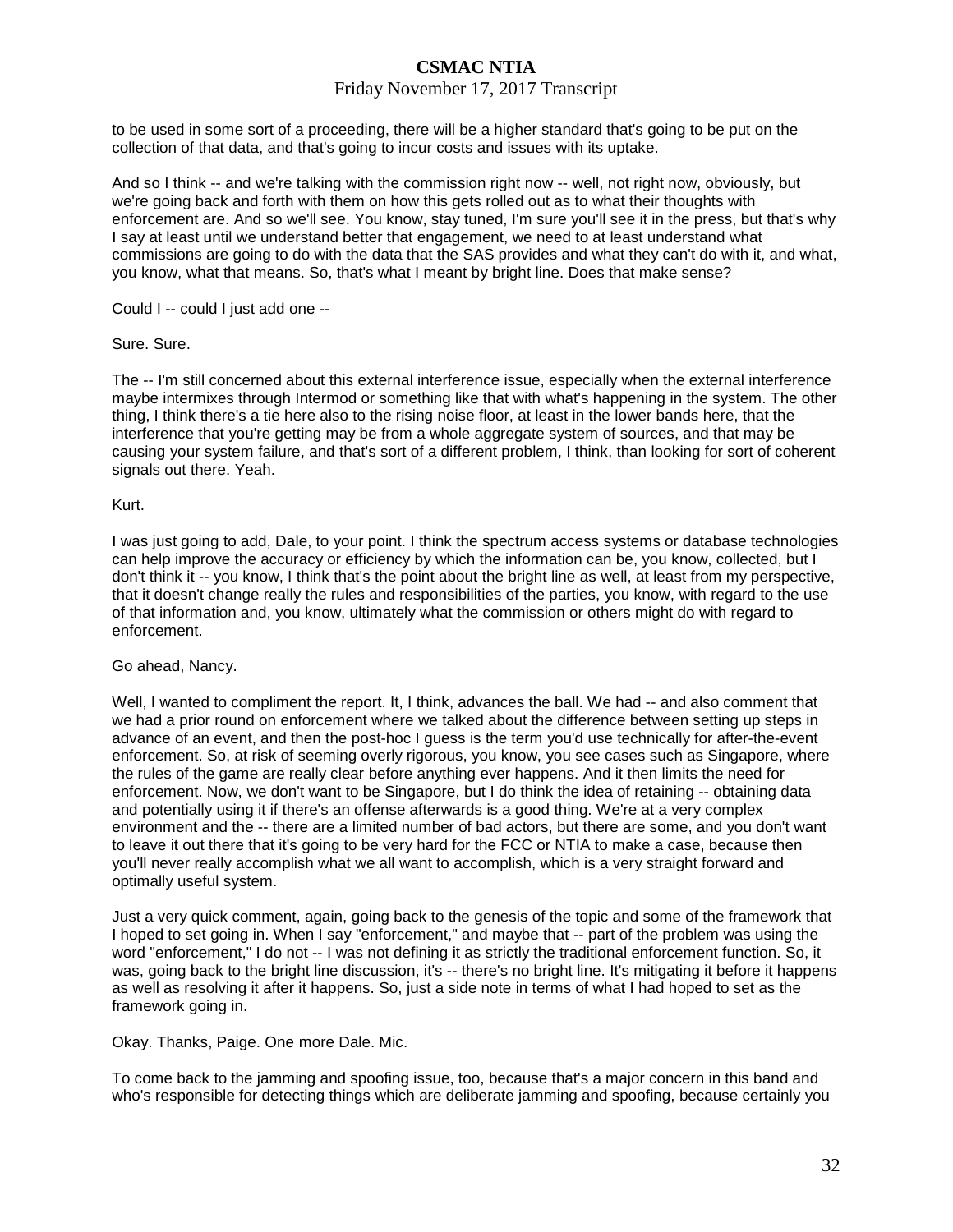### Friday November 17, 2017 Transcript

need the resources from the system at the same time you're doing other techniques to try to find out where that jamming signal's coming from, for example.

### Okay. Dennis.

I'm just going to reinforce the point that is in there because we continue to talk about these things as though they were the same as they were historically, but Paul talked about it and we have a significant section about this, but the technology is changing so radically now that a lot of the methods that we've had historically just don't work, and that's where this really is an important topic for us to address as we go forward because the world is shifting so dramatically with MIMO and moving into millimeter wave and all of the things that are going on, bi-directional and so on, that we -- we really have to look at this in a completely different context than where we historically have been. So, that's just -- it's a reinforcement of the points in the document but it's -- it really is key.

I was -- I was only going to say, I was just looking at a ham receiver that went to six gigahertz now and gives you I and Q output. I mean, that goes -- I mean, that is mindboggling, mindboggling to me to think that you could get the -- today, you and I can get right out of the receiver at those kind of -- which goes to your point, Dennis, that the techniques for enforcement or tools we have are much different as well.

Okay.

That's the point, we don't [inaudible].

Okay, would someone please make a motion to approve the recommendations? Jennifer -- Jennifer. Bob seconds or Bob --

I think there was a recommendation to add to the recommendations, to consider the application of SAS resources to enforcement activities and interference mitigation, as suggested in addendum two.

Recommendation. Okay, so we'll add a recommendation.

[Inaudible].

Okay.

Okay. Thank you. That's the discussion we had. Is there a second? False seconds? Okay, so that's the discussion. We will add a recommendation for future work. All in favor of the report as presented with additional recommendations, say "Aye."

Aye.

Any opposed? Any abstentions? Excellent. Thank you. Okay, good job, guys. Last but not least, Spectrum Efficiency, I see Brian and Jennifer there.

Yes, and we are ready to make up time even.

Wow. That's a promise all right.

Which has now invited all flags to go up.

Exactly.

So, but Brian and I were very lucky to co-chair the subcommittee. We had great NTIA support and very active members. I know there's a lot of movement in the room as we're starting here. Our work was broken into two questions, questions one and two. In the interest of time, I'm not going to read them.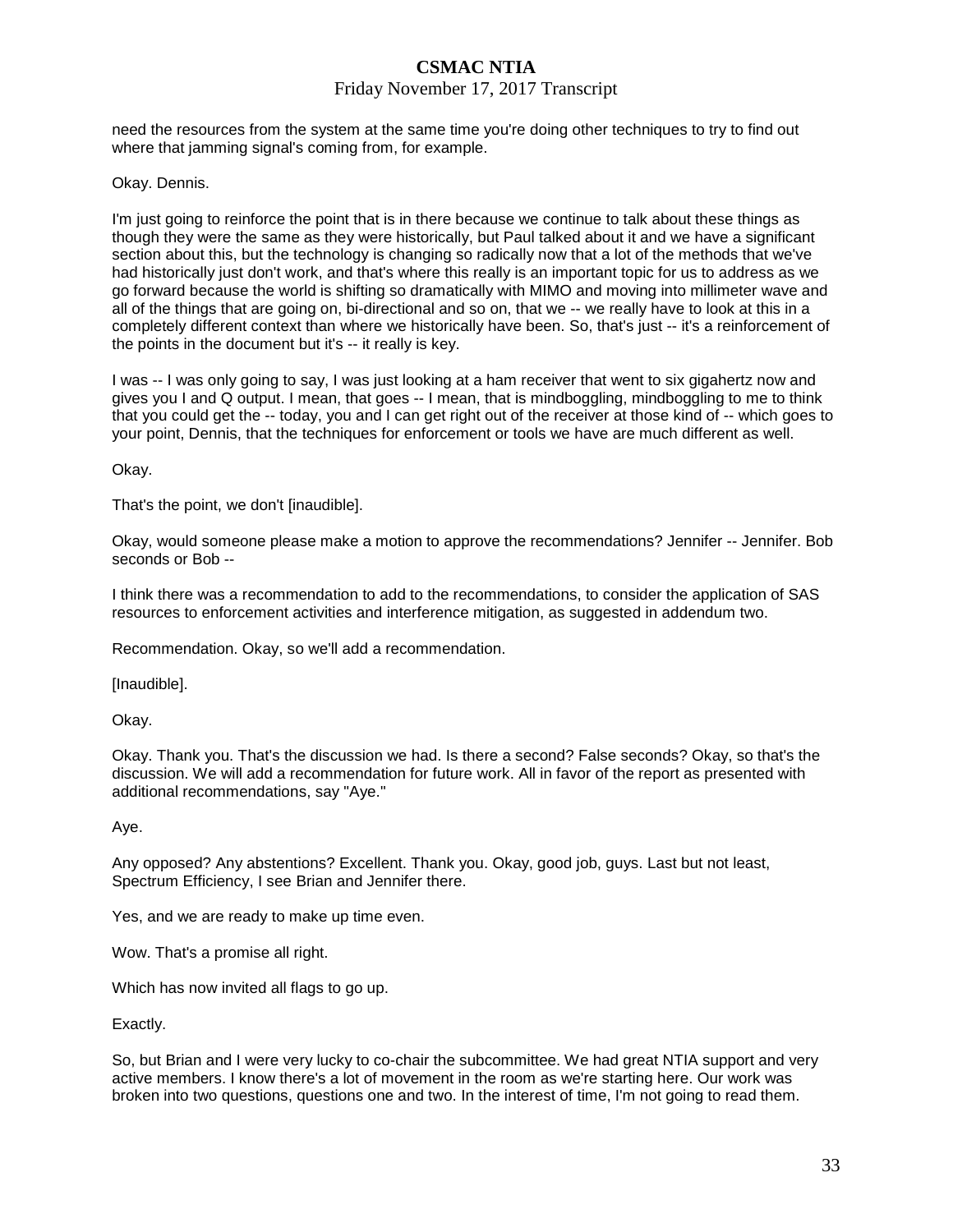### Friday November 17, 2017 Transcript

They're up there. But question one working group was led by Carolyn Kahn, and I want to thank her -- Brian and I both want to thank her. She did a tremendous job. And as punishment for the tremendous job that she did, she'll lead the discussion on this question. And then Brian will lead the discussion on question two. I think you'll see that the only source of recommendations to be adopted here are in the context of question two, and they were previewed at the last meeting. So, folks should already be quite familiar with them. So, with that, let me turn it over to Carolyn.

Thank you, Jennifer. Okay, so a recap. Much of this was presented with the schedule in Boulder, but what we did for the first question is we broke it into two parts. So, we had our own internal subcommittee discussions, and you -- we met multiple times to bring in all of our knowledge and discuss, but then also on the right-hand column, the outreach. So, we have been doing external -- having external discussions and doing a lot of outreach, and I think both of those components, the internal and the external discussions, have been very productive.

So, on the outreach side, we first interviewed agencies with management and regulatory focus, used the survey of questions that Rick developed, but have evolved that, it's been very much a two-way discussion. And then the responses and information we got from the management and regulatory agencies, we used that to inform our discussions with the agencies who have an implementation focus, who would implement different policy regulatory actions for spectrum efficiency. So, we have interviewed on the implementation side DHS. We've had outreach and are working to schedule discussions with other agencies, including DOD, FAA, NASA, and NOA. Next slide, please.

Based on our discussions, we've made some observations that have been helpful. One is that measurement of spectrum efficiency differs by usage, as we discussed in some of the earlier subcommittee reports is very much case-specific and differs according to how it's used. So, spectrum efficiency, it's multifaceted, you can't really narrow it down with one measure or metric, and all of these complexities need to be recognized and reflected into any kind of policy reform in order to be effective. For instance, going back to a CSMAC recommendation in 2008, looking at definitions of efficiency and spectrum use, CSMAC then identified that it's not possible to establish a uniform metric for spectrum use efficiency because the use of spectrum encompasses such a wide range of services. And so we feel that that recommendation still holds, and so any effective incentive shouldn't be premised on a singular measure.

Then also we looked at technology advancements and how those are contributing to spectrum efficiency, things like environmental sensor networks, decision aids, automation, software-defined radios, advanced signal processing and policy-based spectrum access control features. So, embracing this technology has and will continue to improve the efficiency of spectrum use. Also, for an example, for radars, radars for particular missions have increased, and with requirements, in some cases, to avoid intentional jamming and improved mission effectiveness. So, that's still -- that's an example of an important consideration that needs to be factored in.

Also, the whole spectrum management regime is constrained with how it was originally designed and developed over 100 years ago where agencies and certain assignments had been made previously, and so these are inherent constraints that need to be taken into account. And a lot of these previous -- this design does impact systems and different -- it's very expensive and takes a lot of time to make these changes. So, that needs to be considered as well. So, it's a macra federal and non-federal problem. It needs to be addressed collaboratively and constructively with both federal and non-federal agencies as well as regulators, policymakers, and academia. And all of the dimensions of the problem space should be leveraged, frequency band, also geographic location, directionality, and time. So, lots of different components.

Since it's the considerations that our group is -- has been talking about is looking up this macra federal/non-federal options, and so a one-government concept where all the agencies are brought together collectively to overall use spectrum more efficiently in terms of their systems and their dollars, and also partnering with industry to address this issue. We're considering recommending a roadmap, so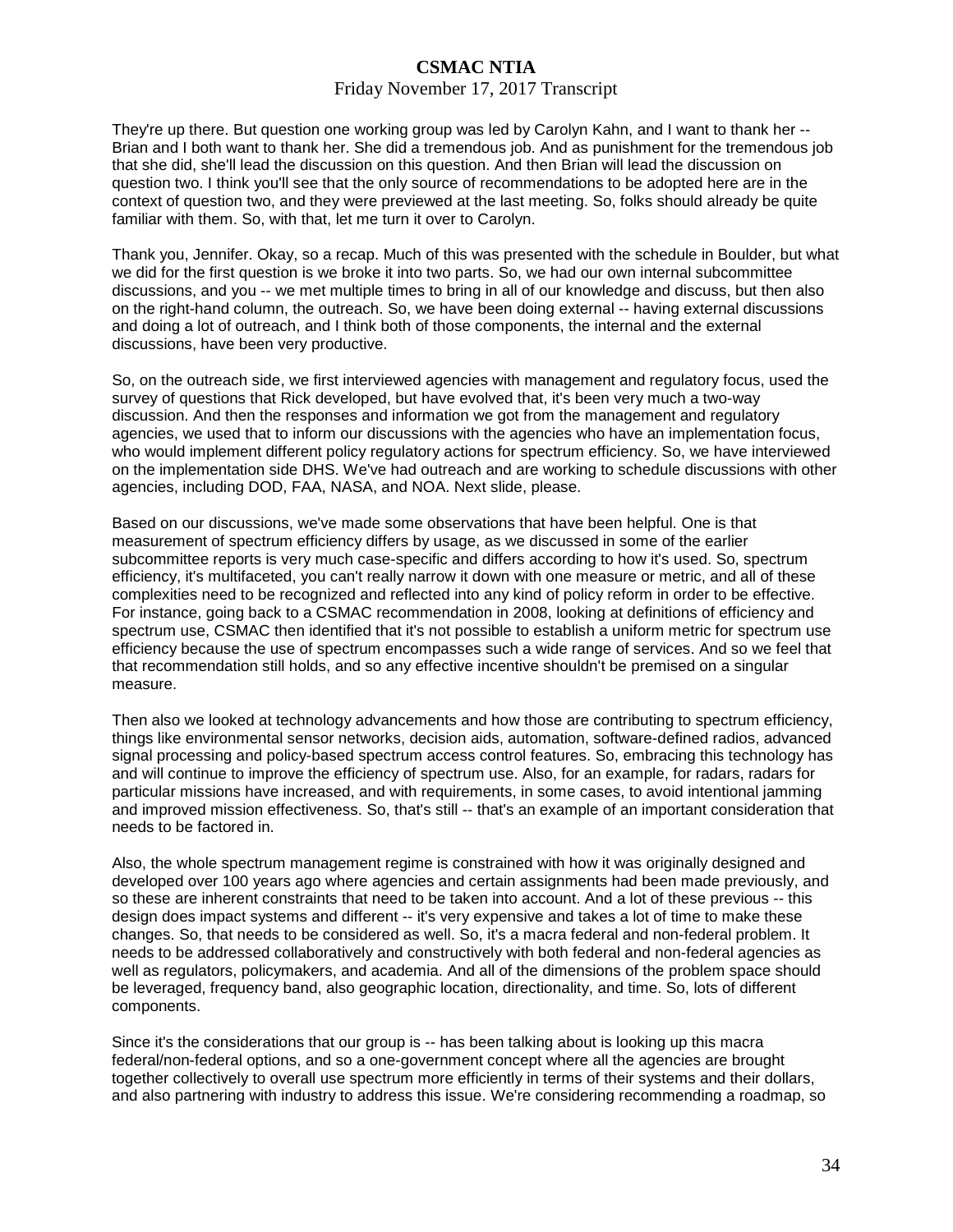#### Friday November 17, 2017 Transcript

technology standards, metrics, other implemented cost and schedule to drive towards greater spectrum efficiency relative to individual mission needs, so, again, providing a focus for this movement. And then any kind of policy change should have sufficient resources and staffing so that agencies can properly address it.

We've been considering further expansion to the Spectrum Relocation Fund, the SRF, in particular to cover costs for operations and maintenance that's not currently included in the SRF, and could encourage more cooperation and smarter spectrum efficiency. The SRF is tied to cases where spectrum could be auctioned. So, in other cases where sharing or secondary markets model might be appropriate, so mechanisms for the federal government to share spectrum without giving [inaudible].

So, our recommendations on the next slide is we have, you know, still a lot of calls out where we're in the process of scheduling some additional agency interviews because we want to have a round picture, all of this input before making formal recommendations to CSMAC and NTIA. So, to ensure this well-rounded discussion, we're recommending continuation of our subcommittee's work to gain this additional interview and to gain the additional input from the agencies, including DOD, which we're expecting written input, and the other agencies such as FAA, NOA, and NASA, and potentially putting together a compendium summary of the inputs that we've been receiving. And then consider focusing another CSMAC working group on economic mechanisms that could be employed to increase spectrum efficiency via sharing options, such as the secondary markets model, to help monetize assets on a non-permanent basis. I'll turn it back over to Brian.

Sure. So, I led task group two, Industry Practices Supporting Government Network Optimization. Here, too, was sort of a compendium approach. We drafted, as a group, 14 questions that we shared with all members of the CSMAC and sent those around. We got six responses from a variety of stakeholders. Those were provided at the August meeting, anonymized as we had agreed before we solicited them. Pulling from those six, we developed the recommendations on slide ten of our deck, investigate -- I think you're two more -- investigate if there are ways to make federal procurement processes more responsive to market-based incentives, to invest in new technologies. This is probably the most substantive and perhaps most surprising one.

[Inaudible].

One more.

Keep going. There you go.

There you go. This is probably the -- I don't want to fall into Janice's trap of everything else being obvious in our slide, but the -- I thought the first one was the most interesting in terms of the role of procurement and figuring out if there was a sense in -- at least from the commercial stakeholder's perspective, that the procurement process really inhibited the ability of federal users to get to more efficient results, and were there ways in which we could -- that could be modified. It's probably beyond the scope of what we know about. It would probably require us to look outside the CSMAC -- okay, way outside the scope of what we know about, but I think it's -- was an important interesting issue, I thought, at least in terms of stakeholder education, because I think there's a real lack of awareness, at least -- or there was going into this, about how the procurement process can be improved. And it's got -- had some overlap with some of the issues that Carolyn talked about, too.

Okay, make extensive use of commercial off-the-shelf equipment where feasible; sunset old technology; consensus-based industry standards wherever possible to get the economies of scale and scope; determine whether compatible missions can be consolidated under one platform; and then closely monitor, which I think has been a theme for us this morning, 3.5, to see what lessons can be learned for that and how that can be expanded to other bands to increase sufficiency. In terms of -- so those are our recommendations on slide ten.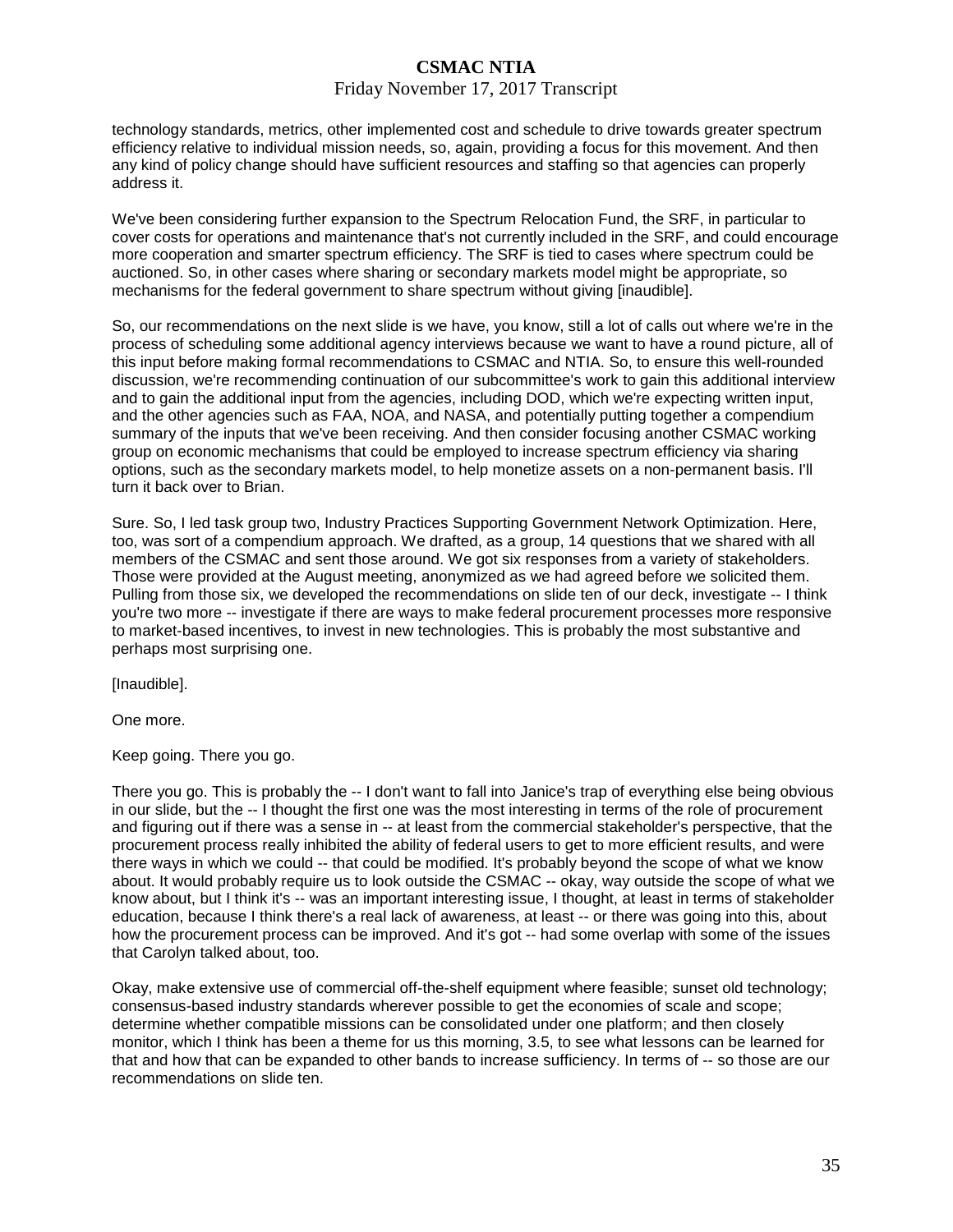### Friday November 17, 2017 Transcript

And then on slide 11, we wondered whether or not there should be a working group that could match up on the federal procurement side, which, once again, may be something that comes out of the work that we are doing on the other task, and then whether or not any of the -- and Paige and other folks have used, whether or not there's anything under our recommendations that would benefit from NTIA learning more about how the commercial side does any of those processes so that they might enhance how they do it, but I think that's got to come from the NTIA side as opposed to our side. With that, did you want to comment?

No, I think -- no, I don't.

You left Jennifer spellbound. That is --

[Inaudible].

I wasn't planning on that hand-back.

Can I ask a question for clarification? So, the recommendations that Carolyn made out of the first task group, are they supposed to be the four recommendations, because I don't get that in the report?

So, the -- if I may, Carolyn, the recommendations that were in question one really are of the same nature as the CSMAC future work for question two. So, ideally, in hindsight, we would have folded them all into CSMAC future work flowing from question one and question two. We didn't structure it that logically. Sorry.

Okay. So, just for clarification when we vote, do you want future work to be a recommendation?

Well, that's a good question. Is that -- we've done that for all the other working groups, correct? Or are we just --

Two of them, yeah.

Yeah. So, I think we should just be pulled in.

So, yes, let us relabel that "recommended CSMAC future work" or "recommendations for CSMAC future work."

Okay. Sounds good. Thank you. Mariam was up first. And I see Rick. So, Mariam, then Rick.

Thank you. Good work. So, well, don't worry, it's a straight-forward comment. I have two, though. So, I'll start with the last one and then if I can come back to the first one. And these recommendations on slide ten, five out of the six make perfect sense and they're great recommendations.

Or, as we call them, "the Janice school," yes.

There you go. Number two looks not only totally out of place to me but also a contradiction to the other five. I mean, if we're "sunsetting" old technology, if we're looking for new ways, how could we recommend making use of commercial off-the-shelf equipment that is primarily used because it's cheap, it's available sooner, or whatever, and there's nothing new, innovative, changing about it?

So, I guess two responses. One is I think it was -- does number two -- well, two responses. One is that the recommendations were derived from things that other people told us. So, it's a bit odd to try to modify them because it wasn't per se an input. But two is I believe what this is designed to get at is, where possible, to use off-the-shelf as opposed to having it be designed for specific government uses, so it's a cost issue and a time-to-market issue. So, I don't think it's designed to suggest that it's always better to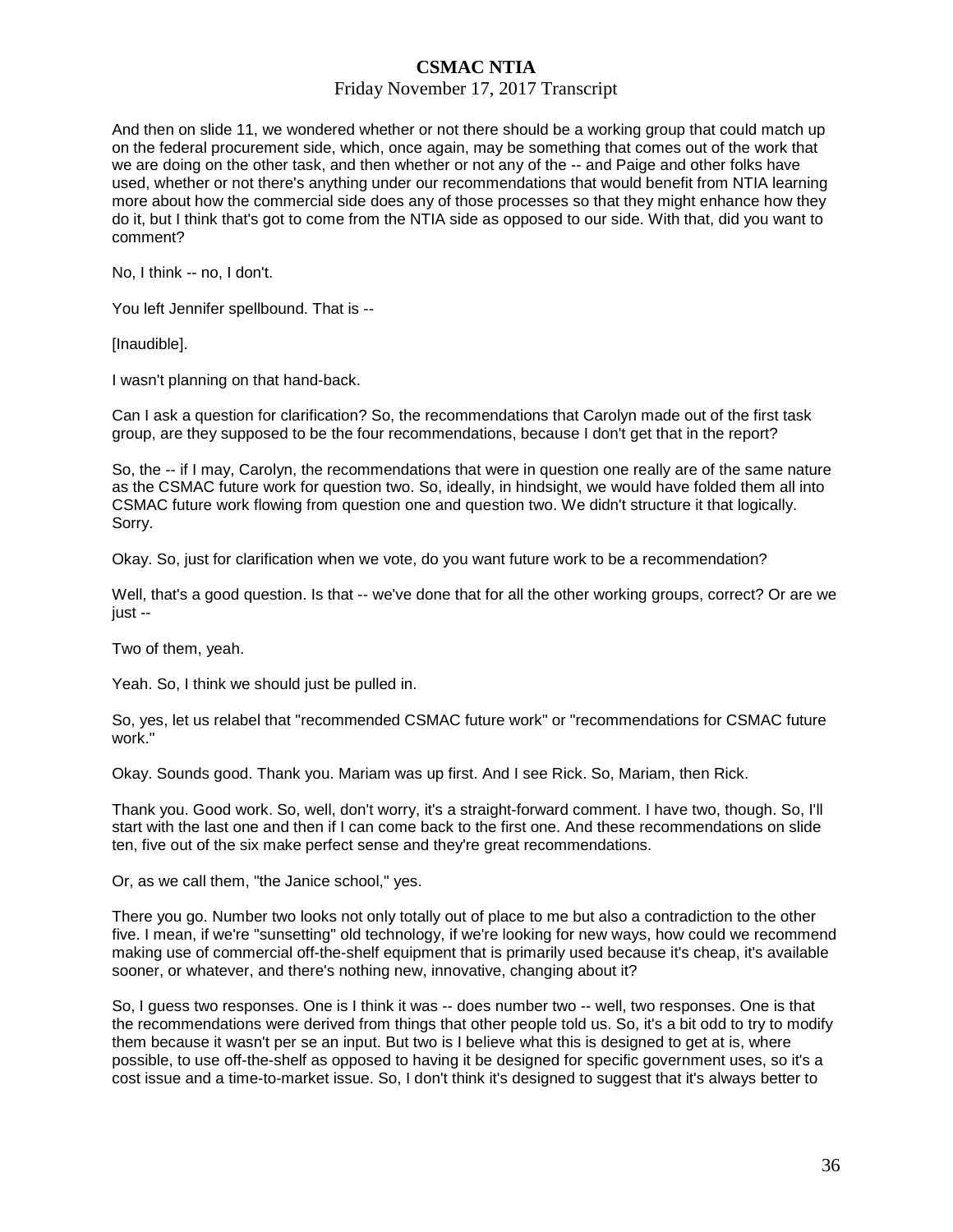#### Friday November 17, 2017 Transcript

have commercial off-the-shelf, it's just, where possible, and you can get the same mission-critical use, you should try to do it. So, I --

I think this came in the context of when people still think about LMR.

Yes. Well, it is always the most common use case that they're quick to point out.

Right. I know. It's not very applicable beyond, I think -- not very beyond wireless systems as opposed to some of the other --

Certainly as opposed to radar --

Spectrum-based --

Yes, that's right.

Spectrum-based systems that governments procure, that the government procured. But I think your point's a very good one, but I usually think that that always comes up in the context when people are thinking dated LMR or self-designed wireless networks, why not use commercial off-the-shelf, but I'll leave others of the committee that put them forward -- subcommittee that put them forward to speak to them, if anybody else wants to.

Of course, they're submitted anonymously, so there's that trick, too.

Oh, right.

But if we do modify it to make it more clear about when it's consistent with the mission, Miriam, would that get you there?

#### You have a point, Steve?

Yeah, I just -- I mean, I don't think that it's necessarily true that commercial off-the-shelf is old and dated; right? I mean, you can buy systems that are new, that are developed by industry and more widely available. So, you know, and I think even with LTE equipment that is more efficient than systems that government uses currently, you know, may be part of that, or as we develop new systems. You know, I don't know that they're mutually exclusive or that it necessarily goes back to just LMR.

Let me ask a clarifying question. I think one of the things that Miriam was asking, and I think you guys said this, is "where possible"?

Yeah, or consistent with the mission I said, yeah.

Where feasible.

Okay. So, if you crafted that a little bit more, because either states sense of use without that qualification, would that make more sense?

Yeah, I mean, first of all, I didn't say old, I said commercial equipment is used because it's cheaper and it's available earlier, primarily. Primarily now. I think, though, if there's some clarification to be made to this, it would be good. Otherwise, if we're just going to generalize and say any commercial off-the-shelf equipment, that -- both for the federal and non-federal side, I'm actually talking about both sides, not necessarily just the commercial side. On the federal side, I mean, I think part of our issue has been that, you know, some of these systems need upgrading and whatever, and commercial off-the-shelf really has been, you know, a challenge to spectrum efficiency use. So, I think if it's caveated on which specific use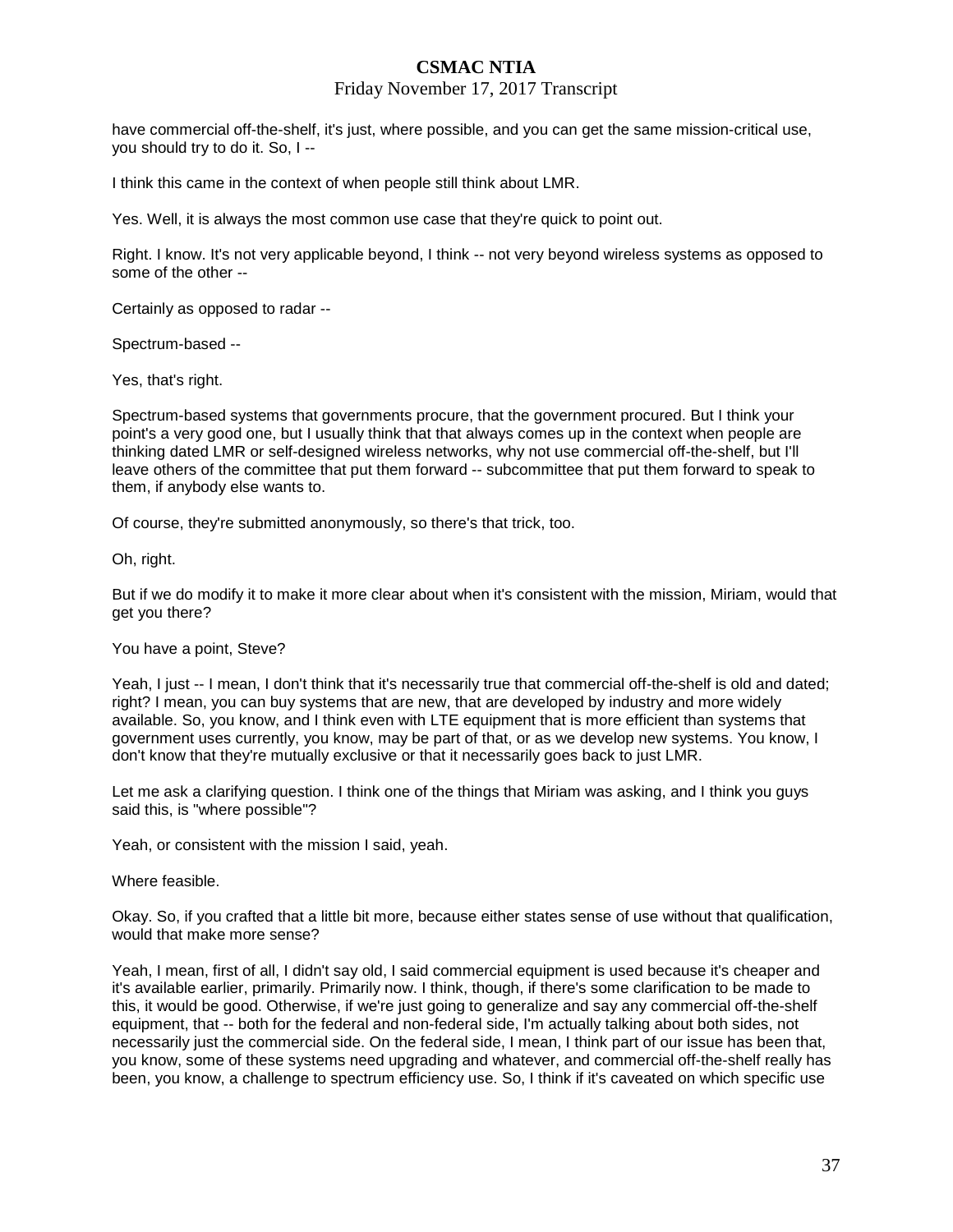### Friday November 17, 2017 Transcript

case that you guys found where this makes sense that helps spectrum efficiency, because that's, I thought, the question, that would be good.

Can you guys propose a change to that recommendation in light of her comment?

Sure. "When consistent with the mission and feasible, make extensive use of commercial off-the-shelf" - excuse me -- "terrestrial wireless equipment," is that what you want me to say?

Well, I was wondering if what we're really talking about is when we have substitutable -- you know, substitutable services. So, when we're talking about a terrestrial wireless use, that's when there's more likely to be some form of advanced or less advanced COTS available. And so when you're looking at substitutable mission -- or substitutable uses, make the most extensive use of COTS equipment. Does that make --

I don't think we should take satellite out.

I'd say -- yeah, I'd say if you definitely specifically say for "terrestrial" or the specific use case, then I think --

It does say "where feasible."

It does.

I take a lot of comfort in that word "feasible."

Feasible is --

Or practicable?

Do you want to add something?

Yeah, I view this as to avoid the \$3,000, you know, specialized handsets when you can buy something off the shelf that will cost you a couple hundred bucks.

That was its intent.

And I think that's its intent. It's not to say, you know, that you -- but I think we all know -- we all know those stories where there's been, you know, specialized equipment, and I don't know how common it is anymore, but, you know, I grew up with those stories where people, you know, bought equipment, had specialized equipment made that you could buy off the shelf for a tenth of what they were purchasing it for. So, that's -- I read that and that's how -- I went, "Yeah," just because that's what I was thinking. I don't know how to make that necessarily more clear.

Well, how does it tie into spectrum efficiency?

Yeah, I see a couple of other nodding heads, too, so.

I think it would be clearer if you tie it into spectrum efficiency. I think that -- the question is how does using commercial -- isn't that the question you guys are trying to answer? Maybe I got this all wrong.

That's economic efficiency, if you're --

Yeah, I mean --

Spending ten times what you need to.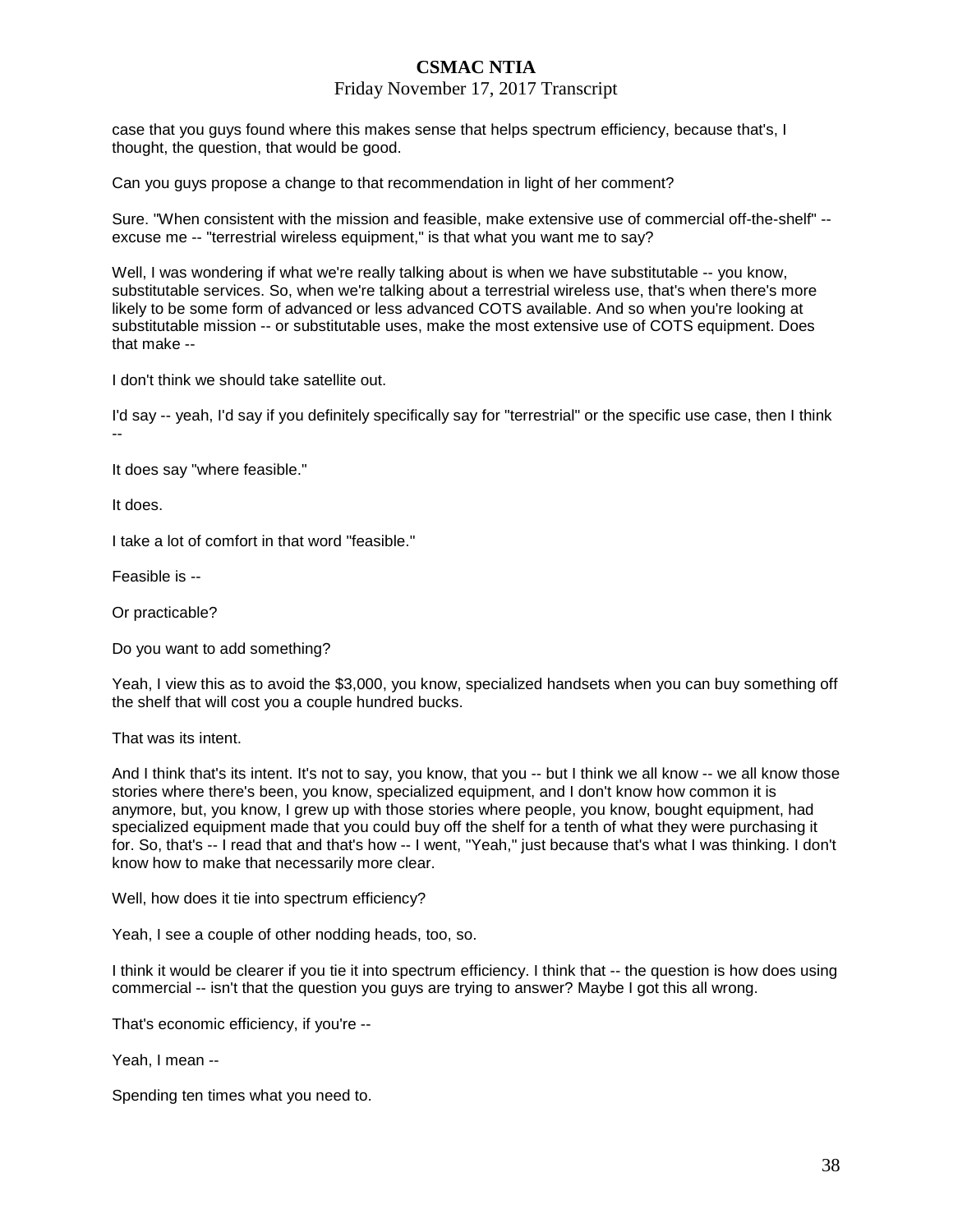### **CSMAC NTIA**  Friday November 17, 2017 Transcript

That's economic -- I mean --

Why don't you try?

I thought that's the question; right?

Yeah, so --

One more time, we'll try it.

I'm going back to looking exactly at the question because she's got a really good point.

Why don't we get on some of the other tents here?

No, it says "optimize efficiency," it doesn't say -- go ahead. I'm sorry, Mark.

Yeah, let me get Rick and Janice and the other guys in here, and then we can have a little turnaround and they can think about it, we'll come back to it in a minute. So, Rick, then Janice, and then I'll take you guys down the line. Rick.

Rick Reaser. So, on the recommendations for future work, it was -- I wanted to sort of fine-tune that a little bit. I really think that I want to finish the interviews and document those, that's what I -- that's my major thing. I want to -- because I kind of hung these guys out, and these ones I'm working on, we do want to do them and finish them off, and then maybe summarize that. So, that would be a useful thing to do. That was sort of my comment. So, in the future work product, is that -- is that anticipated as being included?

I think that we anticipate to include -- we will include the future work as a recommendation.

Right.

Is that what we're hearing?

Yes.

Yes. Okay.

I just want to make sure that it includes -- that it includes wrapping up the interviews that we kind of have been trying to get scheduled.

Carolyn's nodding her head, so yes.

Okay, that's all.

All right, thanks, Rick. Janice.

[Inaudible].

Mic. Mic.

On the commercial off-the-shelf, I think it's time to deep six what we learned about, about, you know, radically inefficient LAN mobile systems. I mean, the federal government has accepted that, and the debate has now moved towards you don't want to modify the chips either, so will it be okay with the commercial players for those systems to be operating in commercial bands with federal utilization? And that has been, you know, one of the big issues with bidirectional sharing and we're just beginning to study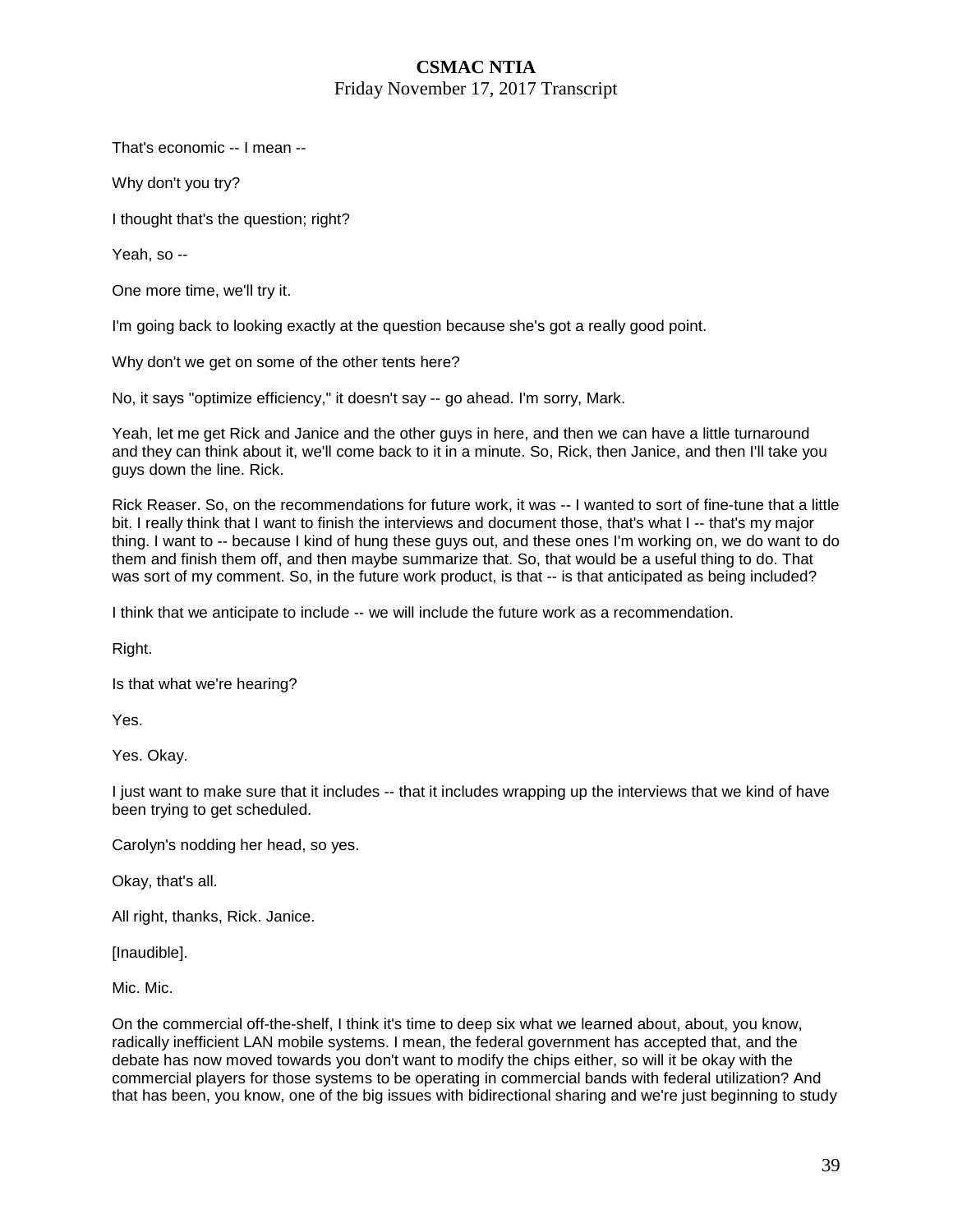#### Friday November 17, 2017 Transcript

it, and it's not because of resistance on the federal side. That's where commercial resistance might come into play. So, you know, I think that particular issue probably ought to be taken off the table. At least as to commercial mobile.

I would say much the same as the satellites, I don't think the government has -- there are piece parts of the government that need and have, you know, proprietary systems, but, increasingly, there is a trend towards federal use of commercial systems and NTIA is working very hard towards it. And I've raised this repeatedly because I can't help but see that when legislation is advanced, you know, it's always government efficiency. And I think, at least in fairness to work that's already been accomplished by the government, much of those objectives are very much being considered. So, that doesn't really disagree with the general recommendations here. Everybody wants to be more efficient. You know, we should interview folks, but some of these issues were discussed and sort of put to rest five or six years ago by the CSMAC, they're still on the table, and we can take a closer look, but the intimation in some of this that some of this hasn't already been embraced by the government, to me, is a little bit unfair.

Okay. Thanks, Janice. Let me just go down the line there. Andrew. And then is that Kurt or is it Audrey? Kurt and then Chris. Go ahead, Andrew.

Thanks for the report. Very interesting. I was, in my mind, trying to figure out measurement of spectrum efficiency. There's an interesting example in there about someone's idea of spectrum efficiency was actually increasing bandwidth. So, I was curious -- although trying to define it in isolation is very difficult from the examples and other industry feedback you had from existing examples in spectrum efficiency, was there any other surprising aspects of what industry thought was spectrum efficiency or underlying themes or trends that came through as, hey, yeah, this seems to be a majority opinion or is it all over the place from existing examples?

So, for instance, what we found, it differs, for example, from what's in OMB A-11, which looks at the LAN mobile radio example, you know, might be applicable for that and some other specific cases, but how it looks at valuing spectrum and the economics of spectrum, and it's based on population density, and there's been some improvement as to how that's calculate but still based on population density. So, not applicable to all the use cases.

#### Okay. Kurt.

Yeah, thank you. Just on the discussion earlier about COTS equipment, I think one way to tie it back to efficiency is to think about a spectrum sharing scenario where, when there's some commonality between systems, it's much easier to bring about effective sharing versus having to deal with disparate technologies trying to share a common band. That's actually, you know, one of the points that was made in one of the other subcommittee reports. So, I think, you know, potentially, you know, commercial and federal use of, you know, common off-the-shelf technology could certainly help facilitate greater sharing and more efficient sharing, and bring about more efficiency.

Just to go back to that for a second, because I think we can wrap this up in a pretty easy way. The question that was asked of our group was what practices has industry adopted to optimize its efficiency across disparate networks, and one of the answers we got was making extensive use of commercial offthe-shelf equipment more feasible. So, it is a statement of what the commercial guys are doing that might be a useful lesson for the feds. I don't think -- in other words, I think maybe we got twisted around how we were answering it.

Okay. Go ahead.

Yeah, so I'll --

Do you want to state it that way? I mean, that would really be helpful if you kind of state it that way. I think it would address the point.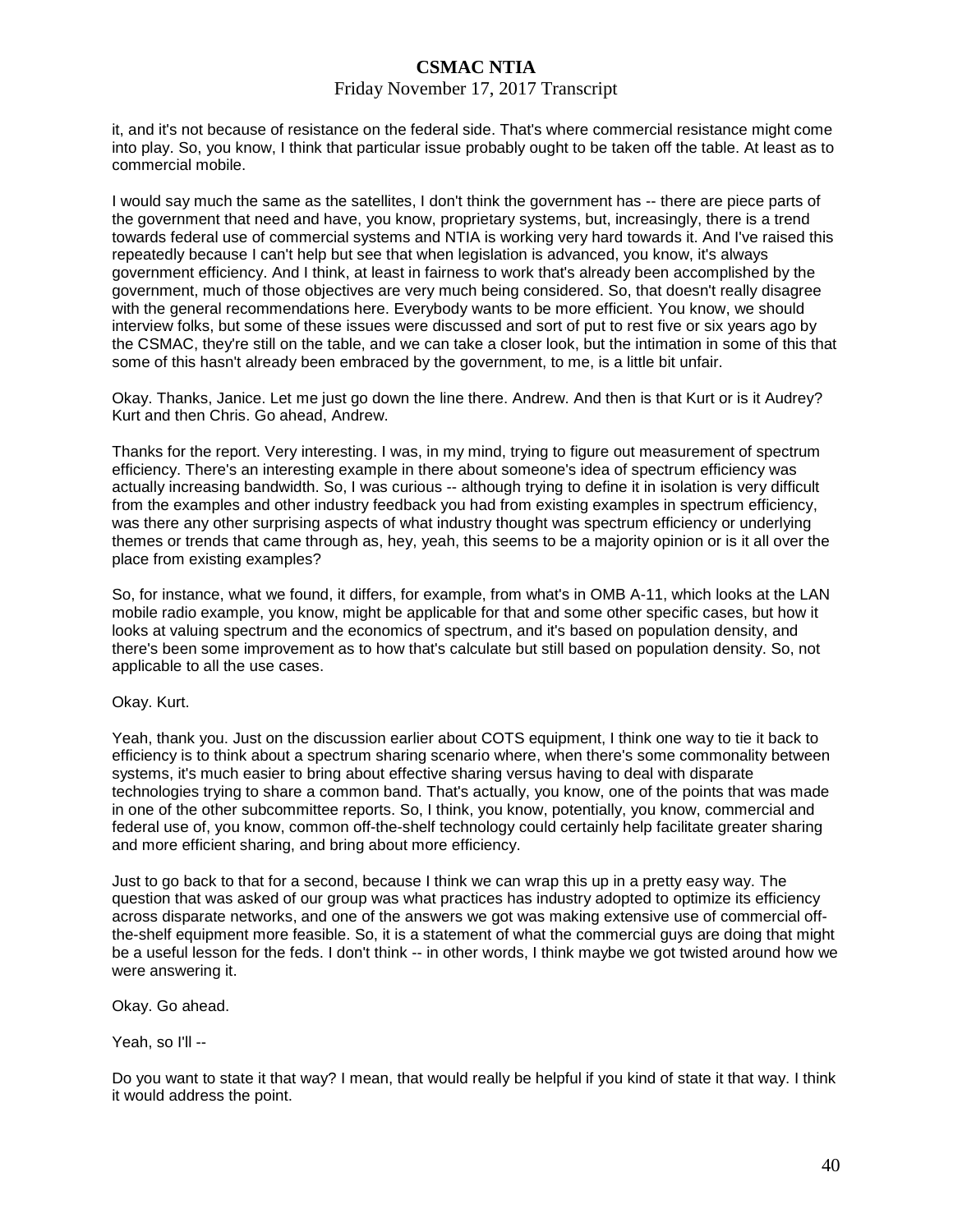### Friday November 17, 2017 Transcript

[Inaudible] statement that these are the industry practices that were put forward, that -- you know, that answers that question that NTIA may wish to look at, something like that, and then it's not we're telling them they have to do these things but this is answering the question actually. So, thank you for doing that, Miriam.

Sure.

I also had a second point that I wanted to come back to, if I may.

Chris had his hand -- Chris, did you want to add to this discussion?

Sure. Yeah, I'll just throw in my two cents on this one, too. So, when I read this one, I thought that that second bullet was suggesting an approach that, you know, included commercial off-the-shelf equipment but, you know, sort of was doing these other things, too, related to segregating hardware from software, coming up with more flexible technology and architectures that ultimately would let you probably save money, depending on how it's deployed.

Okay. Are you -- are you good with it now or -- are we good with this recommendation? I kind of forgot - lost track of where it is. So, can -- you talked about chapeau --

[Inaudible].

Brian is drafting the chapeau statement based on what we talked about.

[Inaudible].

I guess I'm the worrier today, but one of the things when I hear talk about using standards and -- to get economies of scale and so forth, and drive prices down, you got to really be careful, I think about, you know, genetic diversity. The more we get using a single thing, if everybody uses LTE, if LTE gets sick, you take down, I could argue, like in Boulder, if I have a telemetry system coming out of the mountains, I might be better off with a one -- you know, a custom-designed system that's not LTE, because if it's LTE and LTE gets sick like I say, in general, there's a bug in it, it takes down a lot of things. So, I just think we need to be a little cautious here. And this doesn't apply just to this conversation here, but in more broadly, there are some benefits than people doing things differently. And I'm not just talking about economies of - - well, I'll leave it at that.

I think your point is taken. Chris, are you still -- okay, thanks. And Miriam. All right. So, you guys have a chapeau statement?

 $\overline{1}$  --

Oh, you're still --

I have a second -- I did have a second point. Sorry. At the beginning, I said that. It's a different one. So, it's on -- and this is just -- I would just kind of state it as an observation because it's not part of the recommendations. So, I think this past one was really good, but just in one of the observations, you know, we're talking about spectrum efficiency, and on the second sub-bullet there's talk about how increasing bandwidth requirements. You know, I just don't -- you know, that, again, to me, is a total contradiction. When we're talking about spectrum efficiency and being -- using spectrum efficiently, then a solution of increasing a bandwidth to address a problem is exactly the opposite, unless I [inaudible].

It's not meant as a solution, but it was truly an observation. There are moving targets and things are -- just a lot of complexity. So, in order to meet different mission requirements, all of these factors need to be taken into consideration.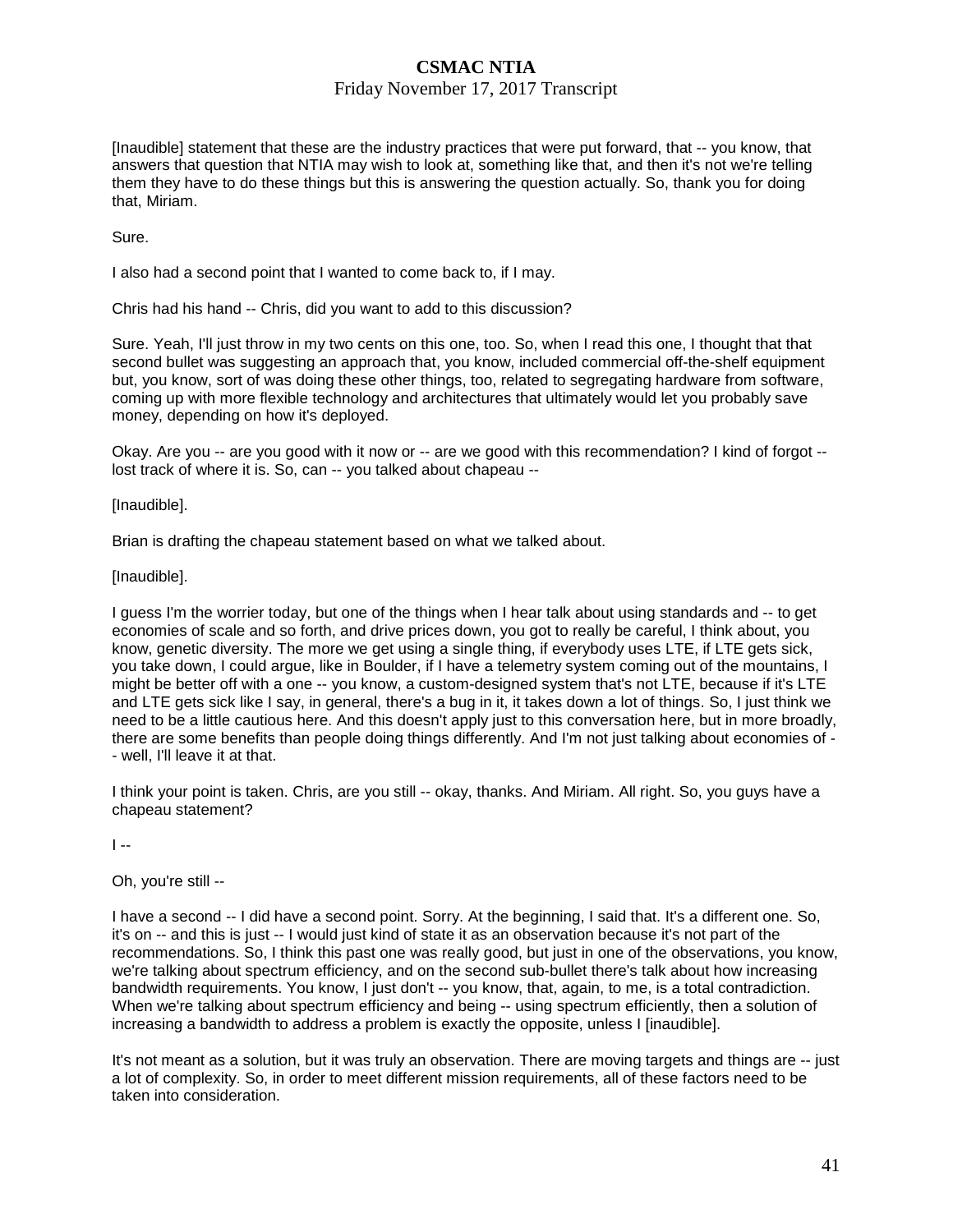### Friday November 17, 2017 Transcript

And, also, there is, as we've said in other, I think, meetings of the CSMAC, et cetera, there's not a definition that decreasing spectrum usage by an application automatically means it's more efficient. In the beginning, we talked about spectrum efficiency taking into account the mission needs, can you meet your mission in a way that perhaps enhances sharing but you might need more spectrum to do that. So, that is not something that's -- I think that we have all agreed on that, spectrum efficiency means automatically a reduction in the use of spectrum by an application.

Yeah, I think -- and this is an important point, because you're exactly right, we haven't agreed on it. And I think it should be highlighted that because we don't -- you don't want also a situation where we say, okay, in order for radar to be able to share with commercial networks, radar's going to come back and say, "I want, like, you know, twice as much spectrum than I" -- I mean, there's a question of which way should it go; right? I mean, and you're right, it's not been decided and it could be that giving more spectrum to federal users would enable more efficient use. I'm having a hard time putting my hands around it, but I just want to highlight that that is a key point that maybe as future work we can look at.

You guys have your chapeau?

We do. So, the first bullet and the last bullet will not be under the chapeau or whatever. Anyway, it will say "A number of industry practices to improve efficiency have been adopted that may hold useful lessons for NTIA:" and then you'll have the four middle bullets.

You put that in the top of the recommendation then? Okay. That's the chapeau.

But "investigate" and "closely monitor" are then standalone. They are not under that, just to be clear for everybody else in the group.

So they would go -- [inaudible] up here and these are these.

Except for one.

Except for one, the first and the last.

Oh, up here.

Yeah.

Okay.

Yeah.

Okay.

Correct.

Does that work?

I think that works. I think we all have [inaudible] this at this point.

I think we have tweaks and revisions, but let's see if we can get a vote on at least the concept, and also the recommendations will include a recommendation for the future work that Carolyn suggested. So, it's - okay, we have a motion to adopt it. Is there a second? Kurt seconds. Any additional discussion? Okay. All in favor of approving the recommendations as we've discussed, vote by saying "Aye."

Aye.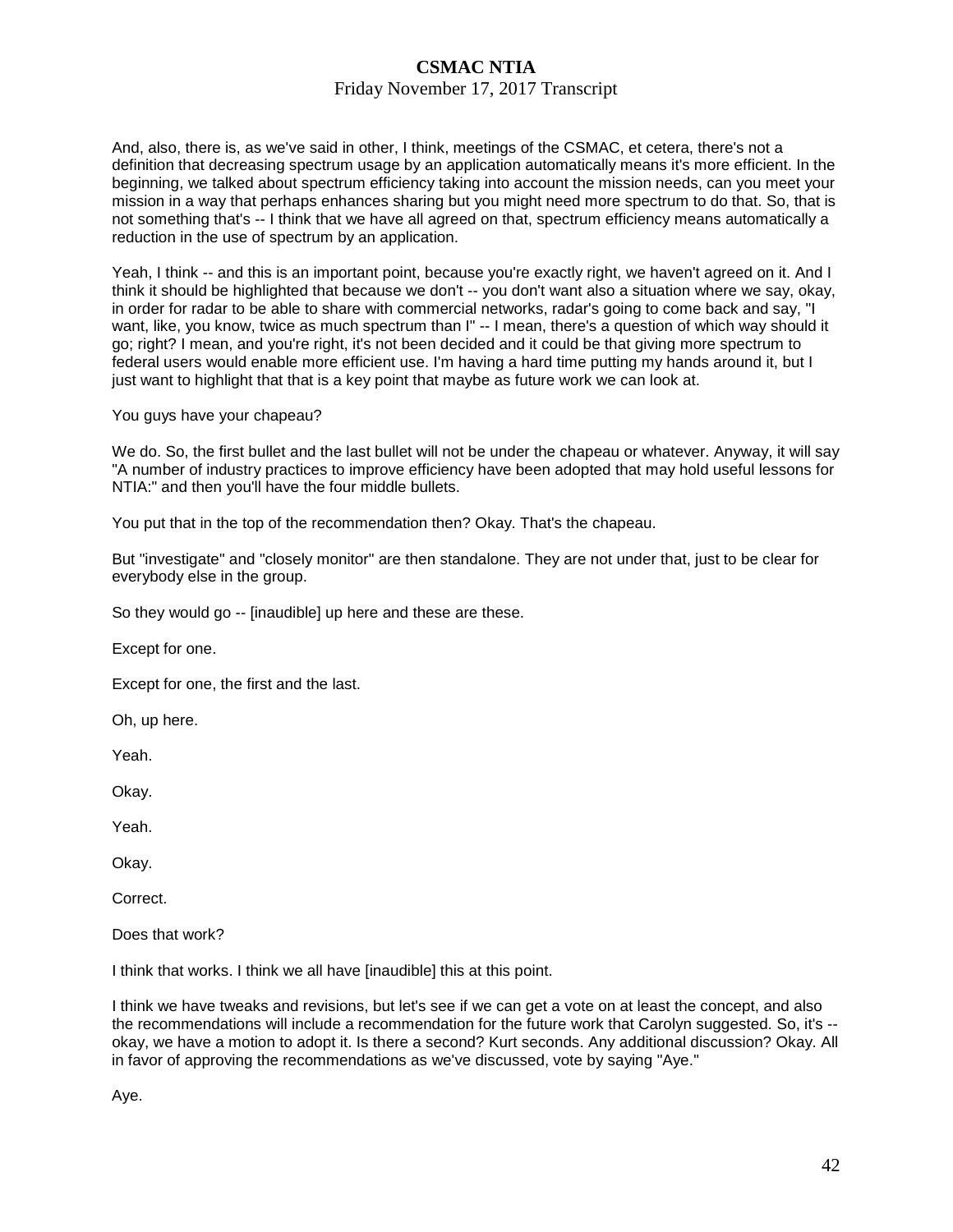### Friday November 17, 2017 Transcript

Any nays? Any abstentions? Thank you. Right on time.

Perfect.

All right. Thanks.

Perfect.

So, that concludes that. I think that was really good. Thank you very much for the back and forth and for the alacrity. [Inaudible]. With that, we'll go to a public comment. Is there any public that wants to comment? Yes.

[Inaudible].

Could you identify yourself again, please?

[Inaudible].

And actually, give him a thing. A mic.

Complicated, huh?

Yeah.

Armando Montelongo from LGS. A couple observations. We talk about the spectrum efficiency and [inaudible] enforcement on spectrum sharing, other actions [indiscernible]. One thing that this committee I don't know if have considered or not considered so far, is what is the data, right, that needs to be collected, either for enforcement? And as you go back to, you know, sharing -- spectrum efficiency being engineering, if you say in the [indiscernible] equation, there is a lot about [indiscernible] but the thing that is most applicable to all of this, to enhance [inaudible] is how are we going to do the bandwidth portion, how many shares, all right, sharing of bandwidth and so forth and so on associated with the question of using COTS equipment; all right? So, the question -- the observation put forward is anybody consider what [indiscernible] data that needs to be considered and what do you do with that data, all right, in order to guarantee that you can force it. I mean, the processing through the data to make decisions and to make correlation decisions about whether or not you violate an agreement or not.

Okay. Thank you. Any other comments from public? Okay. All I'd like to say is thank you, again, for your work. NTIA is going to go back and cogitate over this. We will -- when is our next meeting?

We haven't set it yet.

We don't know when our next meeting is yet. So, what I will do is [inaudible].

[Inaudible].

As I mentioned earlier, what the plan is, we took notice that last time we started a little slowly, it took us a couple minutes to get off and running. So, we've taken that into advisement. So, expect to hear -- it's not going to be just quiet between now and the next meeting. Hopefully we'll get some organization so we can hit the ground running into the next meeting, but there will be the selection in topics, et cetera, and then, as Mark said, the NTIA will respond to the recommendations that we've adopted and forwarded here today. But I just wanted to make the point that we are considering that we want to try and hit the ground running because we will have, again, just one year do our next round.